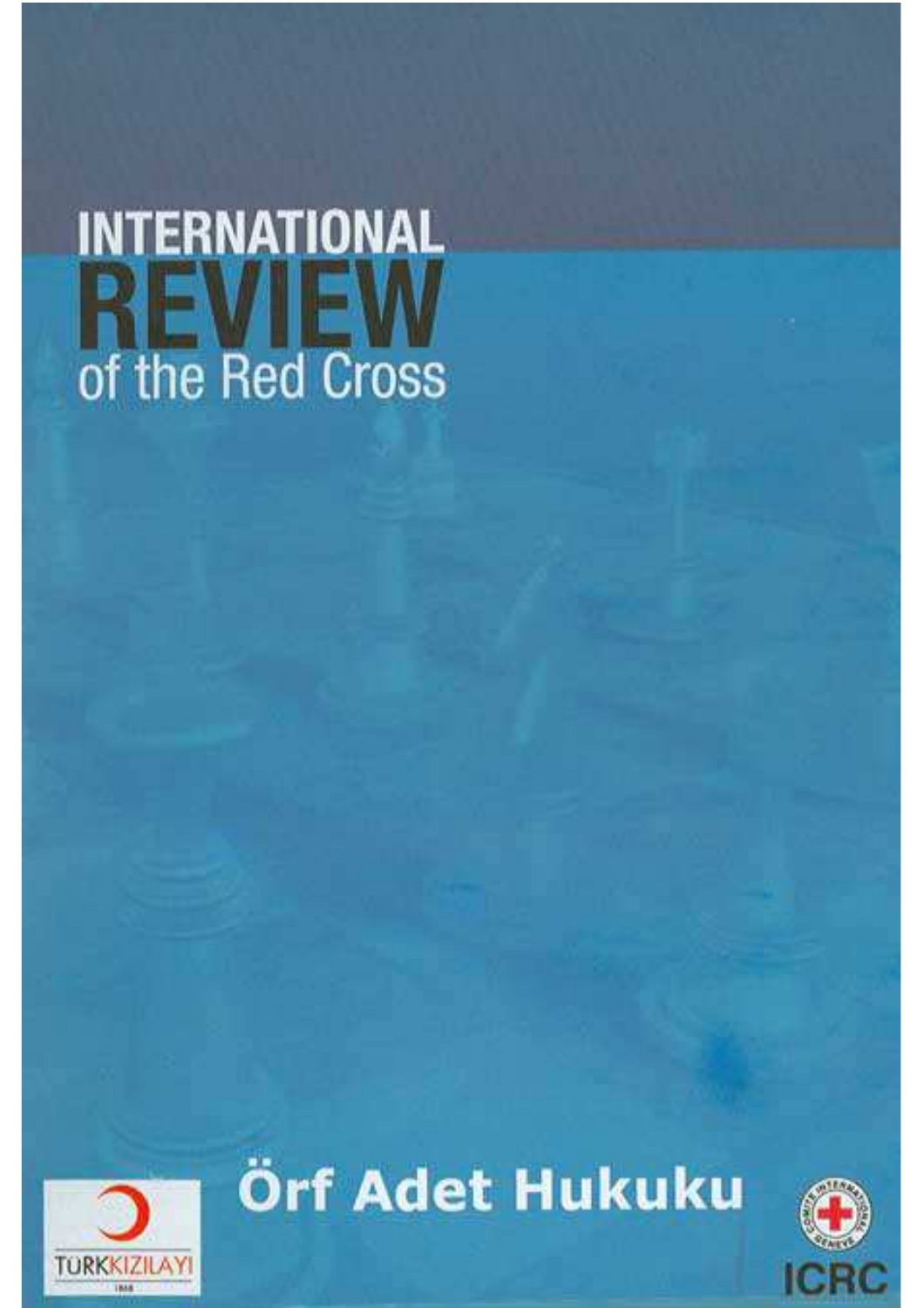

#### ULUSLARARASI KIZILHAÇ KOMİTESİ İNCELEMESİ

#### **Amaç ve Alan**

Uluslararası Kızılhac Komitesi İncelemesi ICRC tarafından basılan süreli bir yayındır. Amacı, insancıl hukuk, politika ve silahlı catısmalar ve diğer kolektif silahlı siddet durumlarındaki hareket üzerinde düşünceyi teşvik etmektir. İnsancıl hukukta uzmanlaşmış olan dergi; bilgi, eleştirel analiz ve hukukun gelişmesine ve temel hakların ve değerlerin korunmasına katkıda bulunmayı tesvik etmeye calısmaktadır. İnceleme, cağdas insani faaliyetler vanında, oluşturdukları insani problemlere daha net bir kayrayıs sağlamak amacıyla çatışmaların sebeplerinin ve özelliklerinin analizi hakkında bir tartışma alanı sunmaktadır. Son olarak, dergi okurlarını Kızılhaç ve Kızılay Hareketi ve özellikle ICRC'nin faaliyetleri ve politikaları ile ilgili sorular hakkında bilgilendirmektedir.

#### **Uluslararası Kızılhaç Komitesi** (International Committee of the Red Cross - ICRC)

Uluslararası Kızılhaç Komitesi (ICRC), insani görevi yalnızca savaş ve iç şiddet mağdurlarının yaşamını ve onurunu korumak olan tarafsız, yansız ve bağımsız bir kuruluştur. Catisma ortamında Hareket tarafından vürütülen uluslararası insani vardım operasyonlarını koordine eder ve yönlendirir. Aynı zamanda insancıl hukuku ve evrensel insani ilkeleri vavma ve güclendirme voluyla acıları önlemeye çalışır. 1863'de kurulmuş olan ICRC, Kızılhac - Kızılay Hareketi'nin kurucu organıdır.

#### **Türkive Kızılav Derneği Misvonumuz**

Toplumun güç ve kaynaklarını harekete geçirerek, her koşulda, yerde ve zamanda hiçbir avrim vapmaksızın korunmasız insanlara yardım ederek, her ne sebeple ortaya çıkarsa çıksın insan ıstırabını dindirmek ve insanlar arasındaki karşılıklı anlayışı, dostluğu, saygıyı, barışı ve işbirliğini geliştirerek insan onurunu korumaktır.

#### **Vizyonumuz**

Tüm toplumu kucaklayan ve tüm toplumun kucakladığı, ulusal ve uluslararası düzeyde savgınlığını ve hizmet kalitesini sürekli geliştiren bir insani vardım kurulusu olmak.

#### **TÜRKCE BASKISI**

Editör Pierre Ryter, ICRC

Katkıda Bulunanlar Prof. Dr. Hakan Baykal, Marmara Üniversitesi Banu Üçüncüoğlu, Türkiye Kızılay Derneği Abdullan Kaya, Avukat, (E) Binbaşı

Uluslararası Kızılhac Komitesi Hatır Sokak 18/3 Gaziosmanpaşa, Ankara Tel (0) 312 - 437 30 80 Faks (0) 312 - 437 01 04

Türkiye Kızılay Derneği Atac - 1 Sokak No: 32 Yenisehir, Ankara Tel  $(0)$  312 - 430 23 00 Faks  $(0)$  312 - 430 01 75 Editor in chief : Toni Pfanner **Editorial Assistant: Fiona Le Diraison Publication assistant: Marianne Pereda** 

**International Review of the Red Cross** 19, Avenue la Paix **CH-1202 Geneva, Switzerland**  $T + 41 22 734 60 01$ F + 41 22 733 20 57

e-mail: review.gva@icrc.org

Editor -in- Chief Toni Pfanner **ICRC** 

**Editorial Board** Ahmed Abou El-Wafa Cairo University, Egypt

Daniel Bar-Tal Tel Aviv University, Israel

Annette Becker Université Paris X, France

Antônio Cançado Trindade University of Brasilia, Brazil

Marika Fahlen Ministry of Foreign Affairs, Stockholm, Sweden

**Bernard Haykel** New York University, USA

V.S. Mani Gujarat National Law University, Gandhinagar, Gujarat, India

Herfried Münkler Humboldt University, Berlin, Germany

Mona Rishmawi Office of the United Nations High Commisioner for Human Rights, Geneva

Elisabeth Salmón Gárate Pontificia Universidad Católica del Perú, Lima, Perú

Marco Sassòli University of Geneva, Switzerland

Michael N. Schmitt George C. Marshall European Center for Security Studies, Garmisch Partenkirchen, Germany **Terence Taylor** 

International Council for the Life Sciences, Washington DC, USA

Bakhtiyar R. Tuzmukhamedov Diplomatic Academy, Moscow, Russian Federation Wenai Zhu

Law School. Renmin University of China. Beijing, People's Republic of China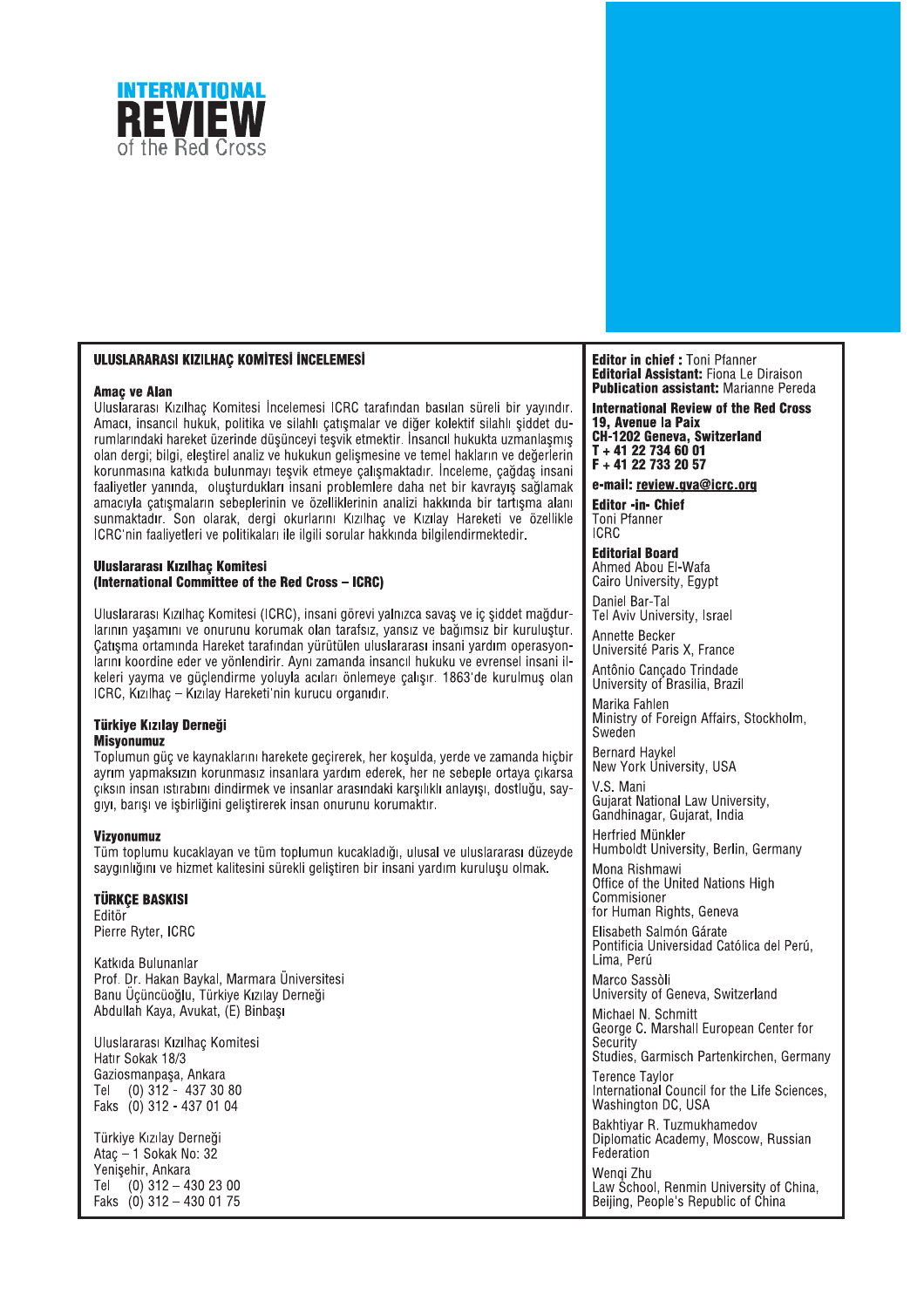# **ÖRF ADET HUKUKU**

Uluslararası İnsancıl Hukukta Örf Adet Hukuku İncelemesi: Silahlı çatışmalarda hukukun üstünlüğünü anlama, hukuka saygı gösterme yolunda bir katkı

#### Jean-Marie Henckaerts\*

Jean-Marie Henckaerts, Uluslararası Kızılhaç Komitesi (ICRC) Hukuk Müşavirliğinde adli müşavir olarak görev yapmakta olup; aynı zamanda ICRC'nin Uluslararası İnsancıl Hukuktaki Örf Adet Hukuku Projesinin Başkanıdır. Kısa süre önce, Doswald-Beck ile birlikte, Cambridge Üniversitesi Yayınları tarafından yayımlanan iki ciltlik "Uluslararası İnsancıl Hukukta Örf Adet Hukuku" çalışmasını yapmışlardır.

# Özet

Bu makalede, Uluslararası Kızılhaç ve Kızılay Konferansı'nda ortaya çıkan talep üzerine ICRC tarafından üstlenilen "Uluslararası Örfi İnsancıl Hukuk" konulu çalışmanın gerekçesi açıklanmaktadır. Makalede, çalışmada kullanılan yöntemler ile çalışmanın nasıl düzenlendiği anlatılmakta; ve bazı önemli bulgular özetlenmektedir. Ancak makale, söz konusu bulguların tam bir incelemesi ya da analizi niteliğinde değildir.

#### Giriş

1949 Cenevre Sözlesmeleri'nin kabul edilmesinden sonraki elli küsur yıl içerisin-

Yazar, bu makale hazırlanırken yardımlarını esirgemeyen Eric Mongelard ile içerik kazandıran yorumlarından dolayı Lousie Doswald-Beck ve Hukuk Müşavirliğindeki meslektaşlarına teşekkür eder. Bu makaledeki görüşler yazarın kendisine ait olup Uluslararası Kızılhaç Komitesi'nin görüşlerini yansıtmaz.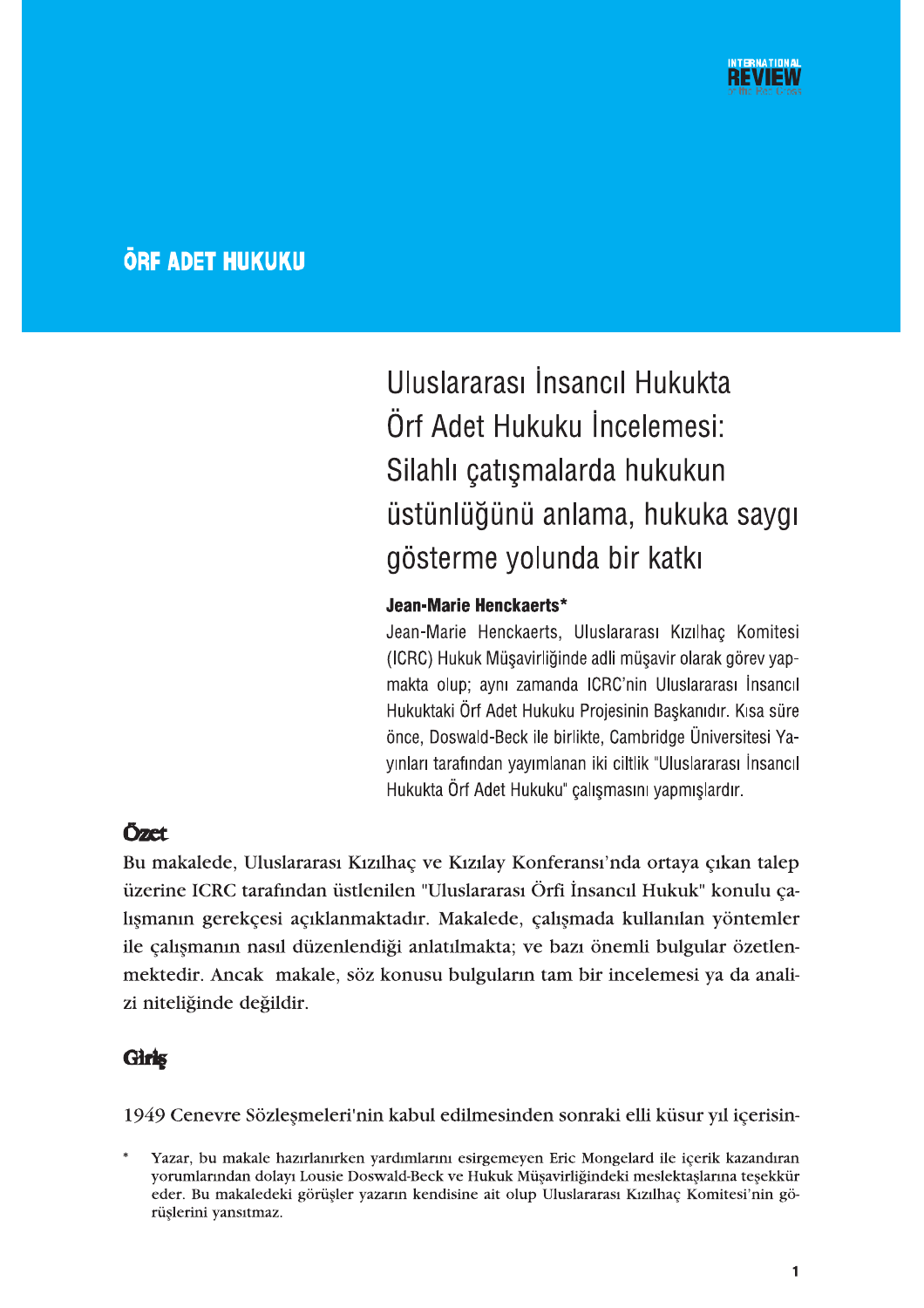

de insanlık, neredeyse her kıtayı etkisi altına alan ve sayıları gittikçe artan silahli çatışmalara tanık olmuştur. Bu süre boyunca, dört Cenevre Sözleşmesi ve bu sözlesmelerin 1977 tarihli Ek Protokolleri, husumete taraf olmamıs va da artık doğrudan husumete dahil olmayan kişilere (yaralılar, hastalar ve kazazedeler, herhangi bir silahlı çatışmayla bağlantılı nedenlerden dolayı özgürlüğünden mahrum bırakılmış kişiler ile sivillere) hukuki koruma sağlamıştır. Hal böyle olmasına rağmen, söz konusu anlaşmalar defalarca ihlal edilmiş ve bu durum, Uluslararası İnsancıl Hukuka saygı gösterilmiş olsa idi engellenebilecek, çeşitli ıstırap ve ölümlere sebebiyet vermiştir.

Genel görüş, Uluslararası İnsancıl Hukuk ihlallerinin, bu hukukun öngördüğü kuralların yetersizliğinden kaynaklanmadığı yönündedir. Bu ihlaller daha çok kurallara uyma isteksizliği, bu kuralların uygulanması için gerekli araçların yetersizliği, bazı durumlarda bunların uygulanmasına dair belirsizlikler ile; siyasi liderler, komutanlar, muharipler ve halkın bu kuralların farkında olmamalarından kaynaklanmaktadır.

Ağustos - Eylül 1993 tarihleri arasında Cenevre'de düzenlenen Harp Mağdurlarının Korunmasına Dair Uluslararası Konferansta, özellikle Uluslararasi İnsancıl Hukuk ihlallerini engelleme yolları tartışılmış, Konferansta yeni bir sözleşmenin kabul edilmesi önerilmemiştir. Bunun yerine, oy birliği ile kabul edilen Konferans Sonuç Bildirisinde "...insancıl hukukun, uygulanma yönünden daha etkin bir hale getirilmesi gerekliliği..." üzerinde ısrarla durulmuş ve İsviçre Hükümeti'ne "...söz konusu hukuka tam olarak saygı gösterilmesi ile uyulması hususlarını teşvik etmenin pratik yollarını araştıracak, açık uçlu ve Hükümetler arası bir uzmanlar grubu toplaması, ilgili Devletler ile Uluslararası Kızılhaç ve Kızılay Konferansı'nın bir sonraki oturumuna sunulmak üzere bir rapor hazırlamasi..." için çağrıda bulunulmuştur.<sup>1</sup>

Savaş Mağdurlarının Korunmasına Dair Hükümetlerarası Uzmanlar Grubu, 1995 yılında Cenevre'de bir araya gelmiş ve özellikle Uluslararası İnsancıl Hukukun daha iyi anlaşılmasını ve daha etkin şekilde uygulanmasını sağlayacak önleyici tedbirler vasıtasıyla söz konusu hukuka saygıyı artırmaya yönelik bir dizi tavsiye kararını kabul etmiştir. Hükümetler Arası Uzmanlar Grubunun II. Tavsiye Kararı ise:

"...ICRC'nin, farklı coğrafi bölgeler ile farklı hukuk sistemlerini temsil eden UİH (Uluslararası İnsancıl Hukuk) uzmanlarının yardımıyla ve farklı hükümetler ile uluslararası kuruluşlardan gelen uzmanlara danışarak, uluslararası ve uluslararası nitelikte olmayan silahlı çatışmalar için geçerli olan UİH'un örf adet

Harp Mağdurlarının Korunmasına Dair Uluslararası Konferans, Cenevre, 30 Ağustos - 1 Eylül  $\mathbf{1}$ 1993, Son Bildiri, International Review of the Red Cross, No.296, 1993, s.381.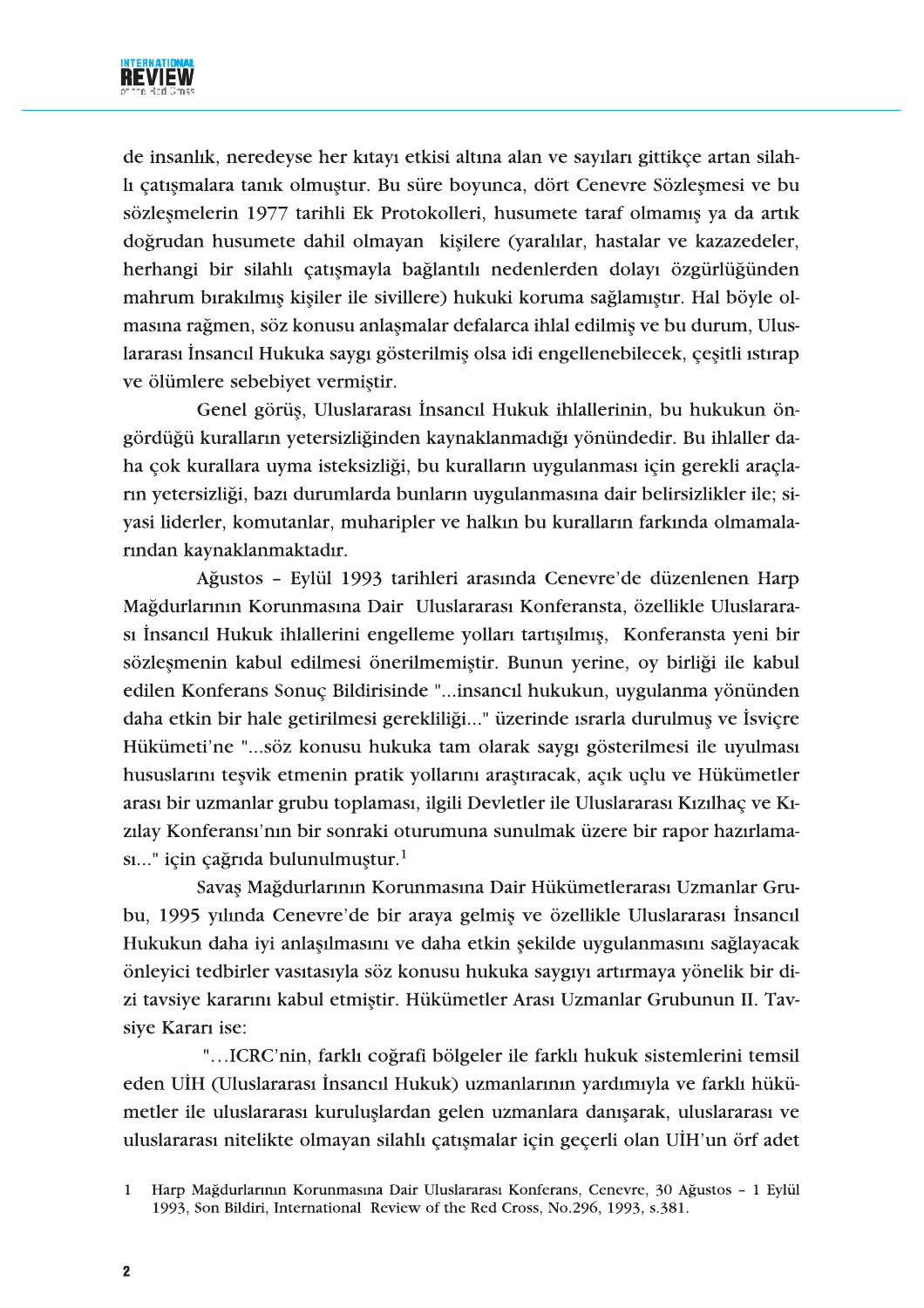

kuralları ile ilgili bir rapor hazırlamasını ve bu raporu ilgili Devletler ile yetkili uluslararası kuruluşlara yollamasını..." öngörmüştür.<sup>2</sup>

Bahse konu tavsive kararı, 26 ncı Uluslararası Kızılhac ve Kızılav Konferansı'nda Aralık 1995 tarihinde kabul edilmiş ve ICRC uluslararası ile uluslararası nitelikte olmayan silahlı çatışmalar için geçerli olan Uluslararası Örfi İnsancıl Hukuk ile ilgili bir rapor hazırlaması için resmen görevlendirilmiştir<sup>3</sup>. Yaklaşık 10 yıllık kapsamlı araştırmalar ve uzman görüşlerinin alınmasının ardından, Uluslararası Örfi İnsancıl Hukuk çalışması olarak adlandırılan söz konusu rapor 2005'te yayımlanmıştır.<sup>4</sup>

#### **Amac**

Uluslararası Örfi İnsancıl Hukuk çalışmasının amacı, uluslararası insancıl hukuka dayalı antlaşmaların uygulanmasıyla ilgili bazı sorunları çözüme kavuşturmaktır. Mevcut Antlaşma hukuku iyi yapılandırılmış olup harbin bir çok yanı ile, yine harp sırasında insanlara yardım edilmesi ve kullanılmasına izin verilmiş harp yöntem ve araçlarının sınırlandırması ile ilgili birçok hususu içermektedir. Cenevre Sözleşmeleri ve bu Sözleşmelerin Ek Protokolleri, harbe iştirak etmemiş ya da artık doğrudan harbe iştirak edemeyecek durumda olan kişilerin korunmasına yönelik geniş bir rejim sağlamaktadır. Antlaşma hukukunda harp yöntem ve araçları ile ilgili düzenlemeler 1868 St. Petersburg Deklarasyonu, 1899 ve 1907 Lahey Düzenlemeleri ile 1925 Cenevre Gaz Protokolü'ne dayanmakta olup bu düzenlemelere en son 1972 Biyolojik Silahlar Sözleşmesi, 1977 Ek Protokoller, 1980 Belirli Konvansiyonel Silahlara Dair Sözleşme ve bu Sözleşmenin beş adet Protokolü, 1993 Kimyasal Silahlar Sözlesmesi ve 1997 Anti-Personel Mayınların Yasaklanmasına Dair Ottowa Sözleşmesi'nde yer verilmiştir. Bir silahlı çatışma durumunda kültürel varlıkların korunması ile ilgili düzenlemeler, 1954 Lahey Sözleşmesi ve bu sözleşmenin iki Protokolünde detaylı olarak düzenlenmiştir. 1998 Uluslararası Ceza Mahkemesi Statüsü'nde, diğer hususların yanı sıra, Mahkemenin yetki alanına giren savaş suçlarının bir listesi yer almaktadır.

Ancak, adı geçen antlaşmaların mevcut silahlı çatışmalarda uygulanmasının önünde iki ciddi engel bulunmaktadır. Bu da Uluslararası Örfi İnsancıl Hu-

Savaş Mağdurlarının Korunması Hükümetler arası Uzmanlar Grubu Toplantısı, Cenevre, 23-27 2 Ocak 1995, Tavsiye Kararı II, International Review of the Red Cross, No.310, 1996, s.84

 $\overline{3}$ 26. Uluslararası Kızılhaç ve Kızılay Konferansı, Cenevre, 3-7 Aralık 1995, Karar I, Uluslararası İnsancıl Hukuk: Kanundan Evleme: Savas Mağdurlarının Korunmasına Dair Uluslararası Konferansi'na sunulmak üzere yapılan Takip Raporu, International Review of the Red Cross, No.310. 1996. s.58

Jean-Marie Henckaerts ve Louise Doswald Beck, Customary International Humanitarian Law, 2  $\overline{4}$ cilt, Cilt I: Kurallar, Cilt II: Uygulama (2 Bölüm), Cambridge University Press, 2005.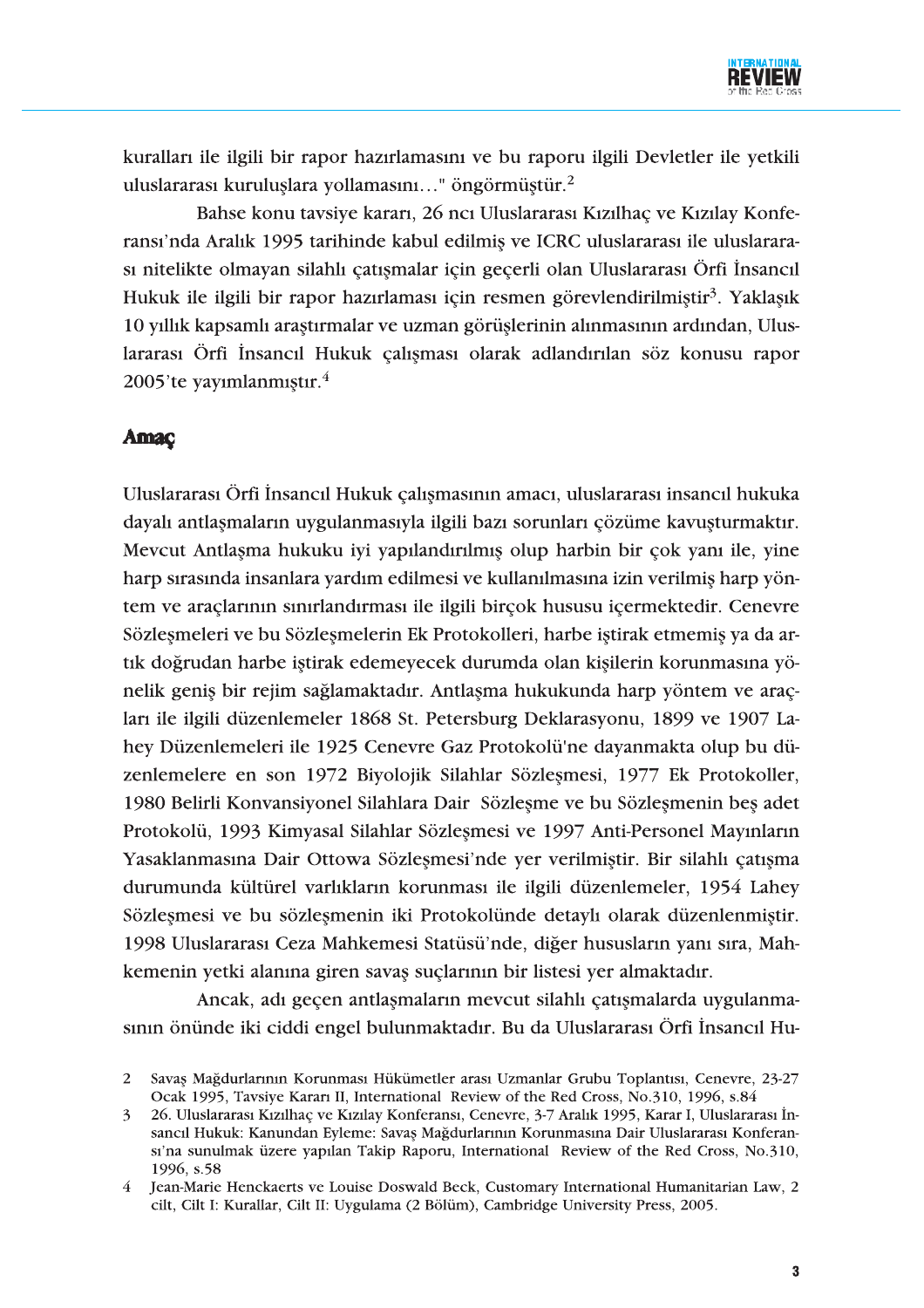

kuk çalışmasının önemini ve yararını açıklamaktadır. Bu engellerden ilki, antlaşmaların yalnızca bunları onaylayan Devletlerde geçerli olmasıdır. Bu da, Uluslararası İnsancıl Hukuka iliskin farklı antlasmaların- hangi antlasmanın ilgili Devletler tarafından onaylandığına bağlı olarak- farklı silahlı çatışmalar için geçerli olduğu anlamındadır. 1949 tarihli dört Cenevre Sözleşmesi evrensel olarak onaylanmış olsa da, Ek Protokoller gibi insancıl hukuka ilişkin diğer antlaşmalar için aynı durum söz konusu değildir. I nci Ek Protokol, 160'tan fazla ülke tarafından onaylanmasına rağmen, uluslararası silahlı çatışmalara fiilen iştirak eden bazı devletler tarafından onaylanmadığı için, Protokolün günümüzdeki etkinliği sınırlidir. Benzer şekilde; II nci Ek Protokol yaklaşık 160 ülke tarafından onaylanmışken uluslararası nitelikte olmayan silahlı çatışmaların olduğu bazı Devletler bu protokolü henüz onaylamamışlardır. Söz konusu bu uluslararası nitelikte olmayan silahlı çatışmalarda, dört Cenevre Sözleşmesi'nin ortak 3 üncü maddesi, genelde geçerli tek insancıl hukuk antlaşması hükmüdür. Bu nedenle çalışmanın birinci amacı, Uluslararası İnsancıl Hukukun hangi kurallarının, Uluslararası Örf Adet Hukukunun bir parçası olduğu ve buna bağlı olarak aynı ya da benzer kuralları içeren antlasmaları onaylamış olsun ya da olmasın, çatısmalara taraf olanların tamamı için hüküm ifade edeceğini tespit etmektir.

İkinci olarak, insancıl antlaşmalar hukuku bugünün silahlı çatışmalarının büyük bir bölümünü oluşturan uluslararası nitelikte olmayan silahlı çatışmaları -söz konusu çatışmaların uluslararası nitelikte olanlardan çok daha az antlaşma kuralına tabi olmasından dolayı- yeteri kadar detaylı düzenlememektedir. Yalnızca sınırlı sayıda antlaşma uluslararası olmayan çatışmalar için uygulanabilir durumdadır. Bu antlaşmalar, Belirli Konvansiyonel Silahlara Dair Sözleşmesinin değiştirilmiş hali, Uluslararası Ceza Mahkemesi Statüsü, Anti-Personel Mayınların Yasaklanmasına Dair Ottowa Sözlesmesi, Kimyasal Silahlar Sözlesmesi, Kültürel Varlıkların Korunmasına Dair Lahey Sözleşmesi ile Sözleşmenin İkinci Protokolü ve daha önce de belirtildiği gibi dört Cenevre Sözleşmesi'nin ortak 3 üncü maddesi ile II nci Ek Protokoldür. Ortak 3 üncü madde, temel bir öneme haiz olsa da, yalnızca minimum standartlar için genel bir çerçeve oluşturmaktadır. II nci Ek Protokol, Ortak 3 üncü maddeyi yeterli şekilde desteklemekle birlikte, kapsamı itibariyle Cenevre Sözlesmeleri ve I nci Ek Protokole konu uluslararası silahlı çatışmalara ilişkin kurallara kıyasla daha kısıtlıdır.

II nci Ek Protokolde sadece 15 tane maddi hüküm içeren düzenleme mevcutken, I nci Ek Protokolde bu sayı 80'dir. Antlaşma hukuku bünyesinde özellikle detaylı kurallar ile tanımlar söz konusu olduğunda, rakamlar tek başına genel resmi anlatmaya yeterli olmasa da, uluslararası ve uluslararası nitelikte olmayan silahlı çatışmalar arasındaki ayrımı açıkça gösterdikleri de yadsınamaz. Bu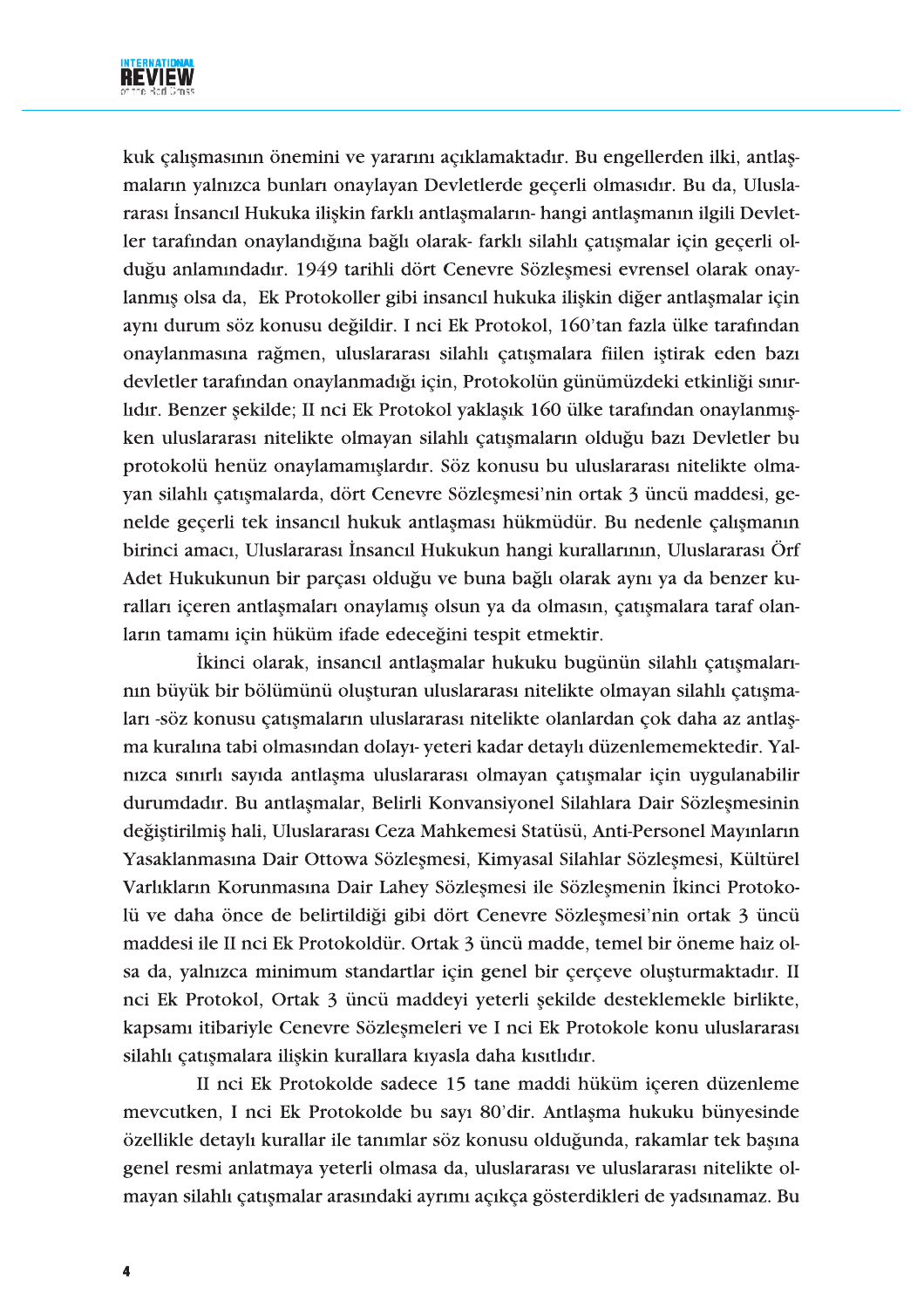

nedenle çalışmanın ikinci amacı, Antlaşma hukuku ile karşılaştırıldığında, uluslararası nitelikte olmayan silahlı çatışmaların, Uluslararası İnsancıl Hukukun, Uluslararası Örf Adet Hukukunda daha avrıntılı düzenlenip düzenlenmediğine karar vermek ve daha detaylı bir düzenleme mevcut ise bunun kapsamını belirlemektir.

# **Metodoloji**

Uluslararası Adalet Divanı Statüsü'nde Uluslararası Örfi İnsancıl Hukuk, "...hukuk olarak kabul edilen genel bir uygulama..."<sup>5</sup> şeklinde tanımlanmıştır. Bir Uluslararası Örf Adet Hukuku kuralının var olması için iki unsurun bir arada mevcut olması gerektiği herkes tarafından kabul edilmiştir. Bunlar; (i) Devlet uygulaması (usus) ve (ii) bu gibi bir uygulamanın, kuralın niteliğine bağlı olarak, hukuken gerekli, yasaklanmış ya da izin verilmiş olması gerektiğine dair inanç (opinio juris sive necessitatis) tır. Uluslararası Adalet Divanı'nın Kıta Sahanlığı Davasında belirttiği gibi "Uluslararası Örf Adet Hukukunun ortaya attığı hususlar Devletlerin fiili uygulamalarında ve opinio juris'lerinde aranmalıdır."<sup>6</sup> Bu iki unsurun asıl manası ve içeriği birçok akademik yazıya konu teşkil etmiştir. Çalışmada kullanılan, bir Uluslararası Örf Adet Hukuk kuralının mevcut olup olmadığını belirlemeye yönelik yaklaşım, Uluslararası Adalet Divanı tarafından özellikle Kuzey Denizi Kıta Sahanlığı davalarında<sup>7</sup> izlenen klasik bir metodolojidir.

# Devlet Uygulaması

Devlet uygulamasına iki açıdan bakılmalıdır: İlki, ne gibi bir uygulamanın Uluslararası Örf Adet Hukukunun oluşturulmasına katkıda bulunacağı (Devlet uygulamasının seçimi), ikincisi ise bu uygulamanın bir Uluslararası Örf Adet Hukuk kuralını ortaya koyup koyamayacağı hususudur (Devlet uygulamasının değerlendirilmesi).

# Devlet Uygulamasının Seçimi

Devletlerin hem fiziki hem de sözlü eylemleri, Uluslararası Örf Adet Hukukunun yaratılmasına katkı sağlayacak uygulamaları oluşturmaktadır. Fiziki eylemler ara-

Uluslararası Adalet Divanı Statüsü, Madde 38(1)(b).  $5<sup>1</sup>$ 

Uluslararası Adalet Divanı, Kıta Sahanlığı Davası, (Libya Arap Cumhuriyeti ile Malta arasında) 3 6 Haziran 1985 tarihli Karar, ICJ Reports1985, s. 29-30, § 27.

Uluslararası Adalet Divanı, Kuzey Denizi Kıta Sahanlığı Davaları, 20 Şubat 1969 tarihli Karar, ICJ  $\overline{7}$ Reports 1969, s.3.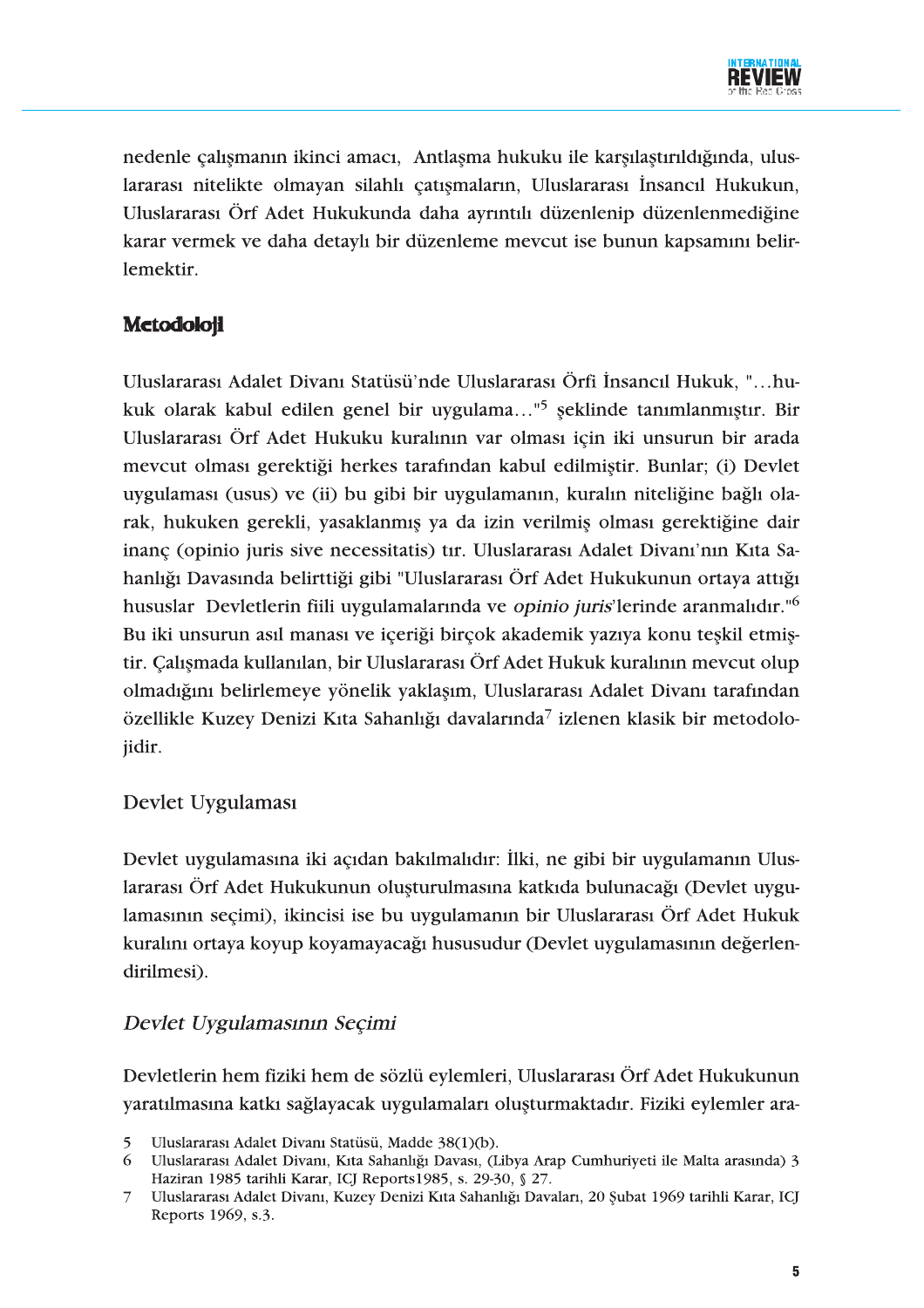

sında, mesela, harp alanındaki davranışlar, birtakım silahların kullanımı ve farklı kategorilerdeki kişilere sağlanan tıbbi yardım sayılabilir. Sözlü eylemler ise, askeri talimnameler, ulusal mevzuat, ulusal mahkeme ictihatları, silahlı kuvvetler ile güvenlik kuvvetlerine verilen talimatlar, harp sırasındaki askeri yazışmalar, diplomatik protestolar, yetkili yasal danışmanların görüşleri, hükümetlerin taslak antlaşmalara ilişkin yorumları, idari kararlar ve düzenlemeler, uluslararası mahkemeler nezdindeki savunmalar, uluslararası alanda verilen beyanatlar ve uluslararası kuruluşlar tarafından kabul edilen kararlara yönelik resmi tutumdan oluşmaktadır. Bu liste Devletin yürütme, yasama ve yargı organlarının uluslararası örf adet hukukuna katkıda bulunabileceğini göstermektedir.

Oy gerekçeleri ile birlikte, uluslararası kuruluşlar ya da uluslararası konferanslar kararlarının müzakere ya da kabul edilmesi de, ilgili Devletlerin uygulamaları arasındadır. Birkaç istisna dışında, kararların genellikle kendi içlerinde bağlayıcı olmadığı ve bu nedenle bir Uluslararası Örf Adet Hukuku kuralının oluşturulmasına ilişkin değerlendirmede, herhangi bir karara atfedilen değerin, anılan değerin içeriğine, kabul derecesine ve ilgili Devlet uygulamasının tutarlılığına bağlı olduğu bilinmektedir.<sup>8</sup> Karara ne kadar fazla destek varsa, karara o kadar da fazla derecede önem verilmektedir.

Uluslararası mahkemelerin verdiği kararlar, uluslararası hukuka yardımcı kaynak niteliği tasısa da<sup>9</sup>, Devlet uygulaması oluşturmaz. Bunun sebebi, ulusal mahkemelerin aksine, uluslararası mahkemelerin Devlet organları olmamalarıdır. Ancak yine de, uluslararası mahkemeler tarafından bir Uluslararası Örf Adet Hukuku kuralının varlığına ilişkin bir bulgu sunulması, bu anlamda ikna edici bir kanıt olduğu için, bu mahkemelerin verdiği kararlar önem taşımaktadır. Buna ek olarak, verdikleri kararların emsal olma niteliğinden ötürü, uluslararası mahkemeler, Devletlerin ve uluslararası kurulusların daha sonraki uygulamalarını etkileyerek bir Uluslararası Örf Adet hukuk kuralının ortaya çıkmasına katkıda bulunabilmektedirler.

Silahlı muhalif grupların davranış kuralları, uluslararası insancıl hukukun belli kurallarının gözetileceğine dair taahhütleri ve diğer beyanları gibi uygulamaları, bu anlamda bir Devlet uygulaması oluşturmaz. Böylesi bir uygulama uluslararası nitelikte olmayan silahlı çatışmalarda bazı kuralların kabulüne ilişkin bir kanıt içerebilecek olsa da, bunun hukuki önemi belirsiz olup; netice itibariyle Uluslararası Örf Adet Hukukunun varlığını kanıtlamaya yetmemektedir. Bu tür uygulamalara ilişkin örnekler Çalışmanın II nci Bölümünde "diğer uygulamalar" başlığı altında sıralanmıştır.

Bu kosulların önemi Uluslararası Adalet Divanı tarafından vurgulanmıştır. Nükleer Silah Tehdidi 8 ya da Kullanımının Mesruiyeti, İstişari Görüş, 8 Temmuz 1996. ICJ Reports 1996, s. 254-255, § 70-73.

Uluslararası Adalet Divanı Statüsü, Madde 38(1)(d). 9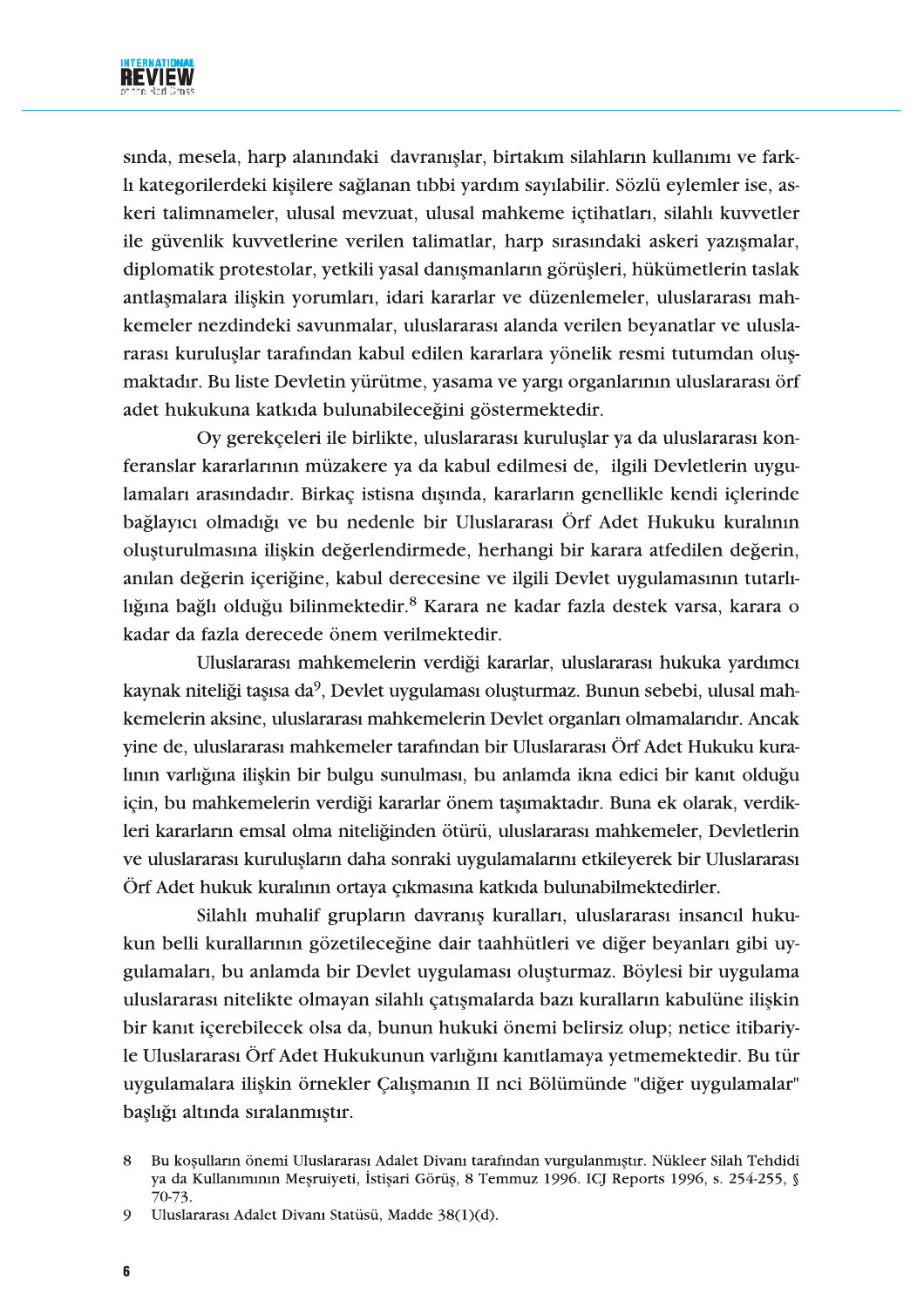

# Devlet Uygulamasının Değerlendirilmesi

Devlet uygulamasının, bir Uluslararası Örf Adet Hukuku kuralı oluşturacak kadar "yoğun" olup olmadığının incelenmesi şarttır.<sup>10</sup> Uluslararası Örf Adet Hukuku kuralı oluşturabilmesi için Devlet uygulamasının hemen hemen tek tip, kapsamlı ve temsili nitelikte olması şarttır.<sup>11</sup> Şimdi bunun ne anlama geldiğini biraz daha detaylı inceleyelim.

Öncelikle, Devlet uygulamasının, bir Uluslararası Örf Adet Hukuku kuralı oluşturması için, hemen hemen tek tip olması gerekmektedir. Devletler tamamen farklı tutumlar benimsememiş olmalıdırlar. Uluslararası Adalet Divanı içtihatları, ilk bakışta uygulamanın tek tipliğine zarar verecek gibi görünen aykırı bir uygulamanın, bu aykırı uygulama diğer Devletler tarafından uygunsuz bulunduğu ya da hükümet tarafından bizzat reddedildiği sürece, bir Uluslararası Örf Adet Hukuku kuralının oluşturulması önünde herhangi bir engel teşkil etmeyeceğine işaret etmektedir. Böylesi bir uygunsuz bulma veya ret ile söz konusu kural fiilen teyit edilmektedir.<sup>12</sup>

Bu husus, özellikle, arkasında güçlü Devlet uygulamalarının kanıtının yanı sıra defalarca ihlal edilmiş olan birçok Uluslararası İnsancıl Hukuk kuralı bakımından, geçerlidir. Yapılan ihlaller için ilgili taraf bir mazeret ya da gerekçe sunuyorsa ve/veya bu durum diğer Devletler tarafından kınanıyor ise, bu ihlaller söz konusu kuralın varlığını tehlikeye atacak nitelikte değildirler. Mevcut bir Uluslararası Örf Adet Hukuku kuralını değiştirmek isteyen Devletlerin, bunu resmi uygulamaları vasıtası ve doğru şekilde davrandıkları iddiası ile yapmaları gerekmektedir.

İkinci olarak, bir Uluslararası Örf Adet Hukuku kuralının var olabilmesi için, ilgili Devlet uygulamasının hem kapsamlı hem de temsili olması gerekir. Ancak, bunun evrensel olması şart olmayıp; "genel" bir uygulama olması yeterli olacaktır.<sup>13</sup> Kesin bir Devlet uygulama yüzdesi aranmamaktadır. Gerekli katılımın boyutu hakkında kesin rakamların belirlenememesinin sebeplerinden birisi de, söz konusu ölçütün nicel olmaktan çok nitel olmasıdır. Başka bir deyişle, bu hu-

<sup>10</sup> Bu bağlamdaki "yoğun" ifadesi Sir Humphrey Waldock tarafından ortaya atılmıstır. "Uluslararası Genel Kamu Hukuk Dersi", Collected Courses of the Hague Academy of International Law, Cilt 106, 1962, s. 44.

<sup>11</sup> Uluslararası Adalet Divanı, Kuzey Denizi Kıta Sahanlığı davaları, op. cit. (nota 7), s.43 § 74

<sup>12</sup> Bkz. Uluslararası Adalet Divanı, Nikaragua'da ve Nikaragua'ya karşı Askeri ve Yarı Askeri Faaliyetler Davası (Nikaragua ve Amerika Birleşik Devletleri arasında). Liyakatler, 27 Haziran 1986 tarihli Karar, ICJ Reports 1986, s. 98 § 186.

<sup>13</sup> Uluslararası Hukuk Derneği, Uluslararası (Genel) Örf Adet Hukuku Olusturma Komitesinin Nihai Raporu, Uluslararası Genel Örf Adet Hukuku Olusturulması İlkeleri Beyanı, Altmıs Dokuzuncu Konferans Raporu, Londra 2000, İlke 14, s. 734 (bundan böyle "ILA (Uluslararası Hukuk Derneği) Raporu" olarak anılacaktır).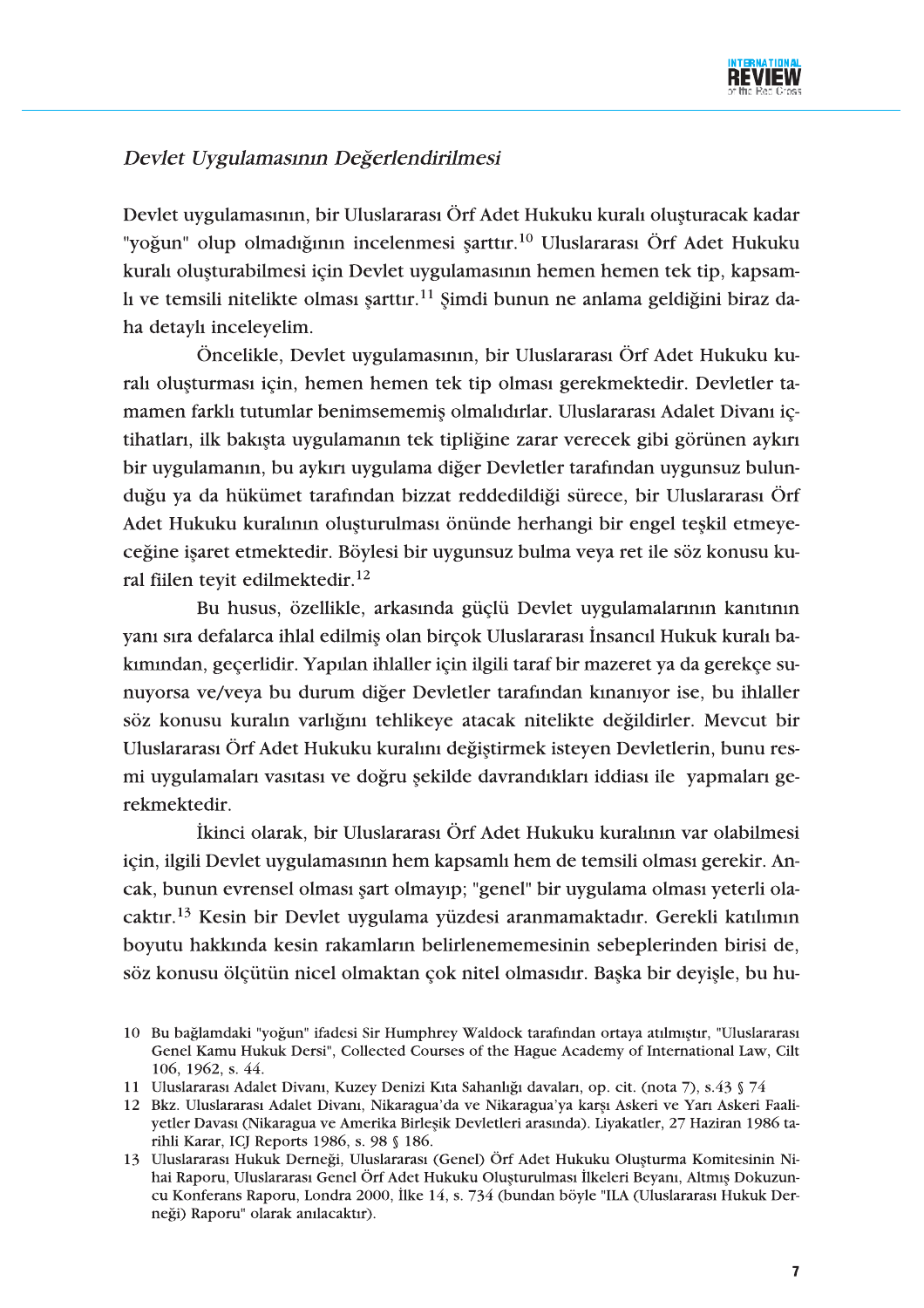

sus sadece uygulamaya kaç Devletin katıldığıyla ilgili bir durum olmayıp; aynı zamanda hangi Devletlerin katıldığı da önem arz etmektedir<sup>14</sup>. Uluslararası Adalet Divanı'nın Kuzev Denizi Kıta Sahanlığı davalarında kullandığı ifadeve göre, uvgulamanın "çıkarları özellikle etkilenen Devletleri" içermesi gereklidir.<sup>15</sup>

Bu ifadeden iki çıkarım yapılabilir: (i) Eğer "özellikle etkilenen Devletler"in tamamı temsil ediliyorsa, Devletlerin büyük bir kısmının aktif olarak katılımı gerekli olmayabilir; ancak bunların "özellikle etkilenen Devletler" uygulamasına en azından muvafakat etmeleri şarttır; (ii) Şayet "özellikle etkilenen Devletler" uygulamayı kabul etmiyorlarsa, açıklandığı üzere oybirliği gerekli olmasa da, bir Uluslararası Örf Adet Hukuku kuralı olusturulamaz.<sup>16</sup> Uluslararası İnsancıl Hukuk kapsamında "Özellikle etkilenen" devletlerin hangi devletler olduğu kosullara göre değişiklik gösterir. Örneğin, kör edici lazer silahların kullanımının yasallığıyla ilgili olarak, diğer Devletler bu silahların kullanımından potansiyel olarak etkilenecek olsa da, bu tür silahları geliştirme sürecinde olduğu belirlenen devletler "özellikle etkilenen Devletler" arasında yer alır. Benzer şekilde, insani yardıma ihtiyacı olan Devletler ile birlikte sıklıkla bu yardımı götüren Devletler de "özellikle etkilenen" devletler arasındadır. Uluslararası İnsancıl Hukukun herhangi bir kuralına göre, bir silahlı çatışmaya taraf olan Devletlerin belli bir kural için incelenen uygulamaları o silahlı çatışma ile ilgili bulunduğunda, o Devlet de "özellikle etkilenen" kapsamında olacaktır. Uluslararası İnsancıl Hukukun bazı alanlarında özellikle etkilenen Devletlerin var olabilmesine rağmen, çatışmaya taraf olmasalar dahi tüm Devletlerin, diğer Devletlerden Uluslararası İnsancıl Hukuka saygı göstermesini talep etmelerinde yasal çıkarları olduğu da doğrudur.<sup>17</sup> Buna ek olarak, tüm Devletler, diğer Devletler tarafından uygulanan harp metod ve vöntemlerinden zarar görebilirler. Sonuc olarak, devletlerin kelimenin tam anlamıyla "özellikle etkilenen" devletler olup olmadığına bakılmaksızın, tüm Devletlerin uygulamaları dikkate alınmalıdır. Çalışmada, Uluslararası Örfi İnsancıl Hukuk kurallarıyla ilgili olarak, "devamlı itiraz eden" konumunda olmanın hukuken mümkün olup olmadığı üzerine görüs bildirilmemektedir. Birçok yorumcu, amir hükümler (jus cogens) konusunda devamlı itiraz eden konumunda olmanın mümkün olmadığına inanırken; diğerleri genel olarak, devamlı itiraz eden kavramının geçerliliğini sürdürmesi konusuna şüpheyle yaklaşmaktadırlar.<sup>18</sup> Hukuki açıdan devamlı itiraz eden olunabileceğinin mümkün olduğu ka-

- 15 Uluslararası Adalet Divanı, Kuzey Denizi Kıta Sahanlığı davaları, op. cit. (not 7), s.43 § 74
- 16 ILA Raporu, op. cit (nota 13), İlke 14 vorum (e), s. 737

<sup>14</sup> *Ibid.*, *ilke* 14 yorum (d) ve (e), s. 736-737

<sup>17</sup> Bkz. Customary International Humanitarian Law, op, cit (nota 4), Cilt I. Kural 144 yorum.

<sup>18</sup> Bu konuda derinlemesine yapılan bir tartışma için bkz. Maurice H. Mendelson, "The Formation of Customary International Law", Collected Courses of the Hague Academy of International Law, Cilt 272, 1998 s. 227-244.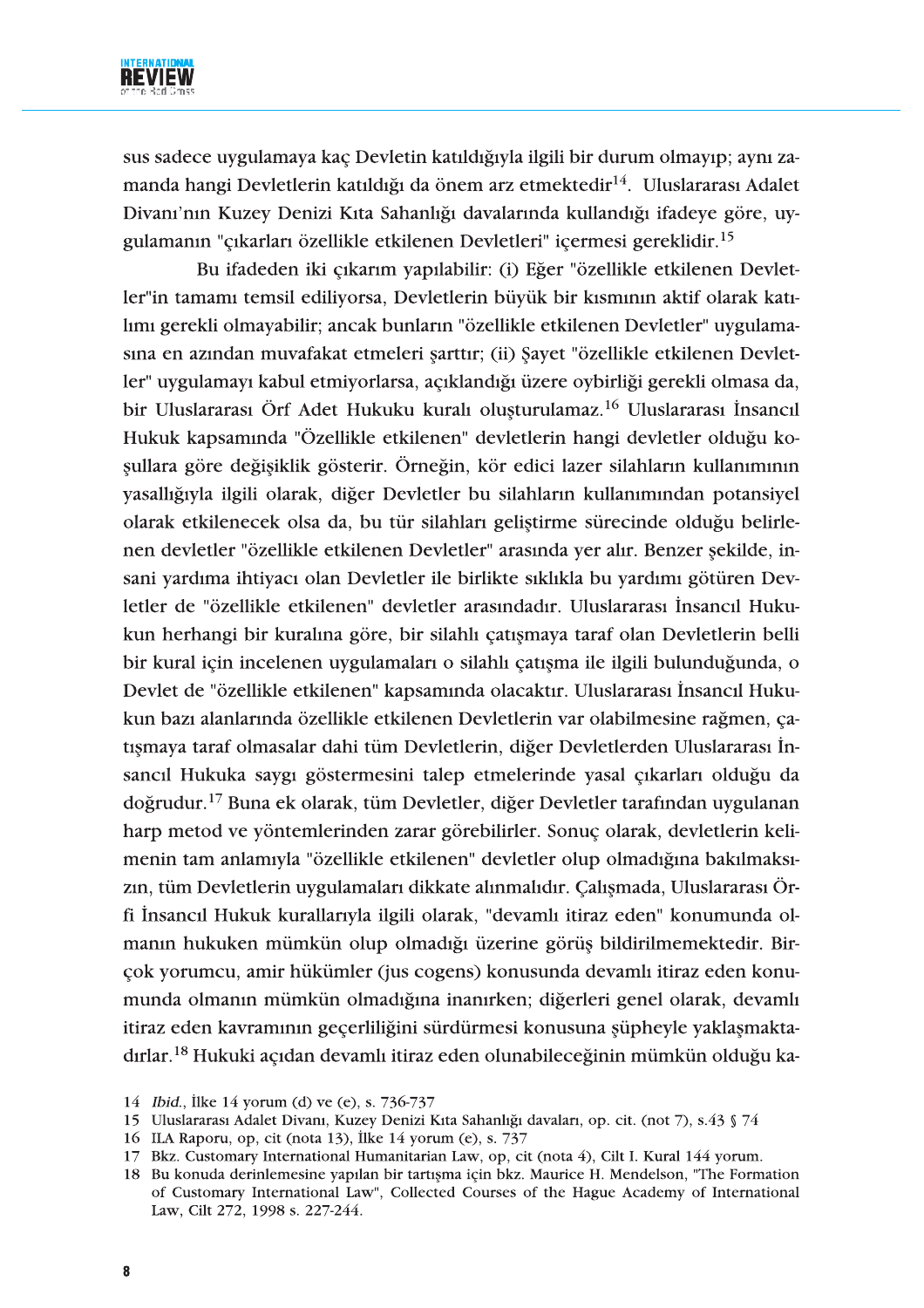

bul edildiğinde, ilgili Devletin yeni bir normun oluşumu esnasında buna karşı çıkmış ve sonrasında da ısrarla itiraz etmeye devam etmiş olması gereklidir; kısacası "sonradan itiraz eden" olmak mümkün değildir.<sup>19</sup>

Normal olarak, bir Uluslararası Örf Adet Hukuku kuralının ortaya çıkması için bir süre geçmesi gerekli iken, bunun için ne kadar süre gerektiği belirlenmemiştir. Bunun yerine; tipiklik, kapsam ve temsililik açılarından yeterli yoğunluğa sahip bir uygulamanın bir araya getirilmesi belirleyici faktör niteliğinde $dir<sup>20</sup>$ 

## Opinio juris

Bir Uluslararası Örf Adet Hukuku kuralını olusturma hususunda opinio juris in gerekliliği; belirli bir uygulamanın "hakka dayanarak" gerçekleştirildiği yönündeki hukuki inançla ilgilidir.

Uygulama ve hukuki inancın açıklanış şekli, ilgili kuralın bir yasak, bir zorunluluk ya da sadece belli şekilde davranma hakkı içerip içermemesine bağlı olarak değişiklik gösterebilir.

Calisma hazırlanırken, uygulama ve hukuki inanç unsurlarını birbirinden kesin olarak ayırmanın, çok zor ve oldukça da teorik olduğu görülmüştür. Genellikle, aynı eylem hem uygulamayı hem de hukuki inancı yansıtmaktadır. Uluslararası Hukuk Derneği'nin de belirttiği gibi, Uluslararası Adalet Divanı, "...yalnızca Örf Adet Hukuku (iddia edildiği üzere) birbirinden ayrı unsur taşıyor diye aynı davranışın her ikisini de ifade edemeyeceğini söylememiş; gerçekte, bu iki unsuru birbirinden ayırmanın çok zor hatta imkânsız... olduğunu ifade etmistir.<sup>21</sup>" Bu durum, sahra talimnameleri gibi yazılı olmayan eylemlerin Devlet uygulamasından sayılması ve aynı zamanda genellikle ilgili Devletin hukuki inancını da yansıtmasından kaynaklanmaktadır.

Yeterince yoğun bir uygulama söz konusu olduğunda, opinio juris genelde o uygulamanın içinde yer alır. Dolayısıyla opinio juris'in mevcudiyetini ayrıca göstermek gerekmez. Ancak, uygulamanın belirsiz olduğu durumlarda, opinio juris, o uygulamanın bir örf adet kuralı oluşturmaya yönelik uygulama olup olmadığının belirlenmesinde önemli bir role sahiptir. Bu, Devletlerin nedeni açık olarak bilinmeyen bir şekilde eylemde bulunmadıkları veya tepki göstermediklerinde ihmal edilen bir durumdur. Bu gibi durumlarda hem Uluslararası Adalet Divanı ve ondan önceki mahkemeler, hem de Uluslararası Adalet Divanı, belirsiz uygulama-

20 *Ibid.*, *ilke* 12 yorum (b), s. 731.

<sup>19</sup> ILA Raporu, op, cit. (nota 13), İlke 15 yorum (b), s.738

<sup>21</sup> Ibid., s. 718, § 10(c). Bu konudaki kapsamlı bir analiz için, bkz. Peter Haggenmacher, "La doctrine des deux éléments du droit coulumier dans la pratique de la Cour internationale", Revue generale de droit international public, Cilt. 90, 1986, s.5.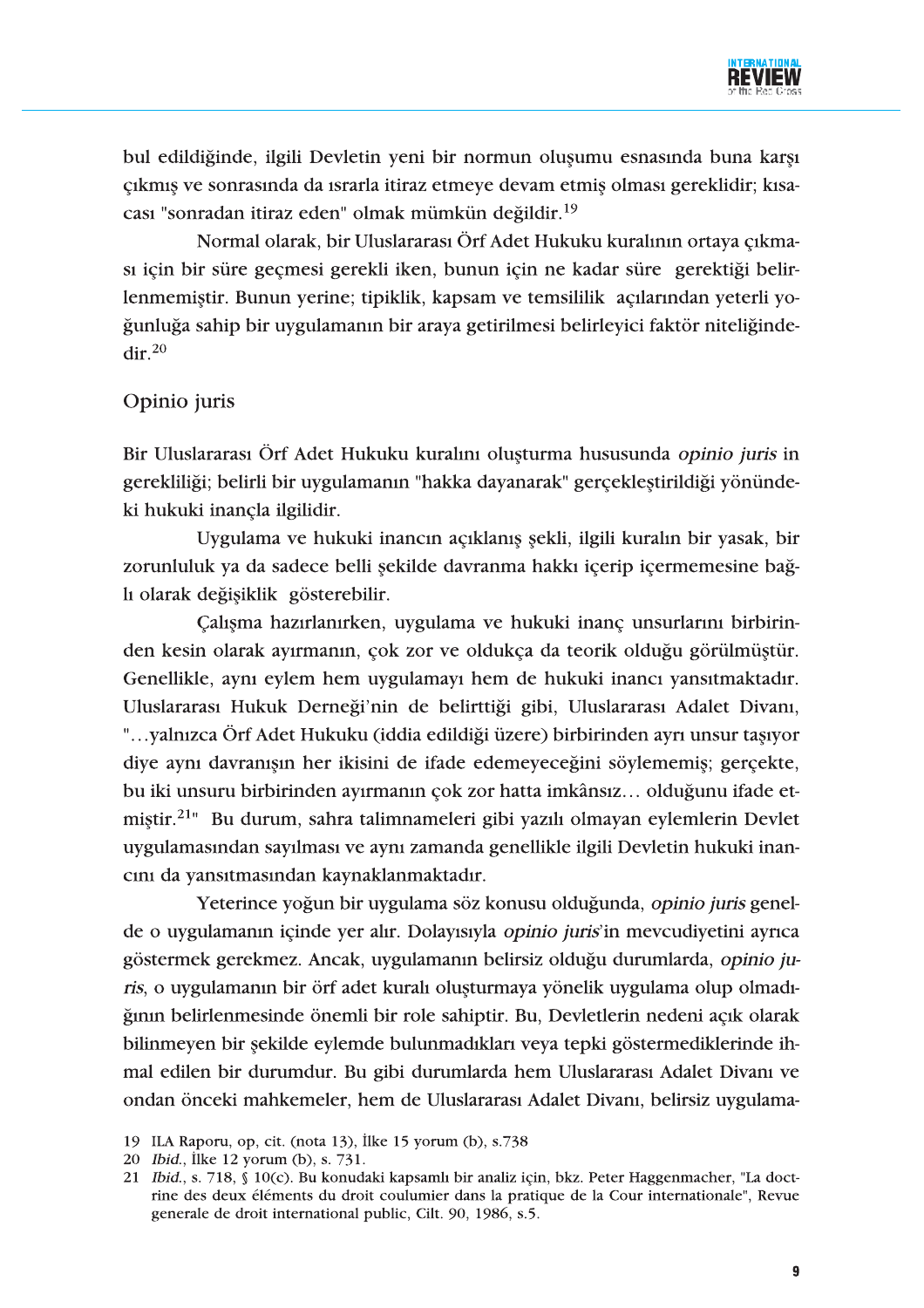

ların, Uluslararası Örf Adet Hukuku olusturup olusturmayacağını belirlemek için, opinio juris'in münferit mevcudiyetini ortaya koymaya çalışmaktadırlar.<sup>22</sup>

Bircok kuralın belli bir davranıs acısından cekimser kalmavı gerektirdiği Uluslararası İnsancıl Hukuk alanındaki ihmaller, opinio juris' in değerlendirilmesinde özellikle sorun teşkil etmektedir. Çünkü çekimser kalmanın tesadüfi değil meşru bir beklentiye dayalı olduğu kanıtlanmıştır. Bu tür bir çekimser kalma gerekliliği uluslararası araçlar ya da resmi beyanatlarda ifade edilmişse, söz konusu davranış açısından çekimser kalma yönünde yasal bir gerekliliğin varlığı genelde kanıtlanabilir. Ayrıca, çekimser kalmanın hukuki bir yükümlülükten ileri geldiğini kanıtlamak her zaman mümkün olmamasına rağmen, söz konusu çekimser kalma durumları, bu davranışın açık bir çelişki yaratmasının ardından da meydana gelebilir ki; bu da, çekimser kalmanın tesadüfî olmadığını göstermeye yardımcı olur.

#### Antlaşmalar Hukukunun Etkisi

Antlaşmalar, aynı zamanda Devletlerin Uluslararası Hukuk kurallarından bazıları hakkındaki görüşlerine ışık tutulmasına yardımcı olduğundan, Uluslararası Örf Adet Hukukunun var olup olmadığını belirleme konusu ile de ilgilidir.

Bu nedenle, bir antlaşmanın onaylanması, yorumlanması ve uygulanmasi ile onaylanmanın arkasından belirtilen çekinceler ve yorum beyanları da Çalışmaya dahil edilmiştir. Kuzey Denizi Kıta Sahanlığı davalarında, Uluslararası Adalet Divanı, açık bir şekilde, bir antlaşmanın onaylanma derecesini Uluslararası Örf Adet Hukukunun değerlendirilmesi çerçevesinde göz önüne almıştır. Söz konusu davada, Divan özellikle antlaşma dışındaki uygulamanın aykırı düştüğü bir bağlamda "bugüne kadar güvence altına alınan onay ve katılımların sayısının [39] önemli olsa da veterli olmadığını" ifade etmistir.<sup>23</sup> Bunun aksine, Divan, Nikaragua davasında, müdahale etmeme kuralının örf adet niteliğini değerlendirirken, Birleşmiş Milletler Şartı'nın hemen hemen evrensel olarak onaylanmış olması gerçeğinin üzerinde fazlasıyla durmuştur.<sup>24</sup> Özellikle etkilenen Devletler de da-

- 23 Uluslararası Adalet Divanı, Kuzey Denizi Kıta Sahanlığı davaları, op. cit. (nota 7), s.42 § 73
- 24 Uluslararası Adalet Divanı, Nikaragua'da ve Nikaragua'ya karşı Askeri ve Yarı Askeri Faaliyetler Davası, op, cit (nota 12), s. 99-100, § 188. Mahkeme kararını etkileyen bir diğer faktör de ilgili BM Genel Kurulu kararlarının, özellikle de oysuz kabul edilen Devletler arasında dostane ilişkilere ilişkin 2625 (XXV) sayılı Kararın, büyük oranda onaylanmış olmasıdır.

<sup>22</sup> Bkz. örn. Daimi nitelikteki Uluslararası Adalet Divanı, Lotus davası (Fransa ve Türkiye arasında). 7 Evlül 1927 tarihli Karar, PCIJ Ser, A, No. 10, s, 28 (Mahkeme, Devletlerin, gemileriyle ilgili yanlis evlemlerde bulunmaktan kacınmadıklarına, bunun sebebi olarak bu evlemlerde bulunmaktan men edildiklerini düsündükleri gerekçesini öne sürdüklerine karar vermistir.) Uluslararası Adalet Divanı, Kuzey Denizi Kıta Sahanlığı davaları, op, cit (nota 7), s. 43-44, § 76-77 (Mahkeme, Kıta sahanlıklarının sınırlarını eşit mesafe ilkesi esasına göre çizen Devletlerin, kendilerini zorunlu hissettiklerinden dolayı bunu yapmadıklarına karar vermiştir.) ILA Raporu, op. cit (nota 13), İlke  $17(iv)$  ve yorum.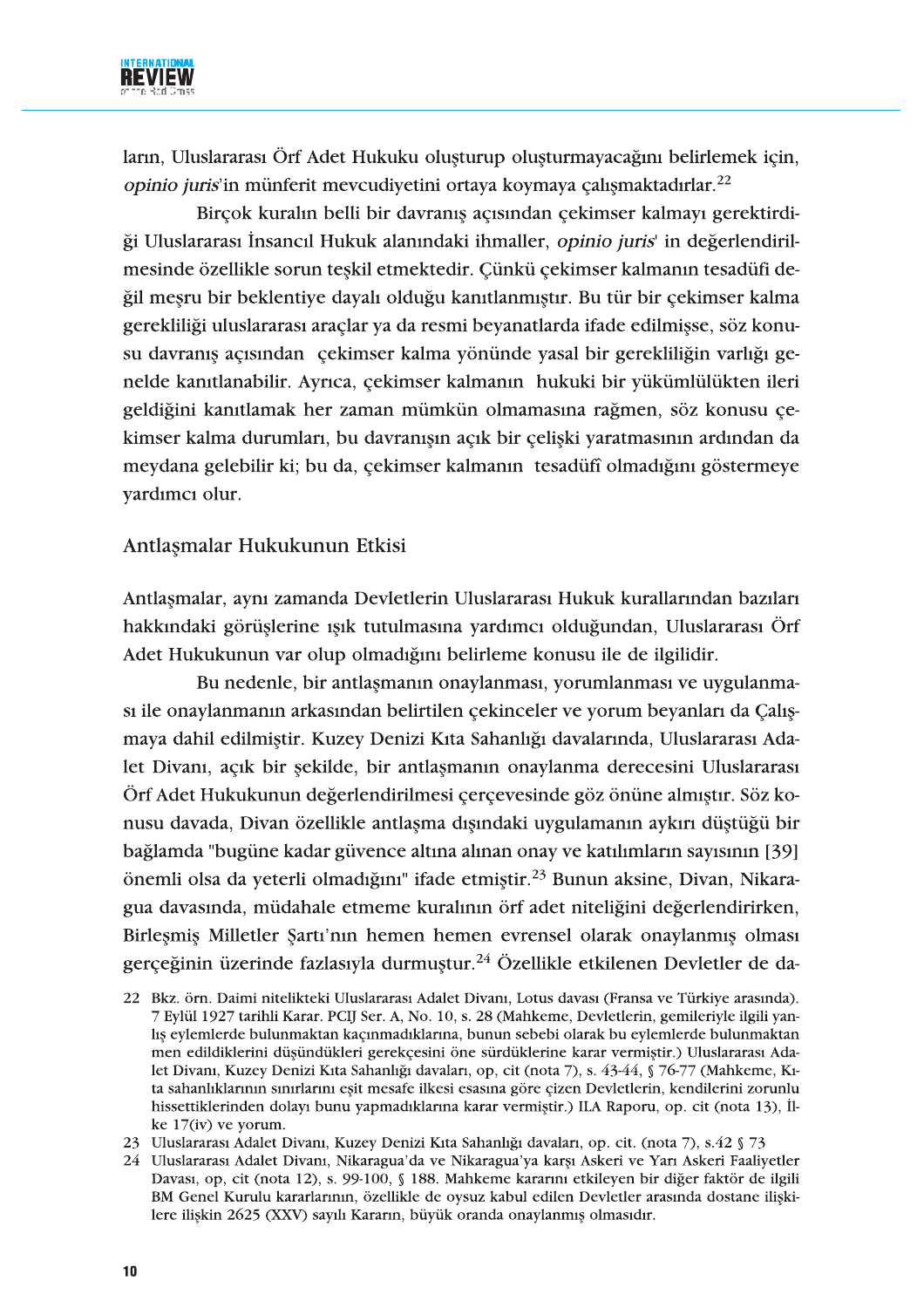

hil olmak üzere, kafi derecede benzer uygulamanın varlığı şartı ile Antlaşma yürürlükte olmasa dahi antlaşma hükmü Örf Adet hukukunu da yansıtmış olabilir ki; böylece söz konusu kurala bariz bir şekilde karşı çıkılması ihtimali daha az  $olur.<sup>25</sup>$ 

Uygulamada, antlaşma normlarının hazırlanması, dünyadaki hukuki görüşe odaklanmaya yardımcı olup, Devletlerin takip eden davranışları ve hukuki inançları üzerinde inkâr edilemez bir etkiye sahiptirler. Uluslararası Adalet Divanı, bu hususu Kıta Sahanlığı davasında verdiği kararla kabul etmiş ve bu kararda "çok taraflı anlaşmaların örf adetten kaynaklanan kuralları kaydetme ve tanımlama, hatta bu kuralları geliştirme konusunda önemli bir role sahip olduğunu<sup>"26</sup> ifade etmiştir. Böylece Divan, antlaşmaların daha önceden mevcut olan Uluslararası Örf Adet Hukukunu tedvin edebileceğini ve aynı zamanda bu antlaşmalardaki normlara dayalı olarak yeni örf adet kurallarının geliştirilmesi için zemin hazırlayabileceğini de teyit etmiştir. Divan, daha da ileri giderek, "çıkarları özellikle etkilenen Devletleri de içerdiği sürece, bir anlaşmaya yaygın ve temsili bir katılimin kendi başına yeterli olabileceğini<sup>127</sup> de belirtmiştir.

Çalışmada, geniş katılımlı onayın yalnızca bir gösterge olduğu ve uygulamanın, özellikle de söz konusu anlaşmaya taraf olmayan Devletlerin uygulamalarının, diğer unsurlarıyla bağlantılı olarak değerlendirilmesi gerektiği yaklaşımı titizlikle takip edilmiştir. Taraf olmayan Devletlerin antlaşma ile uyumlu uygulamaları önemli bir olumlu kanıt olarak düşünülmüştür. Taraf olmayan Devletlerin aksi uygulamaları ise olumsuz bir kanıt olarak değerlendirilmiştir. Bir anlaşmaya taraf olan ve olmayan Devletlerin karşılıklı uygulamaları da ayrıca birbiriyle irtibatlıdır.

Bu nedenle Çalışma yalnızca, ilgili Uluslararası İnsancıl Hukuk antlaşmalarına taraf olmayan Devletlerin uygulamalarıyla sınırlı tutulmamıştır. Calısmayı, örneğin, Ek Protokolleri onaylamamış yaklaşık 30 Devletin uygulamaları ile sınırlandırmak, Uluslararası Örf Adet Hukukunun yaygın ve temsili uygulamalara dayanmasına ilişkin gerekliliğe ters düşecektir. Bunun için Örf Adet Hukukunun varlığı değerlendirilirken, bu çalışma yayımlandığında I nci Ek Protokolün 162, II nci Ek Protokolünse 157 Devlet tarafından onaylanmış olduğu hususları göz önünde bulundurulmuştur.

Calismada, Uluslararası İnsancıl Hukukun her bir kuralının örf adetle il-

26 Uluslararası Adalet Divanı, Kuzey Denizi Kıta Sahanlığı davaları, op. cit. (nota 6), s.29-30 § 27

<sup>25</sup> Uluslararası Adalet Divanı, Kuzey Denizi Kıta Sahanlığı davaları, op. cit. (nota 6), s.33 § 34. (Mahkeme, bir çok özellikle etkilenen devlet de dahil olmak üzere, münhasır bir ekonomik bölge ile ilgili iddiaların 56'ya çıkması nedeniyle, Birleşmiş Milletler Deniz Sözleşmesi henüz yürürlüğe girmemis olmasına rağmen, münhasır bir ekonomik bölge kavramının Uluslararası Örf Adet hukukunun bir parçası haline geldiğini kabul etmiştir.)

<sup>27</sup> Uluslararası Adalet Divanı, Kuzey Denizi Kıta Sahanlığı davaları, op. cit. (nota 7), s.42 § 73; bkz. ILA Raporu, op, cit, (nota 13), İlke 20-21, 24, 26 ve 27, s. 754-765.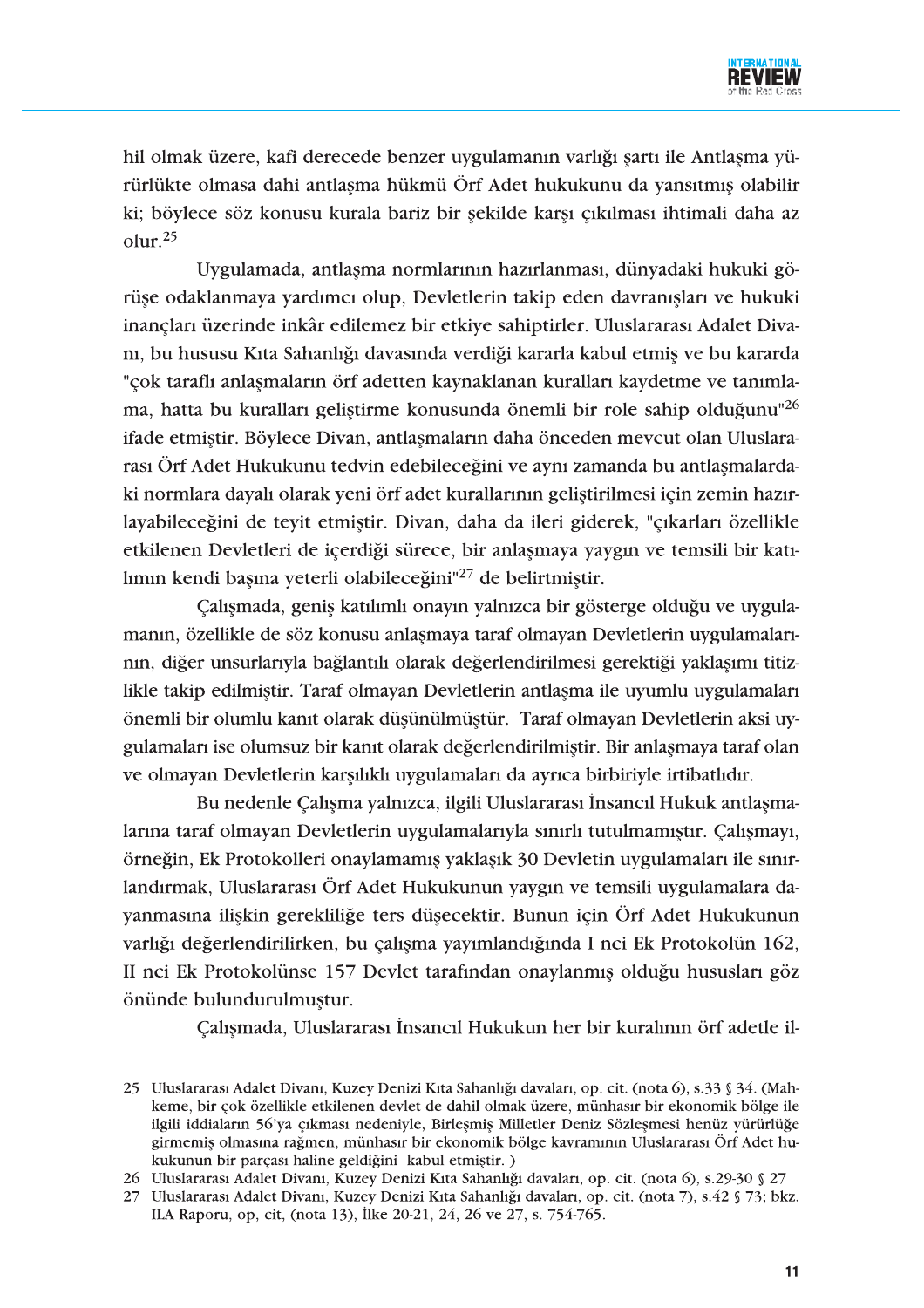

gili doğasını belirleme amacı gözetilmemiş olduğundan, mevcut antlaşmaların yapısı takip edilmemiştir. Seçilen yaklaşım, her bir antlaşma hükmünü örf adet kuralı olusturup olusturmadığı acısından analiz etmediğinden, herhangi bir antlaşma hükmünün, sadece bu çalışmada örf adet kuralı olarak gösterilmediği için, örf adet kuralı olmadığı hükmüne varılmamalıdır.

# Calışmanın düzenlenmesi

Yazarlar, ICRC'ye verilen görevi yerine getirmenin en iyi yolunu bulmak için, çalişmanın Yönlendirme Komitesini oluşturan, Uluslararası İnsancıl Hukuk konusunda uzman bir grup akademisyene danışmıştır.<sup>28</sup> Yönlendirme Komitesi, Haziran 1996 tarihinde bir eylem planı kabul etmiş ve takip eden Ekim ayında araştırmalara başlamıştır. Söz konusu araştırma, Devlet uygulamasını yansıtan hem ulusal hem de uluslararası kaynaklardan faydalanarak yapılmış ve çalışma eylem planında belirlenen şu altı bölüm üzerine yoğunlaşılmıştır:

- Ayırt etme ilkesi,
- Özel olarak korunan kisi ve nesneler,
- Belirli savaş yöntemleri,
- Silahlar,
- Siviller ile harp dışı kalmış şahıslara muamele,
- Uygulama

Ulusal Kaynaklarda Yapılan Araştırma

Ulusal kaynaklara ülke içerisinde erisim daha kolay olduğundan, ulusal arastırmacılarla isbirliği yapılmasına karar verilmistir. Bu amaçla, yaklasık 50 ülkede (Afrika'da 9, Kuzey ve Güney Amerika'da 11, Asya'da 15, Avustralya'da 1 ve Avrupa'da 11) araştırmacılar ya da araştırmacı grupları belirlenmiş ve bunlardan bulundukları ülkenin uygulaması hakkında birer rapor yazmaları istenmiştir.<sup>29</sup> Ülkeler, coğrafi konumlarının yanı sıra, çeşitli harp yöntemlerinin kullanıldığı farklı silahlı çatışmalarla ilgili yakın deneyimlerine göre seçilmiştir.

Ülkelerin, Devlet uygulamalarına ilişkin raporlarda yer almayan sahra

<sup>28</sup> Yürütme Komitesi'nde Profesör Georger Abi-Saab, Salah El-Din Amer, Over Bring, Eric David, John Dugard, Plorentino Peliciano, Horst Fischer, Francaise Hampson, Theodor Meron, Diamchid Momtaz, Milan Sahovic ve Raul Emilio Vinuessa yer almıştır.

<sup>29</sup> Afrika: Cezayir, Angola, Botsvana, Mısır, Etyopya, Nijerya, Ruanda, Güney Afrika ve Zimbabve; Kuzey ve Güney Amerika: Arjantin, Brezilya, Kanada, Şili, Kolombiya, Küba, El Salvador, Nikaragua, Peru, Amerika Birleşik Devletleri, Uruguay; Asya: Çin, Hindistan, Endonezya, İran, Irak, İsrail, Japonya, Ürdün, Kore Cumhuriyeti, Kuveyt, Lübnan, Malezya, Pakistan, Filipinler ve Suriye; Avustralya Kıtası: Avustralya; Avrupa: Belçika, Bosna-Hersek, Hırvatistan, Fransa, Almanya, İtalya, Hollanda, Rusya Federasyonu, İspanya, Birleşik Krallık ve Yugoslavya.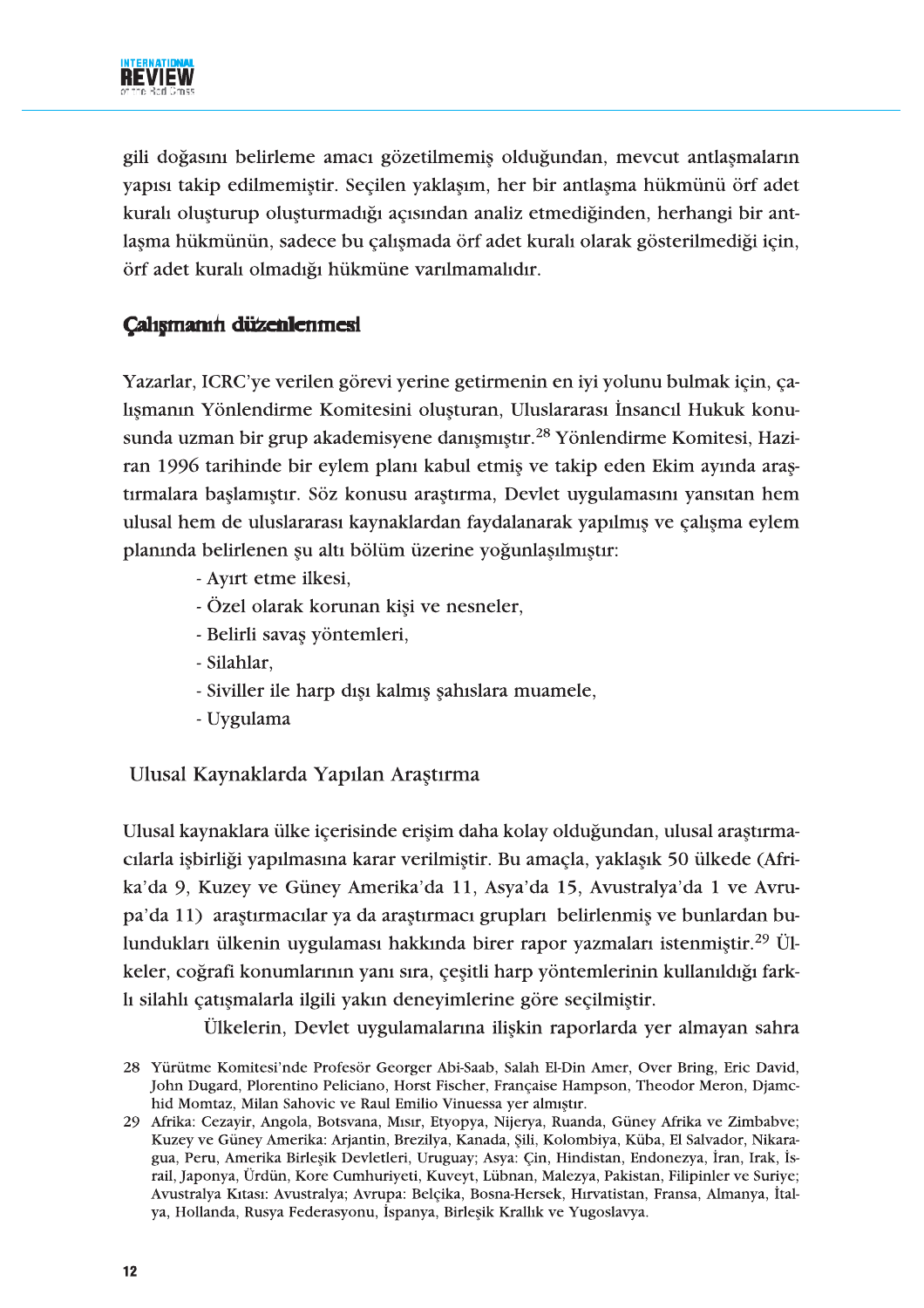

talimnameleri ile ulusal mevzuatları da arastırılmıs ve derlenmistir. Yapılan is, dünya çapındaki ICRC delegasyonlarının oluşturduğu ağ ve ICRC Uluslararası İnsani Hukuk Danisma Bölümü tarafından toplanan genis ulusal mevzuat derlemesi sayesinde kolaylaşmıştır.

# Uluslararası Kaynaklarda Yapılan Araştırma

Uluslararası kaynaklardan elde edilen Devlet uygulamaları, her biri çalışmanın bir bölümü üzerinde yoğunlaşmış olan altı ekip tarafından toplanmıştır.<sup>30</sup> Ekipler, bu uygulamaları, Birleşmiş Milletler ve Afrika Birliği (eski adıyla Afrika Birliği Örgütü), Avrupa Konseyi, Körfez İşbirliği Konseyi, Avrupa Birliği, Arap Devletleri Birliği, Amerika Devletleri Örgütü, İslam Konferansı Örgütü ve Avrupa Güvenlik ve İşbirliği Teşkilatı gibi uluslararası kuruluşlar çerçevesinde araştırmışlardır. Aynı zamanda, Uluslararası Örf Adet Hukuku kurallarının mevcudiyetine ilişkin kanıt sunduğu ölçüde, uluslararası içtihatlar da toplanmıştır.

Uluslararası Kızılhaç Komitesi arsivlerindeki arastırma

Ulusal ve uluslararası kaynaklar düzeyinde yapılan araştırmaları tamamlamak açısından, ICRC yakın tarihli yaklaşık 40 silahlı çatışmayla (Afrika'da 21, Kuzey ve Güney Amerika'da 2, Asya'da 8 ve Avrupa'da 8) ilgili olarak kendi arşivlerini taramistir.<sup>31</sup>

Genelde, bu çatışmalar Devlet uygulaması ile ilgili yazılan raporlara dahil edilmemiş ülkeler ve çatışmalardan seçilmiştir.

Bu üç yönlü yaklaşımın - ulusal, uluslararası kaynaklar ve ICRC kaynakları - sonucunda, dünyanın her yerinden uygulamalar sıralanmıştır. Ancak, dünyada olup bitenlerin doğası gereği, bu araştırma tam anlamıyla bitirilmiş değildir.

<sup>30</sup> Ayırt etme ilkesi: Profesör Georges Abi-Saab (raportör) ve Jean-François Queguiner (araştırmacı); Belirli şekilde korunan kişiler ve nesneler: Profesör Horst Fischer (raportör) ve Gregor Schotten ve Heike Spielcer (araştırmacı); Belirli harp yöntemleri: Profesör Theodor Meron (raportör) ve Richard Desgagne (araştırmacı); Silahlar: Profesör Ove Bring (raportör) ve Gustaf Lind (arastırmacı), - Siviller ile harp dışı kalmış kişilerin tedavisi: Françoise Hampson (raportör) ve Camile Giffard (arastırmacı); Yerine Getirme: Eric David (raportör) ve Richard Desgagne (arastırmacı).

<sup>31</sup> Afrika: Angola, Burundi, Çad, Çad - Libya, Kongo Demokratik Cumhuriyeti, Cibuti, Eritre - Yemen, Etyopya (1973-1994), Liberya, Mozambik, Namibya, Nijerya - Kamerun, Ruanda, Senegal, Senegal - Moritanya, Sierra Leone, Somali, Somali- Etyopya, Sudan, Uganda, Batı Sahara, Kuzey ve Güney Amerika: Guatemala ve Meksika; Asya: Afganistan, Kamboçya, Hindistan, Jammu ve Kasmir, Papua Yeni Gine, Sri Lanka, Tacikistan, Yemen ve Yemen Eritre (aynı zamanda Afrika başlığı altında); Avrupa: Ermenistan, Azerbaycan, (Dağlık-Karabağ), Kıbrıs, Eski Yugoslavya Cumhuriyeti (Yugoslavya'da çatışma (1991-1992), Bosna-Hersek'te çatışma (1992-1996), Hırvatistan'da çatışma (Krajinas) (1992-1995)) Gürcistan (Abazya), Rusya Federasyonu (Çeçenistan) ve Türkiye.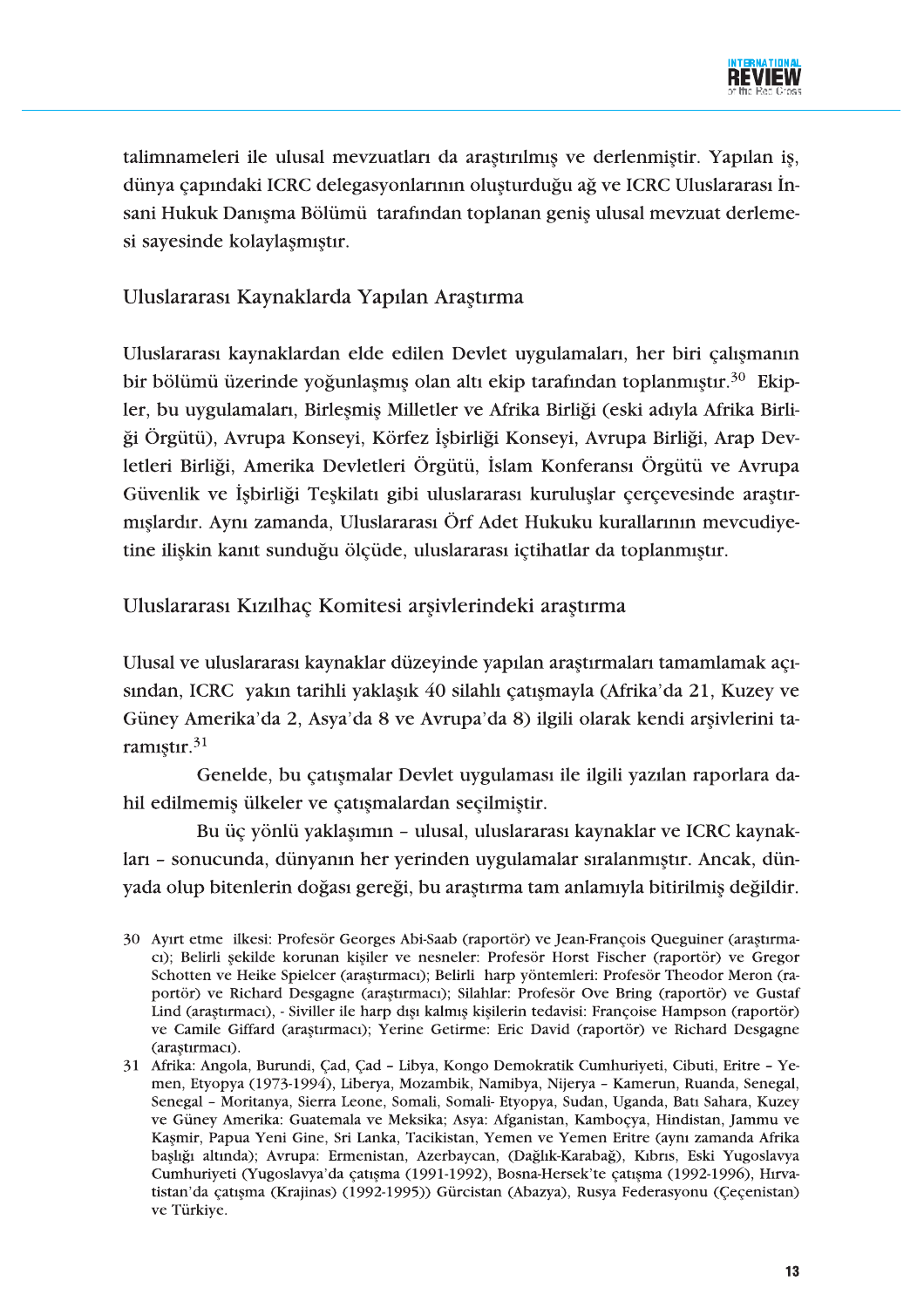

Calisma, sonuçları itibariyle çağdaş Uluslararası Örf Adet Hukukunun yeniden ifade edilmesini sağlamak amacıyla özellikle son 30 yıla dayalı uygulamalar üzerinde yoğunlaşmıştır. Ancak, ilgili olduğu yerlerde, daha önceki uygulamalar da irdelenmiştir.

# Uzman Müzakereleri

İlk istişare turunda, ICRC derlenen uygulamalara dayalı olarak Uluslararası Örfi İnsancıl Hukuka yönelik ön değerlendirmeleri de içeren bir özet oluşturmaları için uluslararası araştırma ekiplerini toplantılara davet etmiştir. Bu özetler, 1998 yılında Cenevre'de gerçekleştirilen üç toplantıda Yönlendirme Komitesi ile tartışılmıştır. Ardından, özetler, usulüne uygun olarak gözden geçirilip düzeltilmiş ve ikinci istisare turunda, dünyanın her bölgesinden gelen bir grup akademik uzman ile hükümet uzmanlarına sunulmuştur. Söz konusu uzmanlar, 1999 yılında Cenevre'de Yönlendirme Komitesi ile yapılan iki toplantıya, ICRC tarafından sahsi görüşleriyle katılmak üzere davet edilmişler ve bu toplantılarda derlenen uygulamaların değerlendirilmesine yardımcı olarak gözden kaçırılan uygulamalara dikkat çekmişlerdir.<sup>32</sup>

# Raporun Yazılması

Yönlendirme Komitesi tarafından yapılan ve akademik uzmanlar ile hükümet uzmanları grubunca gözden geçirilen nihai değerlendirme, raporunun yazılması için bir dayanak niteliğinde olmuştur. Çalışmanın yazarları, uygulamaları tekrar incelemiş, örf adet kavramlarının varlığını yeniden değerlendirmiş, biçimlendirme ve kuralların sırasını gözden geçirmiş ve yorumların taslağını çıkarmışlardır. Bu taslak metinler; yorumlanmak üzere Yönlendirme Komitesi, akademik uzmanlar ve hükümet uzmanları grubu ile ICRC Hukuk Bölümüne sunulmuştur. Alınan yorumlar ışığında metin güncellenmiş ve son halini almıştır.

<sup>32</sup> Bu istişareye aşağıdaki akademik uzmanlar ve hükümet uzmanları şahsi yetkileriyle katılmıştır: Abdallah Ad-Douri (Irak), Paul Berman (Birleşik Krallık), Sadi Çaycı (Türkiye), Michael Cowling (Güney Afrika), Edward Cummings (Amerika Birleşk Devletleri), Antonio de Icaza (Mexico), Ibrahim idris (Etyopya), Hassan Kassem Jouni (Lübnan), Kennet Keith (Yeni Zelanda), Githu Muigaj (Kenya), Rein Müllerson (Estonya), Bara Niang (Senegal), Mohamed Olvan (Ürdün), Raul C Pangalangam (Filipinler), Stellos Perrakis (Yunanistan), Paulo Sergio Pinheiro (Brezilya), Arpad Prandler (Macaristan), Pemmaraju Sreenivasa Rao (Hindistan), Kamilo Reyes Rodriguez (Kolombiya), Itse E. Sagay (Nijerya), Harold Sandoval (Kolombiya), Somboon Sangianbud (Tayland), Marat A. Sarsembayev (Kazakistan), Muhammad Aziz Shukri (Suriye), Parlaungan Sihombing (Endonezya), Geoffrey James Skillen (Avustralya), Guoshun Sun (Çin), Bakhtyar Tuzmukhavmedov (Rusya), Carol Wolfke (Polonya).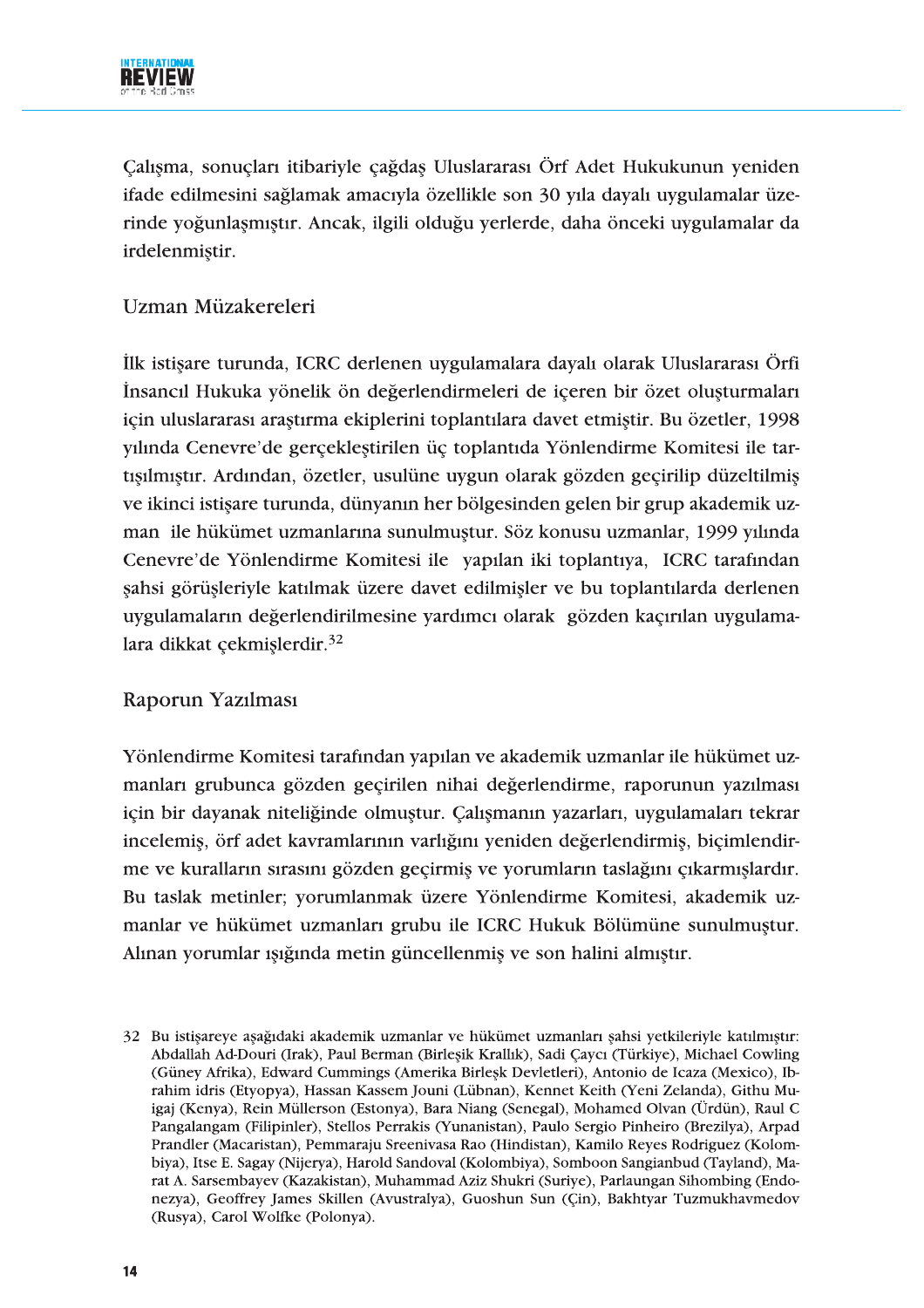

# **Bulguların Özeti**

Ortak 3 üncü Madde de dahil olmak üzere, Cenevre Sözlesmeleri hükümlerinin büyük bir çoğunluğu Uluslararası Örf Adet Hukukunun bir parçası olarak kabul edilmektedir.<sup>33</sup> Ayrıca, Cenevre Sözlesmeleri'ne taraf olan Devletlerin sayısının halihazırda 192 olduğu düşünülürse; bu hükümler, antlaşmalar hukuku gereği tüm Devletler için bağlayıcı durumdadır. Bu nedenle, Sözleşme hükümlerinin örf adete ilişkin niteliği, çalışmanın konusu yapılmamıştır. Bunun yerine, çalışma, özellikle Ek Protokoller, Kültürel Varlıkların Korunması ile İlgili Lahey Sözleşmesi ve silahların kullanımına ilişkin birçok özellikli sözleşme gibi evrensel olarak onaylanmamış antlaşmalarda düzenlenen hususlar üzerinde yoğunlaşmıştir.

Uluslararası Örf Adet Hukuku kurallarının altındaki tanım, bu kuralların neden örf adet ile ilgili olduğunu açıklamaya çalışmamakta ya da bu sonucun dayanağına ilişkin uygulamayı temsil etmemektedir. Bir kuralın neden örf adet olarak kabul edildiğinin açıklaması Çalışmanın I nci Cildinde, buna karşılık gelen uygulama ise II nci Cildinde bulunabilir.

# Uluslararası Silahlı Çatışmalar

I nci Ek Protokol, Uluslararası Örf Adet Hukukunun önceden var olan kurallarını kodifiye etmekle kalmamış, aynı zamanda yeni örf adet kurallarının ortaya konulabilmesi için de bir zemin yaratmıştır. Çalışma çerçevesinde toplanan uygulamalar, I nci Ek Protokolün, Devletlerin yalnızca uluslararası değil uluslararası olmayan silahlı çatışmalardaki uygulamaları üzerindeki geniş etkisini de ortaya koyar (bkz.Aşağıdaki açıklamalar). Çalışmada, özellikle de, I nci Ek Protokolün temel ilkelerinin oldukça geniş kabul gördüğünü, hatta; bunun söz konusu Protokolün onay kayıtlarında ifade edilenden çok daha geniş olduğunu ortaya çıkarmistir.

Çalışmanın amacı, belli antlaşma hükümlerinin örf adete ilişkin doğasını belirlemek olmasa da; neticeten antlaşmalar hukukundaki kurallarla aynı ya da bu kurallara benzer birçok kuralın olduğu ortaya çıkmıştır. Örf adet olarak kabul edilen ve I nci Ek Protokoldeki hükümlere karşılık gelen kurallara şu örnekler verilebilir: Siviller ve muharipler ile sivil unsurlar ve askeri hedeflerin ayırt edil-

<sup>33</sup> Uluslararasi Adalet Divani, Legality of the Threat or Use of Nuclear Weapons, op, cit (nota 8), s. 257-258, §§ 79 ve 82 (Cenevre Sözlesmelerine iliskin) ve Case Concerning Military and Paramilitary Activities in and against Nicaragua, op, cit (Nota 12), s. 114, § 218 (Ortak Madde 3'e iliskin).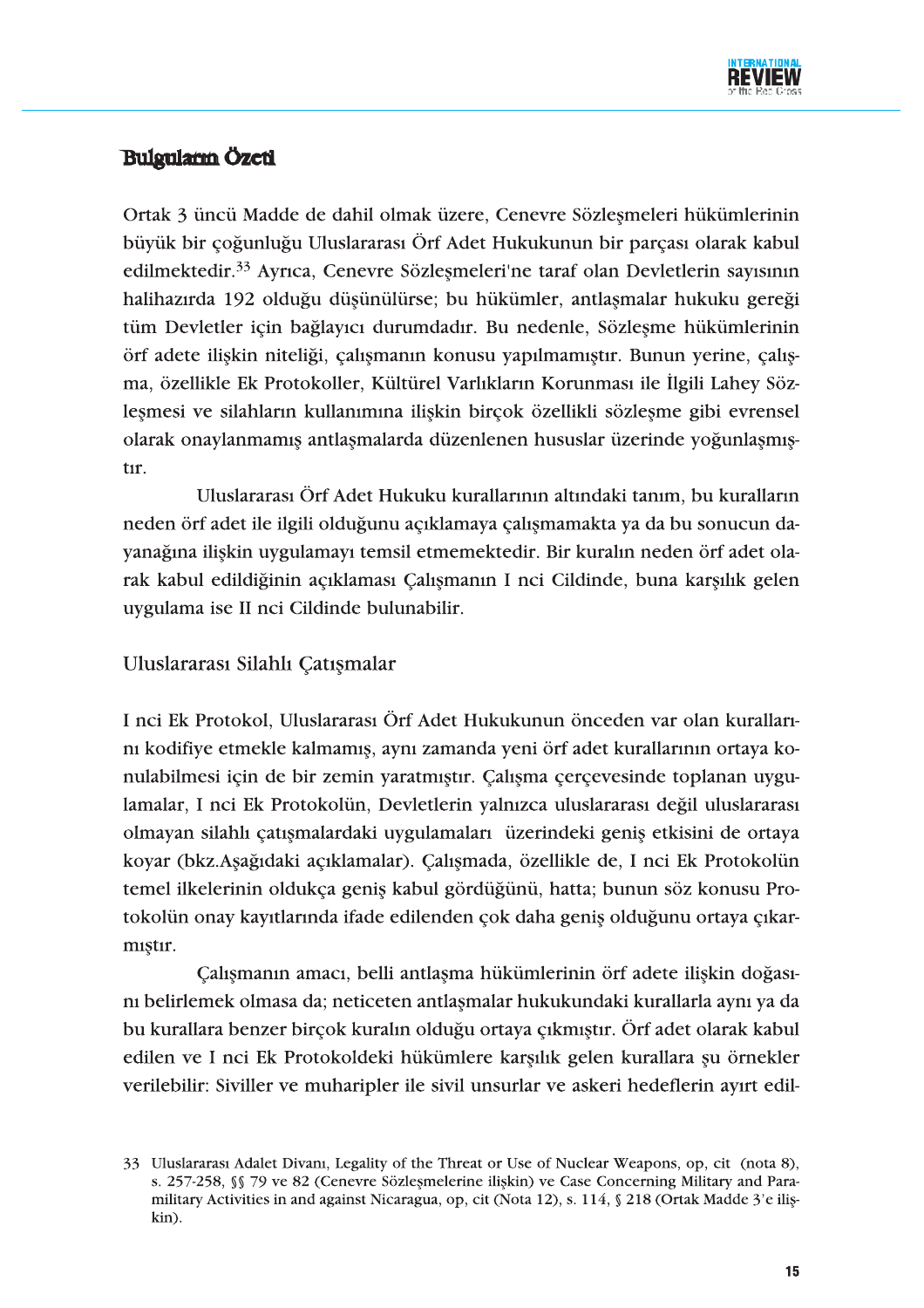

meleri ilkesi;<sup>34</sup> rasgele saldırıların önlenmesi ilkesi;<sup>35</sup> saldırıda orantılılık ilkesi;<sup>36</sup> bir saldırıda ya da saldırıya karşı duruşta makul önlemler alma yükümlülüğü:<sup>37</sup> tıbbi ve dini personel ile tip üniteleri ve taşıma araçları,<sup>38</sup> insani yardım personeli ve insani yardım malzemeleri<sup>39</sup> ile sivil gazetecilere<sup>40</sup> saygı gösterme ve bunları koruma yükümlülüğü; tıbbi görevleri koruma yükümlülüğü;<sup>41</sup> savunma altında olmayan yerler ile askerden arındırılmış bölgelere yapılan saldırıların yasaklanma- $\text{St}^{42}$  harp dışı kalmış bir düşmanı barındırma ve güvence altına alma yükümlülüğü;<sup>43</sup> açlıktan ölmenin yasaklanması;<sup>44</sup> sivil nüfusun hayatta kalması için vazgeçilmez olan unsurlara yapılan saldırıların yasaklanması;<sup>45</sup> amblemlerin uygunsuz kullanımı ve akde uymamanın (ihanetin) yasaklanması;<sup>46</sup> sivil ve harp dışı kalmış kisilerin temel güvencelerine saygı gösterme yükümlülüğü; $^{47}$  kayıp kişiler için hesap verme yükümlülüğü;<sup>48</sup> ve kadın ile çocukların özel koruma altına alınması.<sup>49</sup>

Uluslararası Olmayan Silahlı Çatışmalar

Son on ila yirmi yıldan beri, bu türden silahlı çatışmalarda Uluslararası Örf Adet Hukukunun uygulanmasında ısrarcı olan önemli miktarda uygulama mevcuttur. Bu durumun, uluslararası olmayan silahlı çatışmalara uygulanacak bir Örf Adet Hukukunun oluşturulması üzerinde büyük bir etkisi olmuştur. I nci Ek Protokol gibi, II nci Ek Protokol de bu uygulama üzerinde yaygın bir etkiye sahip olmuş ve neticeten bu Protokolün birçok hükmü günümüzde Uluslararası Örf Adet Hukukunun bir parçası olarak kabul edilmektedir. Örf adet olarak kabul edilen ve II nci Ek Protokoldeki hükümlere karşılık gelen kurallara şu örnekler verilebilir: Sivillere saldırı yapılmasının yasaklanması;<sup>50</sup> tıbbi ve dini personel ile tıp üni-

- 33 Uluslararasi Adalet Divani, Legality of the Threat or Use of Nuclear Weapons, op, cit (nota 8), s. 257-258, SS 79 ve 82 (Cenevre Sözlesmelerine iliskin) ve Case Concerning Military and Paramilitary Activities in and against Nicaragua, op, cit (Nota 12), s. 114, § 218 (Ortak Madde 3'e ilis- $\operatorname{kin}$
- 34 Bkz. Customary International Humanitarian Law, op, cit (nota 4), Cilt I, Kural 1 ve 7
- 35 Ibid., Kural 11-13
- 36 Ibid., Kural 14
- 37 Ibid., Kural 15-24
- 38 *Ibid.*, Kural 25 ve 27-30
- 39 Ibid., Kural 31-32
- 40 *Ibid.*, Kural 34.
- 41 *Ibid.*, Kural 26.
- 42 Ibid., Kural 36-37.
- 43 Ibid., Kural 46-48.
- 44 Ibid., Kural 53.
- 45 Ibid., Kural 54.
- 46 *Ibid.*, Kural 57-65.
- 47 Ibid., Kural 87-105
- 48 Ibid., Kural 117.
- 49 Ibid., Kural 134-137
- 50 Ibid., Kural 1.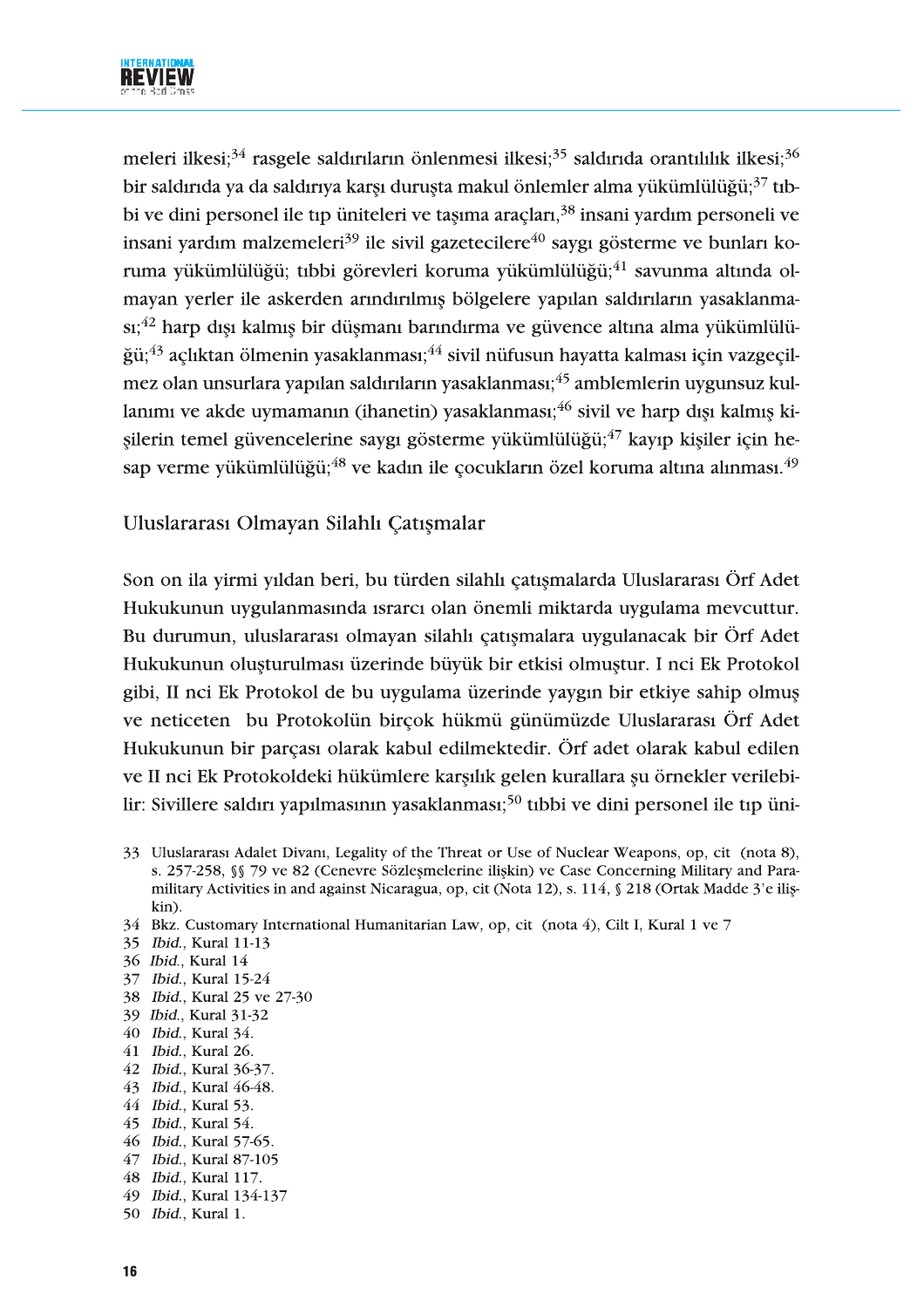

teleri ve taşıma araçlarına saygı gösterme ve bunları koruma yükümlülüğü;<sup>51</sup> tıbbi görevleri koruma vükümlülüğü:<sup>52</sup> aclıktan ölmenin vasaklanması:<sup>53</sup> sivil nüfusun hayatta kalması için vazgeçilmez olan unsurlara yapılan saldırıların yasaklanması;<sup>54</sup> sivil ve çatışma dışı kalmış kişilerin temel güvencelerine saygı gösterme yükümlülüğü;<sup>55</sup> yaralı, hasta ve deniz kazazedelerini arama, bunlara saygı gösterme ve bunları koruma yükümlülüğü;<sup>56</sup> ölüleri arama ve bunları koruma yükümlülüğü;<sup>57</sup> özgürlüğü elinden alınmış kişileri koruma yükümlülüğü;<sup>58</sup> sivillerin zorla yerinden edilmesinin önlenmesi;<sup>59</sup> ile kadın ve çocukların özel koruma altına alınması.<sup>60</sup>

Ancak, Uluslararası Örfi İnsancıl Hukukunun silahlı iç çatışmaların düzenlenmesine yönelik en büyük katkısı, II nci Ek Protokol hükümlerinin ötesine geçmesidir. Aslında, uygulama, II nci Ek Protokolün genellikle temel nitelikteki hükümlerinden çok daha detaylı olan birçok örf adet kuralı ortaya koymuş ve bu nedenle iç çatışmaların düzenlenmesine ilişkin önemli boşlukları doldurmuştur. $61$ 

Örneğin, II nci Ek Protokolde çatışmalar ile ilgili yalnızca temel düzenlemeler yer almaktadır. Madde 13'de "sivil nüfus ile birey olarak siviller savaşta yer almadıkları sürece saldırının hedefi olmamalıdırlar" denmektedir. I nci Ek Protokolün aksine, II nci Ek Protokol ayırt etme ve orantılılık ilkelerine ilişkin herhangi belli bir kural ya da tanım içermemektedir.

Ancak, II nci Ek Protokolde çatışmalara ilişkin düzenlemelerdeki boşluklar Devlet uygulamaları yoluyla büyük oranda doldurulmuştur. Bu da, I nci Ek Protokoldeki kurallara paralel olan ancak Örf Adet Hukuku gibi uluslararası olmayan silahlı çatışmalara uygulanacak kuralların oluşturulmasını sağlamıştır. Bu kapsamda, harbin idaresine ilişkin temel ilkeler ile özellikle koruma altında olan kişi ve unsurlar ve harp yöntemlerine ilişkin kurallar yer almaktadır.

Benzer şekilde II nci Ek Protokolde ihtiyaç sahibi sivil nüfusa yönelik insani yardım konusunda çok genel bir hüküm bulunmaktadır. Madde 18(2)'deki

- 53 Ibid., Kural 53.
- 54 Ibid., Kural 54.
- 55 Ibid., Kural 87-105.
- 56 Ibid., Kural 109-111.
- 57 Ibid., Kural 112-113.
- 58 Ibid., Kural 118-119, 121 ve 125
- 59 Ibid., Kural 129.
- 60 Ibid., Kural 134-137.
- 61 Bkz. örn. ibid., Kural 7-10 (sivil hedefler ile askeri hedefleri ayırt etme), Kural 11-13 (rasgele saldırılar), Kural 14 (saldırıda orantısallık), Kural 15-21 (saldırıda alınacak önlemler); Kural 22-24 (bir saldırının etkisi karşısında alınacak önlemler); Kural 31-32 (İnsani yardım personeli ve unsurları); Kural 34 (sivil gazeteciler); Kural 35-37 (koruma altındaki bölgeler); Kural 46-48 (esir almanın reddi); Kural 55-56 (İnsani yardıma erişim) ve Kural 57-65 (hile).

<sup>51</sup> Ibid., Kural 25 ve 27-30.

<sup>52</sup> Ibid., Kural 26.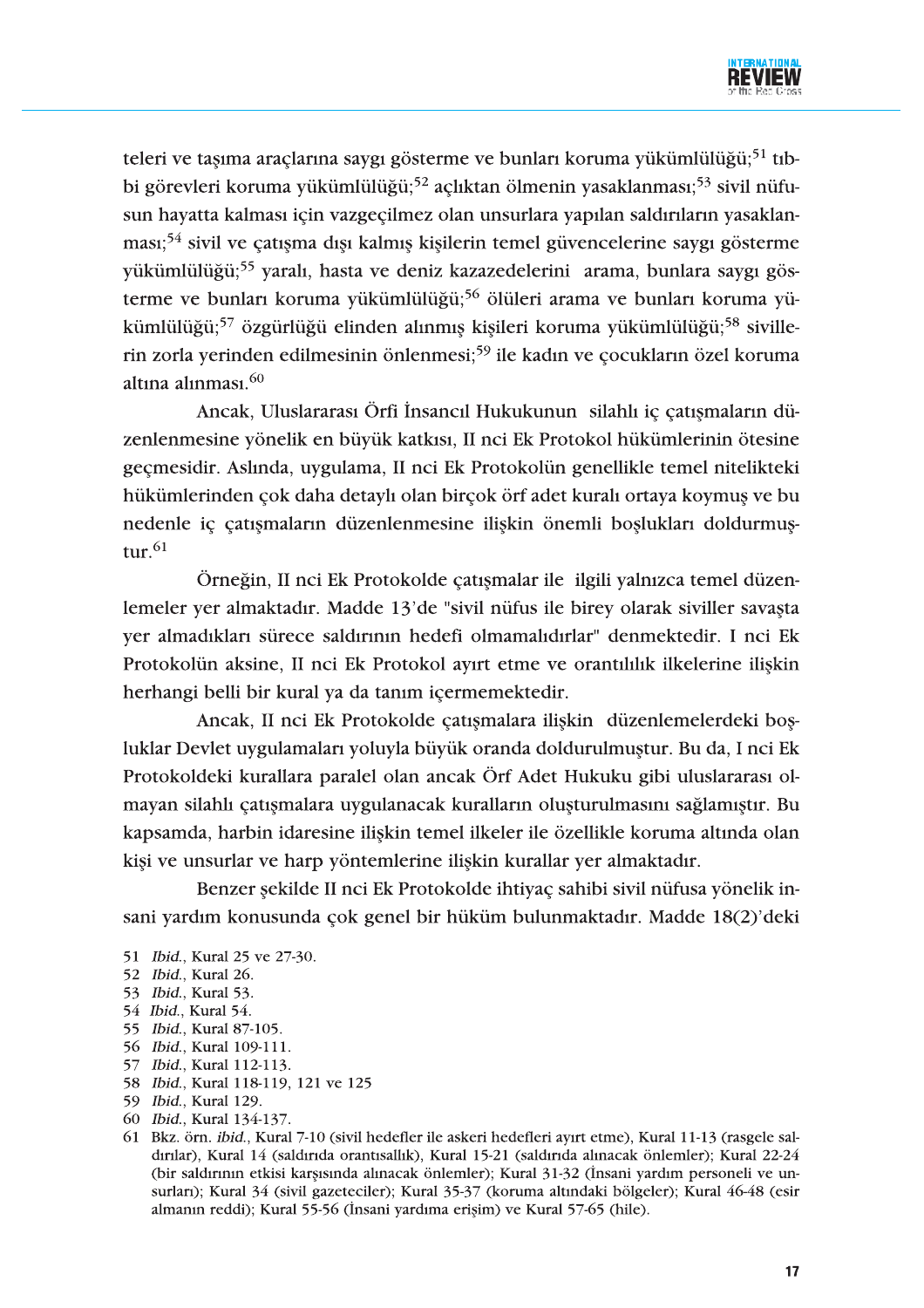

ifade şu şekildedir: "sivil nüfus, hayatta kalmak için gerekli erzak eksikliğinden dolayı gereksiz yere güçlük çekiyorsa, sivil nüfusa yönelik tamamen insani ve tarafsız nitelikteki vardım faalivetleri herhangi bir olumsuz ayrım gözetmeksizin gerçekleştirilmelidir. I nci Ek Protokolün aksine, II nci Ek Protokol, insani yardim personeli ve insani yardım malzemelerine saygı gösterilmesi ve bunların korunmasını gerektiren ve çatışmaya taraf olanları, ihtiyaç sahibi sivillere yönelik insani yardımın hızlı ve engelsiz bir şekilde götürülmesini kolaylaştırmaya ve yetkili insani yardım personelinin serbest dolaşımını sağlamaya zorlayacak belirli hükümler içermemektedir. Yine de, adı geçen gerekliliklerin Madde 18(2)'de üstü kapalı bir şekilde ifade edildiği tartışılabilir. Ancak söz konusu gereklilikler, bu bağlamda yaygın, temsili ve hemen hemen tek tip uygulama sayesinde, hem uluslararası hem de uluslararası olmayan çatışmalar için geçerli Uluslararası Örf Adet Hukuku olarak açıkça ortaya konulmuşlardır.

Bu açıdan şu husus da belirtilmelidir ki; hem I nci Ek Protokol, hem de II nci Ek Protokol yardım faaliyetlerinin gerçekleştirilmesi için ilgili tarafların rızasını gerekli kılsa da<sup>62</sup>, mevcut çoğu uygulamada bu gereklilik ifade edilmemektedir. Ancak yine de, bir insani yardım kuruluşunun ilgili tarafın rızası olmadan faaliyet gösteremeyeceği de aşikardır. Buna rağmen, böylesi bir rızanın keyfi nedenlerle verilmemesi de mümkün değildir.

Sivil nüfusun açlık tehdidinde olduğu, tarafsız ve herhangi bir ayrım yapmaksızın yardım sağlayan bir insani yardım kuruluşunun durumu düzeltebileceği belirlenmişse, çatışmaya taraf olanlar rıza göstermekle yükümlüdürler.<sup>63</sup> Keyfi nedenlerle rıza göstermemek kabul edilmezken, uygulamada; ilgili tarafın yardım eylemi üzerinde kontrol yetkisini kullanabileceğini ve insani yardım personelinin ülke topraklarına girdikten sonra o ülkenin kanunlarına ve yürürlükteki güvenlik gereklerine saygı göstermesi gerektiği belirtilmektedir.

# Daha Geniş Bir Şekilde Açıklanması Gereken Hususlar

Çalışma, aynı zamanda uygulamanın anlaşılır olmadığı birçok alanı da ortaya koymustur. Örneğin, "muharip" ve "sivil"<sup>64</sup> terimleri, uluslararası silahlı çatışmalarda açık bir şekilde ifade edilmişken; uluslararası olmayan silahlı çatışmalarda, çatışmanın idaresi hususunda silahlı muhalif grup üyelerinin silahlı kuvvetlerin üyesi mi yoksa sivil mi olduklarına dair uygulama belirsizdir. Özellikle, silahlı muhalif

<sup>62</sup> Bkz. I nci Ek Protokol, Madde 70(1) ve II nci Ek Protokol, Madde 18(2).

<sup>63</sup> Bkz. Yves Sandoz, Christophe Swinarski, Bruno Zimmermann (eds.), Commentary on the Additional Protocols, ICRC, Cenevre, 1987, § 4885; ve bkz. § 2805.

<sup>64</sup> Bkz. Customary International Humanitarian Law, op, cit (nota 4), Cilt I, Kural 3 (muharipler), Kural 4 (silahlı kuvvetler) ve Kural 5 (siviller ve sivil nüfus).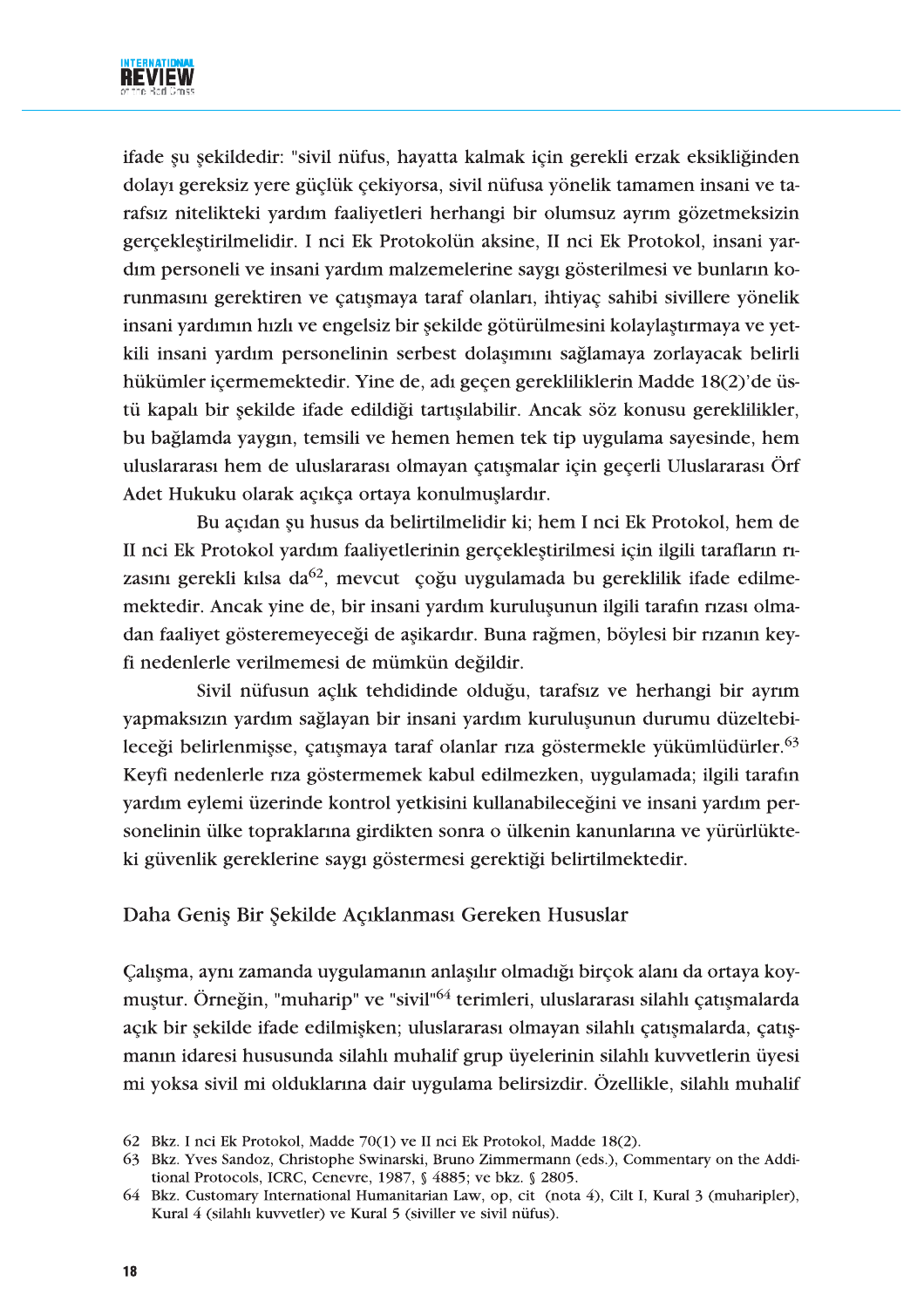

grup üyelerinin, çatışmalarda fiilen yer almış olmalarından dolayı saldırılara karşı korunmalarını kaybeden siviller mi oldukları yoksa bu sıfatla saldırıdan sorumlu grup üveleri mi oldukları net olarak ortava konulamamıştır. Bu belirsizlik antlaşmalar hukukunda da mevcuttur. Örneğin, II nci Ek Protokolde sivil ve sivil nüfus terimleri, bir çok madde içerisinde kullanılsalar da, bunların tanımları yer almamaktadır.<sup>65</sup> Uluslararası olmayan silahlı çatışmalar için geçerli olan ve sonradan ortaya konan antlaşmalarda da, benzer şekilde sivil ve sivil nüfus terimleri tanımlanmadan kullanılmaktadırlar.<sup>66</sup>

Hem uluslararası silahlı çatışmalar hem de uluslararası olmayan silahlı çatışmalara ilişkin düzenlemeleri etkileyen, bir başka belirsiz alan da "çatışmaya doğrudan katılım" teriminin kesin bir şekilde tanımlanmamış olmasıdır. Bir sivilin, herhangi bir kişiye ya da hasım güçlere karşı şiddet eyleminde bulunmak için silah ya da diğer yollara başvurması halinde, saldırı karşısında korunmanın kaybedilmesi kavramı net olup, buna karşı bir itiraz yöneltilemez. Ancak, "doğrudan katılım" teriminin yorumuyla ilgili çok az ya da neredeyse hiç yol göstermeyen birçok uygulama mevcuttur. Örneğin; söz konusu yorumda, durum bazında bir değerlendirmenin yapılması gerektiği ifade edilmekte ya da sadece savasa doğrudan katılımın sivillerin saldırılara karşı korunmalarını kaybetmelerine sebep olduğuna ilişkin genel kural tekrar edilmektedir. Bu konuyla ilgili diğer bir soru da, şüpheli durumlarda, bir kişinin nasıl nitelendirileceğidir. Bu belirsizlikler nedeniyle, ICRC, 2003'den bu yana gerçekleştirmekte olduğu bir dizi uzman toplantıları aracılığıyla doğrudan katılım kavramı netleştirmeye çalışmıştır.<sup>67</sup>

Halen tartışmaya açık olan bir diğer konu ise saldırıda orantılılık ilkesinin tam kapsamı ve uygulanmasıdır. Çalışma, bu ilke için yaygın bir desteği açığa çıkarırken, antlasmalar hukukunda yer alan tesadüfi sivil kayıplara karsı askeri avantajın nasıl dengeleneceği konusundaki açıklamadan daha genis bir açıklama sağlamaz.

#### Catismaların İcrası Konusunda Seçilmiş Hususlar

I ve II nci Ek Protokollerle; herhangi bir saldırı tehlikeli maddelerin açığa çıkarilmasına ve dolayısıyla sivil nüfusta ciddi kayıplara sebep olacak nitelikte ise, askeri hedef olarak belirlenen yerlerde bulunsalar dahi, tehlikeli madde içeren fab-

<sup>65</sup> II nci Ek Protokol, Madde 13-15 ve 17-18.

<sup>66</sup> Bkz. örn. Konvansivonel Silahlar Sözlesmesi Değistirilmis Protokolü II, Madde 3(7) - (11): . Konvansiyonel Silahlar Sözleşmesi Ek Protokolü III, Madde 2; Anti-personel Mayınların Yasaklanması ile ilgili Ottowa Sözleşmesi önsözü: Uluslararası Ceza Mahkemesi Statüsü, Madde 8(2)(e)(i),  $(iii)$  ve  $(viii)$ .

<sup>67</sup> Bkz. örn. Uluslararası İnsani Hukuk uyarınca Savaşlara Doğrudan Katılım, Uluslararası Kızılhaç Komitesi tarafından hazırlanan Rapor, Cenevre, Eylül 2003, www.icrc.org adresinde bulunabilir.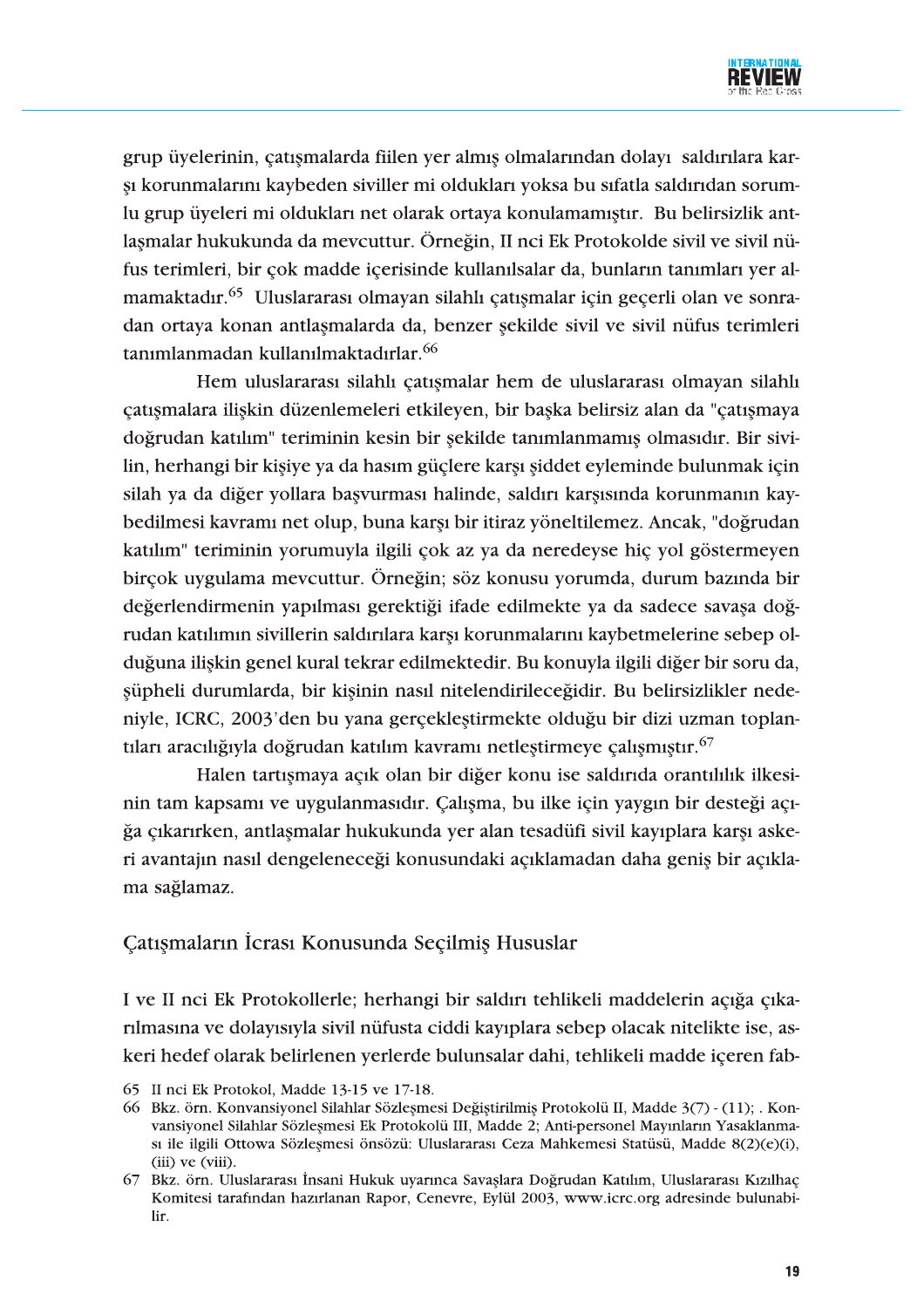

rika ve tesislere yönelik saldırıların yasaklanmasına dair yeni bir kural getirilmiştir. Bu belirli kuralların Örf Adet Hukukunun bir parçası haline geldiği açık olmasa da; uvgulamalar Devletlerin, askeri hedefler kapsamındaki bu tip fabrika ve tesislere yapılan saldırıların sonucunda meydana gelebilecek hatırı sayılır tesadüfi kayıplara ilişkin yüksek riskin bilincinde olduklarını göstermektedir.<sup>68</sup>

I nci Ek Protokolde getirilen diğer yeni bir kural da, doğal çevrede, yaygin, uzun vadeli ve ciddi hasara yol açması beklenen, ya da yol açması mümkün olan harp yöntem ve araçlarının kullanılmasına dair yasaktır. Kimi Devletler kuralın nükleer silahlar için geçerli olmadığı ve bu sebepten nükleer silahlarda bu kurala bağlı kalmayabilecekleri konusunda ısrar etseler de, I nci Ek Protokolün kabul edilmesinden bu yana söz konusu yasak, Devlet uygulamasında çok geniş bir destek görmüs ve bu sayede Örf Adet Hukukunda da belirgin sekilde yerini almıştır.<sup>69</sup> Bu belirli kuralın ötesinde, ayrıca, çalışmada, doğal çevrenin sivil bir unsur olarak kabul edildiği ve bu sıfatla özellikle ayırt etme ve orantılılık ilkeleri ile saldırıda önlem alma gerekliliği olmak üzere diğer sivil unsurları koruyan aynı ilke ve kurallar tarafından da korunması gerekliliği ortaya atılmıştır. Bu da, askeri bir hedef olmadığı sürece doğal çevrenin hiçbir bölümünün saldırı unsuru yapılamayacağı ve çevrede tesadüfi bir hasara yol açacak ya da öngörülen somut ve doğrudan askeri avantaj açısından aşırıya kaçabilecek askeri hedeflere karşı bir saldırının da yasaklandığı anlamına gelmektedir. Örneğin, Uluslararası Adalet Divanı, Nükleer Silahlar mütalaasında su ifadeyi kullanmıştır: "Devletler, meşru askeri hedefleri uyarınca, neyin gerekli ve orantılı olduğunu değerlendirirken çevresel unsurları da göz önünde bulundurmalıdırlar".<sup>70</sup>

Buna ek olarak, çatışma tarafları çatışma sırasında, çevreye verilebilecek tesadüfi hasardan kaçınmak ve her şekilde bunu en aza indirgemek için gerekli tüm önlemleri almakla yükümlüdürler. Bazı askeri operasyonların çevre üzerindeki etkisi hususunda bilimsel bir netliğin bulunmayısı, çatısmaya taraf olanları söz konusu önlemleri alma yükümlülüğünden kurtarmayacaktır.<sup>71</sup>

Ek Protokollerde bahsi geçmeyen başka hususlar da mevcuttur. Örneğin Ek Protokoller barışı koruma misyonu dahilindeki personel ve bunlara ait nesnelerin korunmasıyla ilgili herhangi belirli bir hüküm içermemektedir. Ancak uygulamada, söz konusu personel ve nesnelerin, saldırıya karşı sırasıyla siviller ve sivil nüfusla eşit oranda korunma verilmiştir. Sonuç olarak, Devlet uygulama-

<sup>68</sup> I nci Ek Protokol, Madde 56(1) (paragraf 2'deki istisnalarla devam eder) ve II nci Ek Protokol, Madde 15 (istisnasız).

<sup>69</sup> Customary International Humanitarian Law, op, cit (nota 4), Cilt I. Kural 45.

<sup>70</sup> Uluslararası Adalet Divanı, Legality of the Threat or Use of Nuclear Weapons, op, cit. (nota 8),  $$30.$ 

<sup>71</sup> Bkz. Customary International Humanitarian Law, op, cit (nota 4), Cilt I. Kural 44.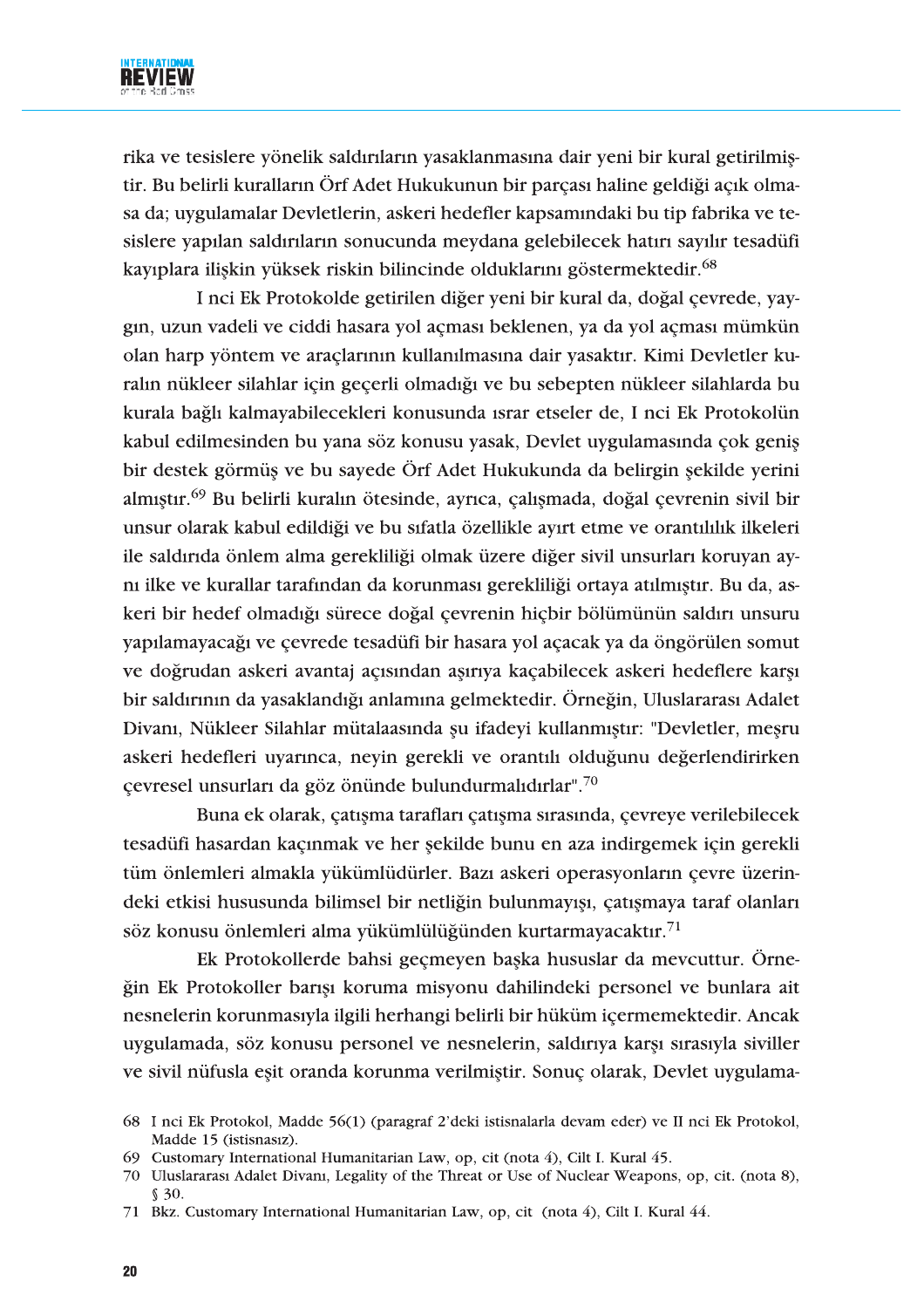

sında, Birleşmiş Milletler Şartı uyarınca Uluslararası İnsancıl Hukuk çerçevesinde siviller ve sivil unsurlara yönelik korunmadan yararlanma hakları olduğu sürece, barısı koruma misyonuna dahil olan personel ve unsurlara yönelik saldırıları vasaklayan bir kural gelişmiş ve Uluslararası Ceza Mahkemesi Statüsü'ne de girmiştir. Bu kural, artık, her türlü silahlı çatışmaya uygulanan Uluslararası Örf Adet Hukukunun bir parçası niteliğindedir.<sup>72</sup>

Çatışmaların idaresine yönelik birçok hususa Lahey Sözleşmelerinde yer verilmiştir. Bu düzenlemeler, uzun zamandan beri uluslararası silahlı çatışmalarda birer örf adet kuralı olarak kabul görmüşlerdir.<sup>73</sup> Ancak bu Düzenlemelerdeki bazı kurallar, uluslararası olmayan silahlı çatışmalar için de artık bir örf adet kuralı olarak kabul edilmektedir. Buna örnek olarak, Uluslararası Örf Adet Hukukunun, (i) Askeri zorunluluk olmadığı sürece muhalif tarafın varlıklarının tahrip edilmemesi ya da bunlara el konulmaması, ve (ii) Yağmayı yasaklayan, uzun zamandan beri var olan kuralların uluslararası olmayan silahlı çatışmalarda da eşit şekilde geçerli olması verilebilir. Yağma, özel ya da kişisel kullanım amacıyla hasmın özel mülkiyetindeki malları zorla ele geçirme anlamına gelmektedir.<sup>74</sup> Her iki yasak da çatışma durumundayken muhalif tarafa ait askeri ekipmanın ele geçirilmesine ilişkin örf adet uygulamasını elbette etkilemeyecektir.

Uluslararası Örf Adet Hukuku uyarınca, Komutanlar her türlü iletişim yolunu kullanarak hasmane olmamak şartıyla birbirleriyle irtibat kurabilirler. Ancak bu irtibatın iyi niyete dayalı olması gerekmektedir. Uygulamalar, iletişimin parlementaire (arabulucu) adı verilen aracılar ile ya da telefon veya radyo gibi başka yollar aracılığıyla kurulabileceğini göstermektedir. Arabulucu, çatışmaya taraf olan ve karşı taraf ile iletisim kurmakla yetkilendirilmiş olması nedeni ile dokunulmazlığa sahiptir. Arabulucu olduğunu belirtmek için kullanılan geleneksel beyaz bayrak taşıma yönteminin hala geçerli olduğu ortaya çıkmıştır. Ayrıca, tarafların iletisimi kolaylastırmak için arabulucu yerini tutacak üçüncü bir tarafa; örneğin, koruyucu bir güç ya da tarafsız ve yansız bir kuruluşa, özellikle ICRC olmak üzere uluslararası bir kuruluş ya da barış gücüne başvurabileceği de bir uygulama olarak tanınmaktadır. Derlenen çalışmalar, birçok kurum ve kuruluşun hem uluslararası silahlı çatışmalarda hem de uluslararası olmayan silahlı çatışmalarda gerçekleştirilen müzakerelerde aracı görevi üstlendiğini ve bunun da genellikle kabul edildiğini göstermektedir.

Arabuluculara dair kurallar Lahey Sözlesmeleri'ne kadar uzanmakta olup bunlar uzun zamandan beri uluslararası silahlı çatışmalarda örf adet kuralı olarak kabul edilmektedirler. Son elli yıla ait uygulamalara bakıldığında, uluslara-

<sup>72</sup> *Ibid.*, Kural 33.

<sup>73</sup> Bkz. örn. Nürnberg Uluslararası Askeri Mahkemesi, Önemli Savaş Suçluları Davası, 1 Ekim 1945 tarihli Karar, Official Documents, Cilt I, s. 253-254.

<sup>74</sup> Bkz. Uluslararası Ceza Mahkemesi Ceza Unsurları, Savaş suçu olarak yağma (Uluslararası Ceza Mahkemesi Statüsü, Madde 8(2)(b)(xvi) ve (e)(v)).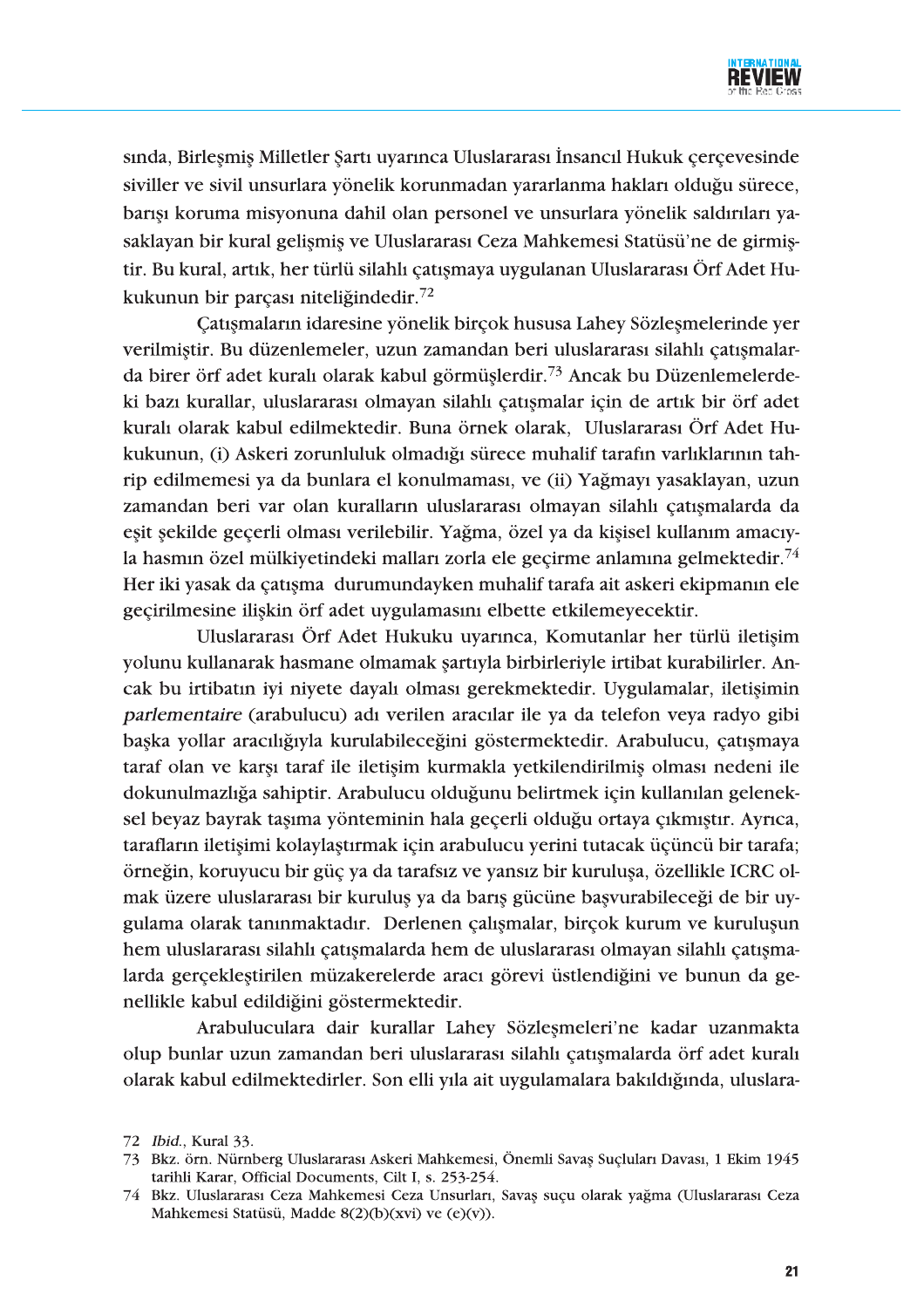

rası olmayan silahlı çatışmalarda da, bu kurumun bir örf adet kuralı haline geldiği görülmektedir.<sup>75</sup>

Uygulamalar, kültürel varlıkların korunmasına ilişkin iki yasal yaptırıma isaret etmektedir. Bunlardan ilki Lahey Sözleşmeleri'ne dayanır ve askeri hedef olmadıkları sürece askeri operasyonlarda, din, sanat, bilim, eğitim ve hayır amaçli binalar ile tarihi anıtlara hasar verilmesinden kaçınılması konusuna özel önem gösterilmesini gerektirir. Aynı zamanda, bu kapsamdaki binalar ile anıtlara el konulmasını, kasten hasar verilmesini ve bunların tahrip edilmesini de yasaklar. Bu kurallar, uzun süreden beri uluslararası silahlı çatışmalarda birer örf adet kuralı olarak kabul edilirken, artık aynı zamanda uluslararası olmayan silahlı çatışmalarda da bu şekilde kabul görmektedir.

İkinci ifade, "tüm insanlığın kültürel mirası olarak büyük öneme sahip kültürel varlıkları" koruyan ve bu varlıkların tanımlanması için ayırt edici belli bir şekilde işaretlenmesini düzenleyen Kültürel Varlıkların Korunmasına Dair 1954 Lahey Sözleşmesi'nin belirli bazı hükümlerine dayanır. Günümüzde, Örf Adet Hukuku, askeri bir zorunluluk olmadığı sürece, bu tür unsurlara saldırılmamasını ve bu varlıkların bizzat kendilerinin, bunları tahribat ya da hasara maruz bırakması muhtemel amaçlar için kullanılmamasını gerektirir. Bunun yanı sıra, anılan varlıklara yönelik hırsızlık, yağma ya da kötüye kullanım ile bunlara yönelik her türlü zarar verici eylem de yasaklanmaktadır. Bahsi geçen yasaklar, Lahey Sözleşmesi'nde anılan hükümlere karşılık olup, Sözleşmenin, önemli kültürel varlıkların korunması açısından Devlet uygulamasında bıraktığı etkinin de bir kanıtıdır.

#### Silahlar

Gereksiz yaralanmalara ve lüzumsuz ıstıraba yol açan silahlar ile doğası gereği hedef göz etmeyen niteliğe sahip silahların kullanılmasını yasaklayan genel ilkelerin, her türlü uluslararası silahlı çatışmada örf adet kuralı olarak kabul edildiği ortaya konulmuştur. Buna ek olarak ve büyük oranda bu ilkeler doğrultusunda, Devlet uygulamaları Uluslararası Örf Adet Hukuku uyarınca birçok silahın kullanımını (ya da bu silahların belli kullanım şekillerini) yasaklamıştır: Zehir ya da zehirli silahlar; biyolojik silahlar, kimyasal silahlar, catısma metodu olarak kullanılan isyan kontrol etmenleri, doğal bitki örtüsünü yok eden harp yöntemleri;<sup>76</sup> insan vücudunda kolaylıkla genişleyen ya da düzleşen mermiler; insan vücudun-

<sup>75</sup> Bkz. Customary International Humanitarian Law, op. cit (nota 4), Cilt I. Kural 67-69.

<sup>76</sup> Bu kural, Uluslararası Örf Adet hukukunun diğer bircok kuralına atıf niteliğindedir. Bu kurallar şunlardır: Biyolojik ve kimyasal silahların yasaklanması; askeri hedef niteliği olmayan bitki örtüsüne yapılan saldırıların yasaklanması; sivil hayata ilişkin arızi kayıplara, sivillerin yaralanmasına ve sivil unsurların zarar görmesine ya da bunların hepsine yol açacak ve öngörülen somut ya da doğrudan bir askeri avantaj açısından aşırıya kaçacak saldırıların yasaklanması; ile doğal çevreye geniş, uzun vadeli ve ciddi bir hasar verilmesinin yasaklanması. Bkz. ibid., Kural 76.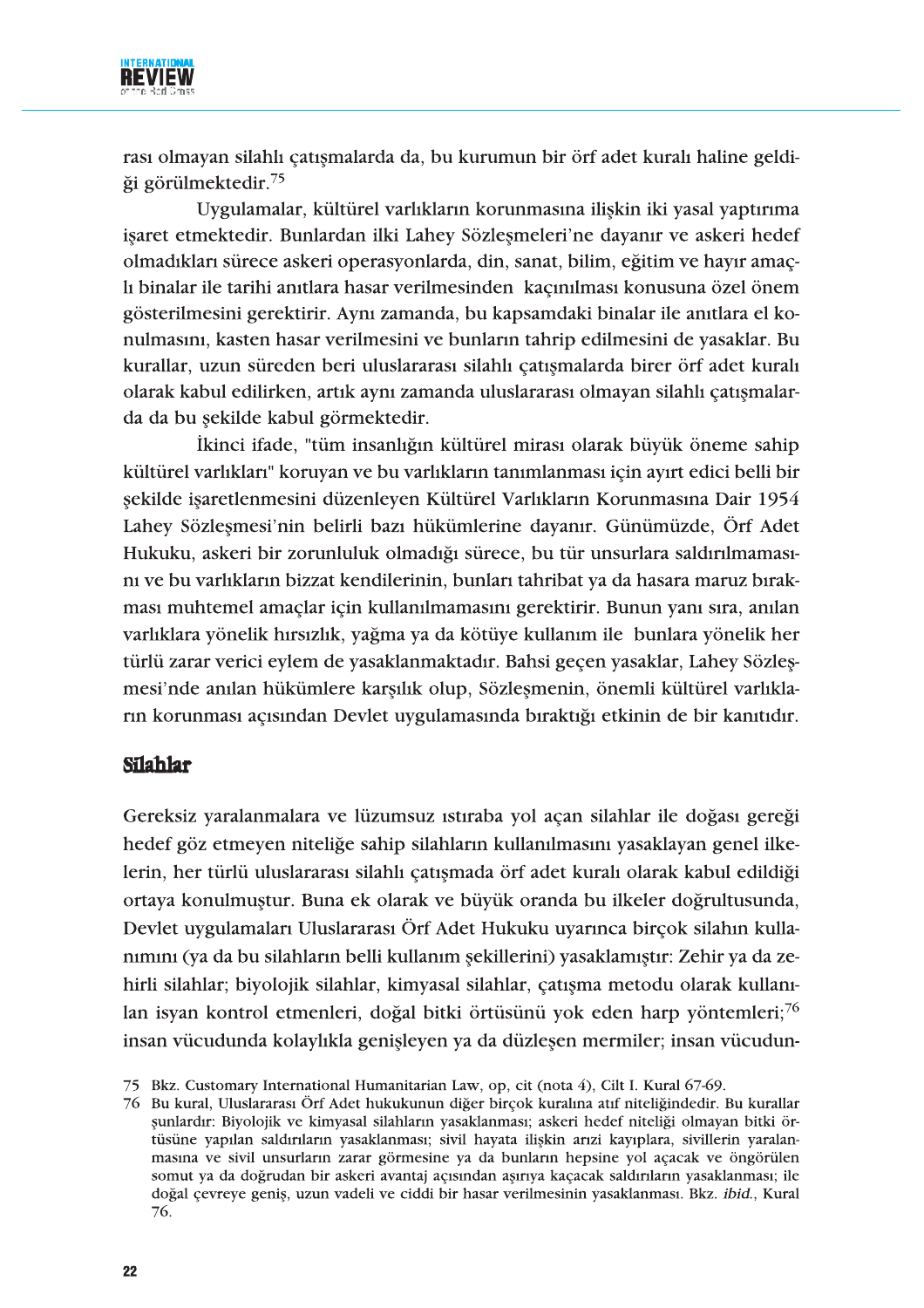

da patlayan mermilerin kullanımı; ilk etkisi insan vücudunda röntgen cihazı ile tespit edilemeyen parçacıklarla yaralamaya neden olan silahlar; Uluslararası Örf Adet Hukuku kapsamında özel olarak korunan nesneler va da kisiler veva sivillerin ilgisini çekmesi muhtemel nesnelere bağlanmış ya da bu nesnelerle ilişkilendirilmiş bubi tuzakları; ile muharebe işlevinin ya da muharebe işlevlerinden birisinin kalıcı körlük ve görme bozukluluğu yaratması için özel olarak tasarlanmış lazer silahları.

Bazı silahlar, Örf Adet Hukuku uyarınca yasaklanmamış olsa da kimi kısıtlamalara tabi kılınmıştır. Bu durum, örneğin, kara mayınları ile yakıcı silahlar için söz konusudur.

Kara mayınlarının ayrım gözetmeyen etkilerinin en aza indirgenmesine özellikle dikkat verilmelidir. Bu durum, örneğin, kara mayını kullanan çatışma tarafının bu mayınların koyulduğu yerleri mümkün olduğu kadar kayıt altında tutma prensibini de içerir. Aynı zamanda, fiili harbin sonunda, harp sırasında kara mayını kullanmış çatışma tarafının bu mayınları yok etmesi ya da siviller için etkisiz hale getirmesi ya da yok edilmesini kolaylaştırması gerekir.

Ottowa Sözleşmesi'ne verilen 140'den fazla onay ve müteakiben verilecek diğer onaylarla birlikte, Devletlerin çoğu kara mayınlarının üretilmesi, kullanılması, stoklanması ve naklinin yasaklanması açısından sözleşme ile bağlı hale gelmiştir. Bu yasak, Sözleşmeye taraf olmayan Devletlerin geniş çaplı karşı uygulamaları nedeniyle, henüz Uluslararası Örf Adet Hukukunun bir parçası sayılmasa da, Ottowa Sözleşmesi'ne taraf olmayanlar ve anti-personel kara mayınlarının derhal yasaklanmasını desteklemeyenler de dahil olmak üzere neredeyse tüm Devletler, bu mayınların sonuçta ortadan kaldırılması için çalışılmasına ihtiyaç duyulduğunu kabul etmişlerdir.

Yakıcı silahların kisilere yönelik olarak kullanımı, bir kisinin harp dısı kalmasının sağlanmasının daha az zarar verici bir yolunun uygun olmadığı haller dışında, yasaklanmıştır. Ayrıca, kullanıldıkları takdirde, sivil hayata ilişkin tesadüfi kayıplara neden olunması, sivillerin yaralanması ve sivil unsurların zarar görmesinden kaçınmak ya da her durumda bunu en aza indirgemek için de gerekli özen gösterilmelidir.

Bu kuralların bir çoğu, önceden yalnızca uluslararası silahlı çatışmalarda uygulana gelmekte olan antlasma hükümlerine karsılık gelmektedir. Bu eğilim, örneğin, 1996'da, aynı zamanda uluslararası olmayan silahlı çatışmalara da uygulanan Konvansiyonel Silahlar Sözleşmesi'nin II nci Protokolünün değiştirilmesiyle gündeme gelmiş; en son 2001 yılında I - IV üncü Protokollerin uluslararası olmayan silahlı çatışmalara da uygulanması düşüncesiyle Konvansiyonel Silahlar Sözleşmesi'nin kapsamının değiştirilerek genişletilmesiyle birlikte de kademeli olarak tersine çevrilmiştir.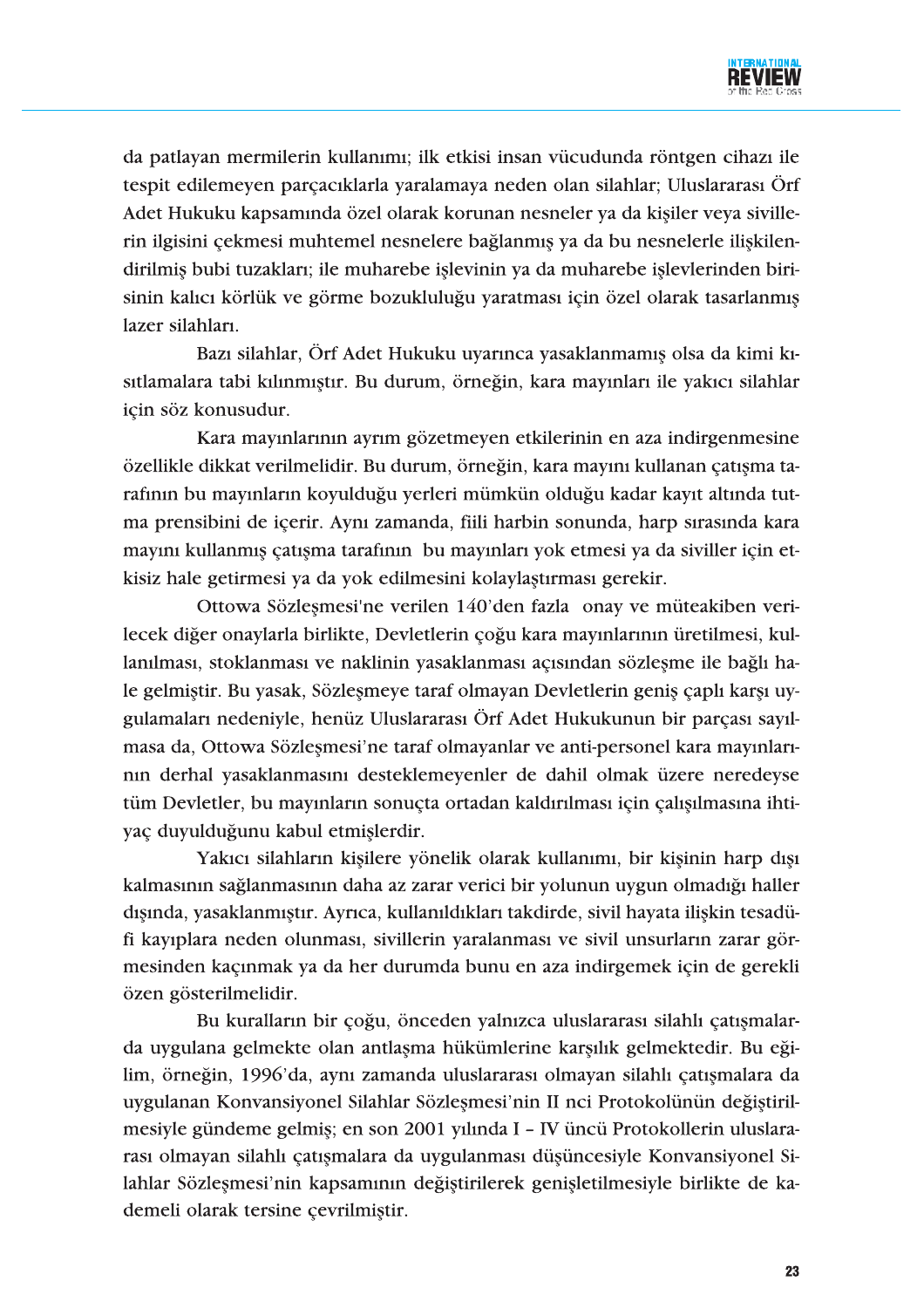

ICRC'ye Uluslararası Örfi İnsancıl Hukuk calısmasını üstlenme görevi verildiğinde, Uluslararası Adalet Divanı nükleer silah tehdidi ya da kullanılmasının meşruiyeti konusunu ele almış ve ardından bu konu hakkında BM Genel Kurulu'ndan bir mütalaa talebinde bulunmustur. Bu nedenle, ICRC konuvla ilgili kendi analizini başlatmama kararı almıştır. Uluslararası Adalet Divanı ise mütalaasında, oybirliğiyle, "nükleer silah tehdidi ya da kullanılmasının, silahlı çatışmalara uygulanan yazılı hukuk kuralları, özellikle Uluslararası İnsancıl Hukuk ilke ve kuralları ile uyumlu olması gerektiği"<sup>77</sup> hükmüne varmıştır.

Bircok Devletin I nci Ek Protokole iliskin müzakerevi, Protokolün nükleer silahların kullanımı için geçerli olmayacağı anlayısı ile yürüttüğü dikkate alındığında bu bulgu önem taşımaktadır. Ancak, Divanın öne sürdüğü görüş, harbin icrasına dair kurallar ile silahların kullanılmasına ilişkin ilkelerin, silahların kullanılması için de geçerli olduğu anlamına gelmektedir. Bu ilke ve kuralların uygulanması ile ilgili olarak Divan, "nükleer silah tehdidi ve kullanılmasının özellikle insancıl hukuk ilke ve kuralları olmak üzere silahlı çatışmalara uygulanan uluslararası hukuk kurallarına genel olarak ters düseceğine<sup>"78</sup> karar vermistir.

#### Temel güvenceler

Temel güvenceler, çatışma tarafının hakimiyeti altında olan ve savaşa doğrudan katılmamış ya da ya da artık savaş içinde yer almayan siviller ile harp dışı kalmış kişiler için geçerlidir. Temel güvenceler herkese uygulanan geniş kapsamlı kurallar olduğundan, çalışma farklı tür kişiler açısından alt-gruplara bölünmemiştir.

Söz konusu temel güvencelerin hepsi, hem uluslararası hem de uluslararası olmayan silahlı çatışmalara uygulanan Uluslararası İnsancıl Hukuk kapsamında sağlam bir dayanağa sahiptir. Calısmada, temel güvencelerle ilgili birçok kural, geleneksel insancıl hukuk dilinde ifade edilmiştir. Bunun sebebi, karşılık gelen örf adet kuralının özünün en iyi bu şekilde yansıtılabilmesidir.<sup>79</sup> Ancak ba-

<sup>77</sup> Uluslararası Adalet Divanı, Legality of the Threat or Use of Nuclear Weapons, op, cit (nota 8), s. 226.

<sup>78</sup> Ibid., bkz. Birlesmis Milletler Genel Kurulu, 51. Oturum, Birinci Komite, Uluslararası Kızılhac Komitesi tarafından verilen Beyanat, UN Doc. A/C.1/51/PV.8, 18 Ekim 1996, s. 10, Uluslararası Kızılhac İncelemesi'nde tekrarlanmıştır, No. 316, 1997, s. 118-119 (ICRC nükleer silah kullanımının uluslararası hukuk kurallarıyla uyumunun öngörülmesinin güç olduğunu düşünmektedir.")

<sup>79</sup> Bu kuralların arasında, siviller ve harp dışı bırakılmış kişilere insanca davranılmasını ve olumsuz ayrım yapılmaması yönündeki temel güvenceler; cinayetin yasaklanması; işkence, acımasız ya da insanlık dışı muamele ve kişilerin haysiyetlerine tecavüz etme ve özellikle aşağılayıcı ve haysiyet kırıcı muamelenin yasaklanması; bedensel cezanın yasaklanması; kötürüm etme, tıbbi ve bilimsel deneylerin yasaklanması; tecavüz ve her türlü cinsel siddetin yasaklanması; her türlü kölelik ve köle ticaretinin yasaklanması; rehine almanın yasaklanması; canlı kalkan kullanımının yasaklanması; adil yargılanma güvenceleri; toplu cezaların yasaklanması; ile sivil ve harp dışı bırakılmış kişilerin inanç ve dini ibadetlerine saygı gösterme gerekliliği yer almaktadır. Bkz. Customary International Humanitarian Law, supra, nota 4, Cilt I. Kural 87-94 ve 100-104.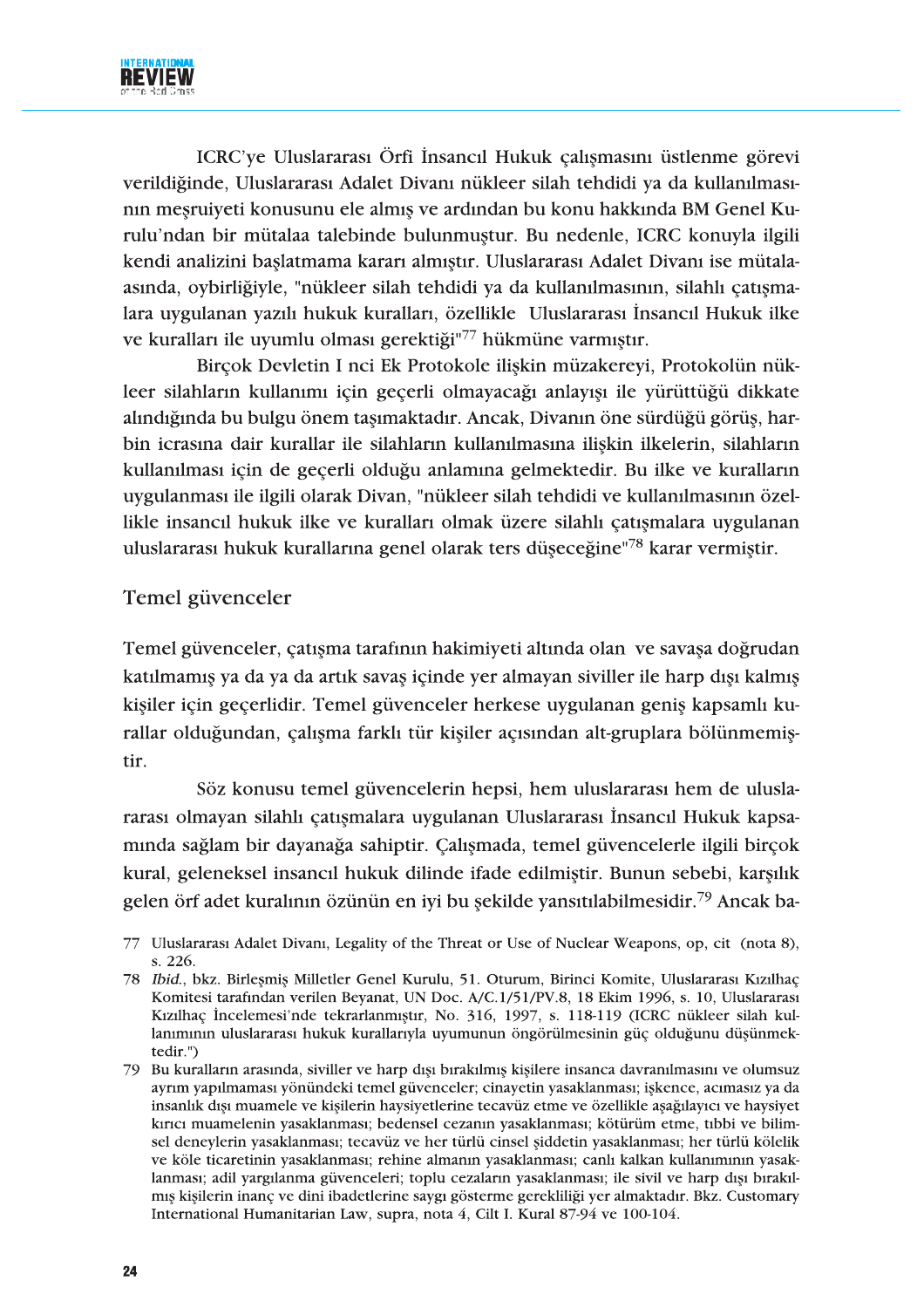

zı kurallar; özellikle de tazmin edilmeyen ya da suiistimale dayalı zorla çalıştırma, zorla ortadan kaybetme ve keyfi tutuklamayı yasaklayan kurallar ile aile hayatına savgıvı gerektiren kurallar olmak üzere, belirli bir konuyla ilgili bir dizi detaylı hükmün özünü yakalayacak şekilde hazırlanmıştır.<sup>80</sup>

Uluslararası insan hakları çerçevesindeki uygulamalar da, ilgili olduğu yerlerde özellikle temel güvencelerin ele alındığı bölümde, Çalışmaya dahil edilmiştir. Bunun sebebi, uluslararası insan hakları hukukunun belirli hükümlerinin, bazı koşullar altında -kamu yararı kapsamında bir acil durumun söz konusu olması gibi- kısıtlanmasının mümkün olmasına rağmen, insan hakları antlaşmalarında da özellikle açıklandığı üzere, silahlı çatışmalar süresince bu hukukun geçerliliğini sürdürecek olmasıdır.

İnsan hakları hukukunun, silahlı çatışmalar esnasında sürekli uygulanabilirliği sayısız Devlet uygulaması örneğinde ve insan hakları kuruluşları ile Uluslararası Adalet Divanı tarafından teyit edilmiştir.<sup>81</sup> Yakın zamanda Divan, işgal altındaki Filistin topraklarında bir duvar inşa edilmesinin hukuki sonuçlarına ilişkin mütalaasında "insan hakları sözleşmesinde ifade edilen korumanın silahlı çatisma halinde sona erdirilmeyeceğini" ve "Uluslararası İnsancıl Hukuku ya da insan hakları hukukunu münhasıran ilgilendiren bazı hakların yanı sıra, "uluslararası hukukun bu iki dalını birlikte ilgilendiren"<sup>82</sup> başka haklar da olduğunu teyit etmiştir. Ancak, Çalışma, insan hakları hukukunun teamül boyutunu değerlendirme amacı gütmemektedir. Bunun yerine, Uluslararası İnsancıl Hukukun benzer ilkelerini desteklemek, güçlendirmek ve açıklığa kavuşturmak amacıyla, insan hakları hukuku çerçevesindeki uygulamalar çalışmaya dahil edilmiştir.

#### Uygulama

Uluslararası İnsancıl Hukukun uygulanmasına dair birçok kural Uluslararası Örf Adet Hukukunun da bir parçası haline gelmiştir. Özellikle, çatışma taraflarının Uluslararası İnsancıl Hukuka saygı göstermesi, çatışma taraflarının silahlı kuvvetlerinin talimatlarına dayalı olarak ya da kendisinin yönlendirmesiyle ya da kontrolü altında faaliyet gösteren diğer kişilerin ya da grupların da söz konusu hukuka saygı göstermelerini sağlamaları gerekir. Neticeten, silahlı muhalif gruplar da dahil olmak üzere çatışmaya taraf olanların her biri, Uluslararası İnsancıl Hukuk konusunda silahlı kuvvetlerine talimat vermelidirler. Bu genel vükümlülüklerin ötesinde, Devletler için bağlayıcı olan diğer belli uygulama mekanizmalarının silahlı muhalif gruplar için ne ölçüde bağlayıcı olduğu çok net değildir. Örneğin; Uluslararası İnsancıl Hu-

<sup>80</sup> Ibid., Kural 95-98-99 ve 105.

<sup>81</sup> Bkz. Ibid., Bölüm 32'ye Giriş, Temel Güvenceler.

<sup>82</sup> Uluslararası Adalet Divanı, İşgal Altındaki Filistin Topraklarına Duvar İnsa Edilmesinin Hukuki Sonuçları, İstişari Görüş, 9 Temmuz 2004, § 106.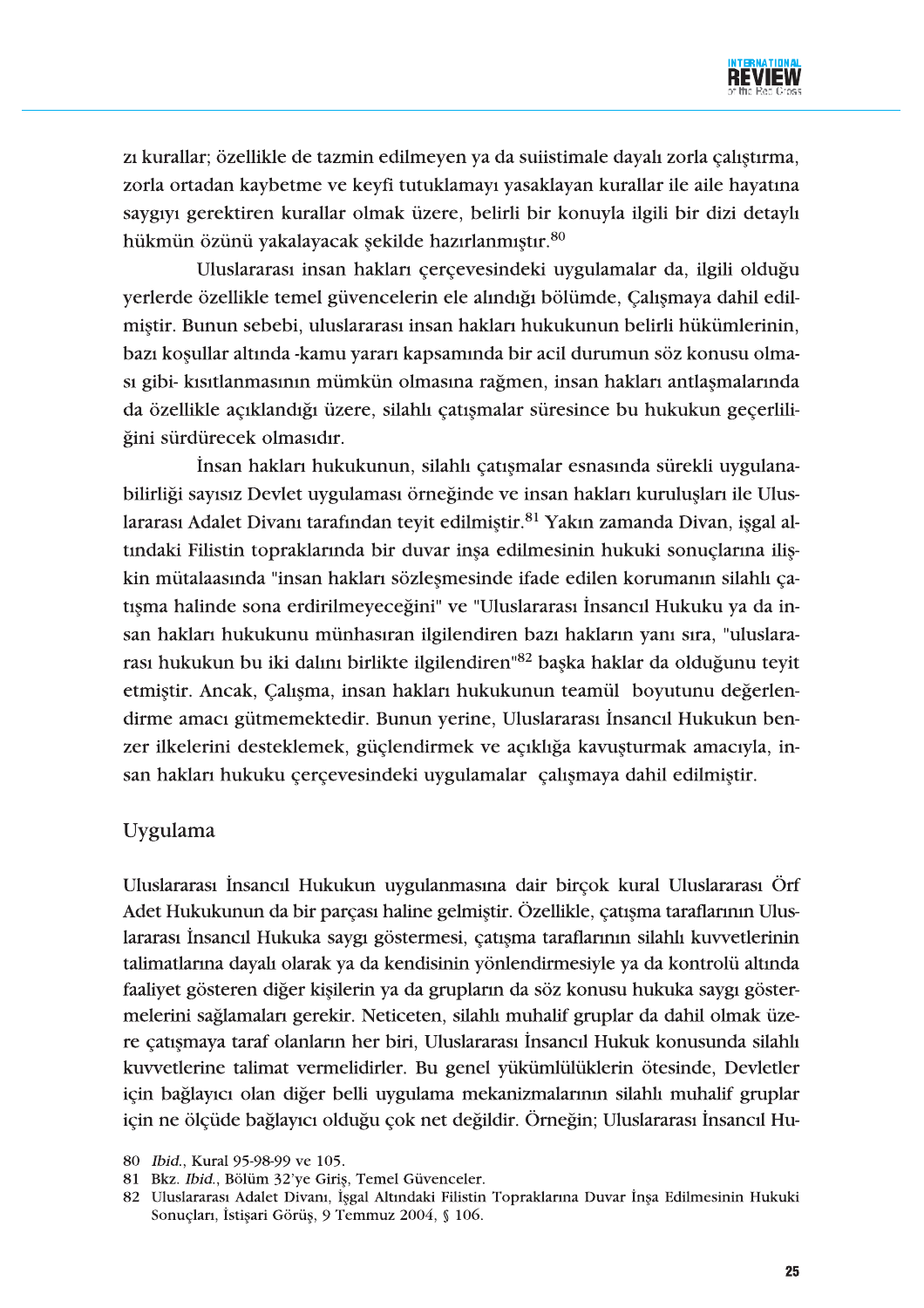

kuka saygı gösterilmesini sağlamak amacıyla silahlı kuvvetlere emir ve talimat verme yükümlülüğü, Devletlere yönelik uluslararası hukuk dâhilinde açıkça ortaya konulmuş ise de silahlı muhalif gruplar için aynı şey yapılmamıştır. Benzer şekilde, Devletlerin gerektiğinde Uluslararası İnsancıl Hukukun uygulanması hususunda Komutanlara yeterli düzeyde istişarede bulunmaları için hukuk danışmanlarını mevcut bulundurma gibi bir yükümlülüğü söz konusuyken, aynı yükümlülük silahlı muhalif gruplar için söz konusu değildir.

Ayrıca, bir Devlet insancıl hukukla ilgili kendisine atfedilebilir ihlallerden sorumlu olup böylesi ihlallerin sebep olduğu zarar ya da yaralanmaları eksiksiz tazmin etmelidir. Silahlı muhalif grupların, kendi üyelerinin gerçekleştirdiği ihlaller için eşdeğer bir sorumluluk taşıyıp taşımadığı ve bu tür bir sorumluluğun boyutunun ne olacağı ise açık değildir. Yukarıda belirtildiği üzere, silahlı muhalif gruplar, Uluslararası İnsancıl Hukuka saygı göstermek ve "sorumlu komuta<sup>183</sup> kapsamında hareket etmek zorundadırlar. Sonuç olarak, silahlı muhalif grupların, bu grupları oluşturan kişiler tarafından gerçekleştirilen faaliyetlere ilişkin sorumluluk taşıdığı hükmüne varılabilir. Ancak, bu tür bir sorumluluğun sonuçları açık değildir. Özellikle de, silahlı muhalif grupların ne düzeyde bir tazminat yükümlüğü altında bulundukları net olmamakla birlikte bazı ülkelerdeki mağdurlar, sorumlulara karşı tazminat davası açabilmektedirler.

Bireysel sorumluluğa gelince, Uluslararası Örf Adet Hukuku, savaş suçu işleyen, işlenmesi için emir veren ya da işlenmesinden komutan veya amir olarak bir şekilde sorumlu olan kişilere cezai bir sorumluluk yüklemektedir. Savaş suçları rejiminin uygulanması, yani savaş suçlarının soruşturulması ve şüpheliler hakkında kovuşturma yapılması, Devletler için bir yükümlülük niteliğindedir. Devletler, bu yöndeki yükümlülüklerini kuracakları uluslararası ve karma mahkemelere devredebilirler.

#### **SODUC**

Calismada, Uluslararası İnsancıl Hukuka ilişkin her bir antlasmalar kuralının örfi niteliği belirlenmeye çalışılmamış, bunun yerine Uluslararası Örf Adet Hukukunun hangi kurallarının bu sorunlarla ilgili Devlet uygulamalarına dayanarak, tümevarımsal şekilde bulunabileceğini belirlemek için, bazı sorunlar analiz edilmeye çalışılmıştır. Ancak yine de, Çalışmanın bazı bulgularına ilişkin genel açıklamalar, antlaşmalar hukukundaki kuralların ve ilkelerin uygulamada geniş kabul gördüğünü ve Uluslararası Örf Adet Hukukunun oluşturulmasına büyük etkisi olduğunu göstermektedir. Söz konusu ilke ve kuralların çoğu artık Uluslararası Örf Adet Hukukunun birer parçasıdırlar. Bu sıfatla, bu kural ve ilkeler antlaşmaların onaylanıp onaylanmadığına bakılmaksızın tüm Devletler ile uluslararası olmayan bir silahlı çatışmanın tüm taraflarına uygulanan kurallar dahilinde silahlı muhalif gruplar için de bağlayıcıdırlar.

83 II nci Ek Protokol, Madde 1(1).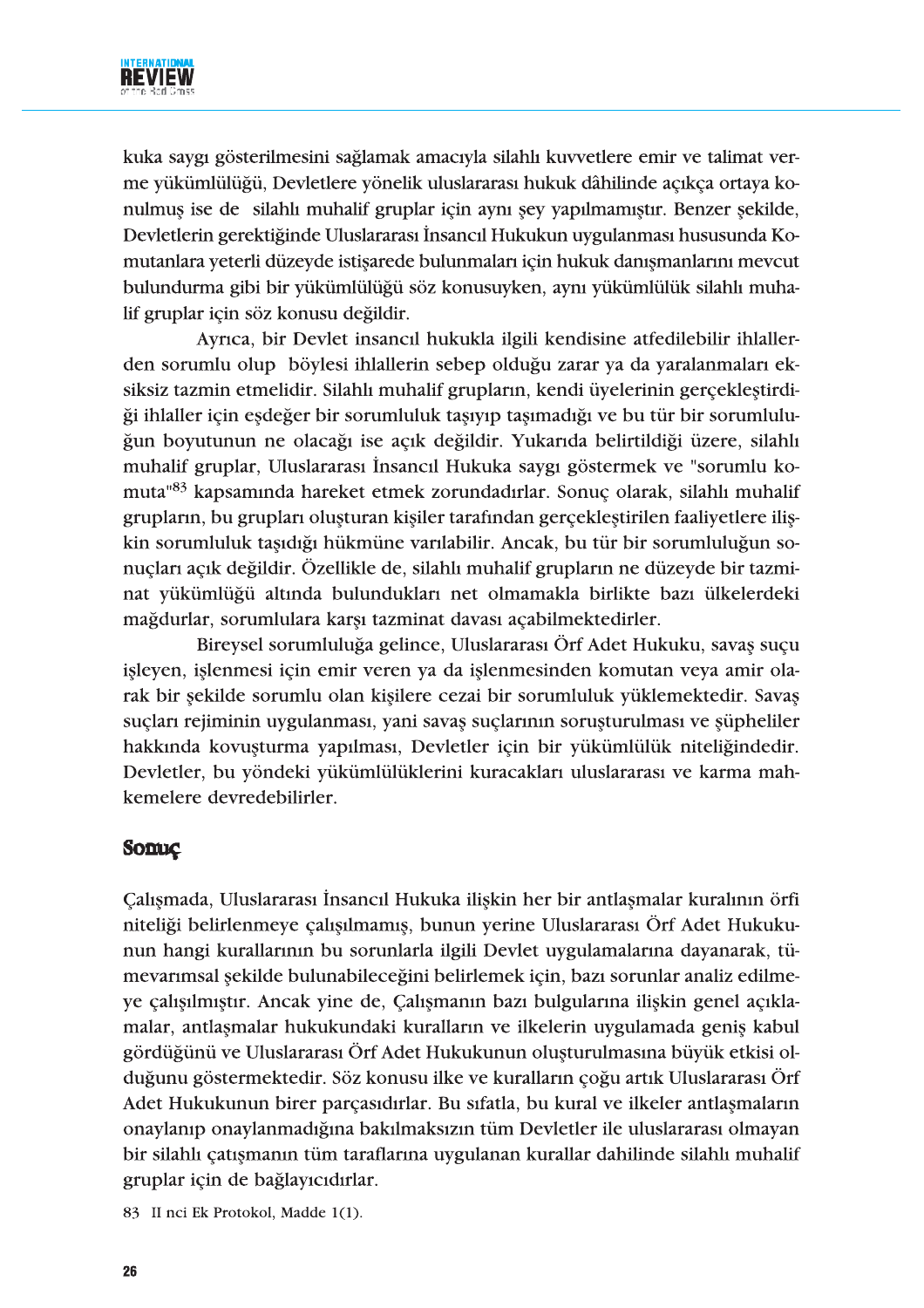

Çalışma aynı zamanda, Uluslararası Örf Adet Hukukunun birçok kuralının hem uluslararası hem de uluslararası olmayan silahlı çatışmalar için geçerli olduğuna işaret etmekte ve Devlet uygulamalarının mevcut antlaşmalar hukukunun ötesine ne ölçüde geçtiğini ve uluslararası olmayan silahlı çatışmalara uygulanan ilkeleri ne ölçüde genişlettiğini de ortaya koymaktadır. Bu nedenle, harbin idaresi ve silahlı iç çatışmalarda kişilerin tedavisine ilişkin düzenlemeler, antlaşmalar hukuku bünyesinde var olan düzenlemelerden daha detaylı ve daha eksiksizdir. İnsancıl ve askeri bakıs açısından, bu detaylı ve eksiksiz düzenlemelerin veterlilik düzevleri ile hukuki olarak gelistirilmeve ihtivac olup olmadığı hususlarının araştırılması gerekmektedir.

Antlaşmalar hukukunda olduğu gibi Uluslararası Örf Adet Hukuku kurallarının etkin bir uygulanmasının yaygınlaştırma, eğitim ve icra gibi yollarla yapılması gerekmektedir. Söz konusu kurallar, sahra talimnameleri ve ulusal mevzuata da dahil edilmelidir. Ancak, halihazırda bu tam anlamı ile gerçekleştirilememiştir.

Calisma aynı zamanda, hukukun çok net olmayan taraflarını da ortaya çıkararak uluslararası olmayan silahlı çatışmalarda sivillerin tanımlanması, çatışmalara doğrudan katılım kavramı ve orantılılık ilkesinin kapsamı ve uygulanışı gibi daha fazla açıklama gerektiren noktalara da dikkat çekmektedir.

Bugüne kadarki gelişmeler ve ileride yapılması gerekenler ışığında, çalışma nihai bir metin olarak değil; daha çok Uluslararası İnsancıl Hukuka ilişkin ilke ve kuralların daha iyi anlaşılması ve bunlar üzerinde mutabakata varılmasının amaçlandığı yeni bir sürecin başlangıcı olarak görülmelidir. Bu süreç içerisinde çalışmanın, hukukun uygulanması, açıklığa kavuşturulması ve muhtemel gelişimi üzerine zengin bir tartısma ve divalog için zemin varatabileceği düşünülmektedir.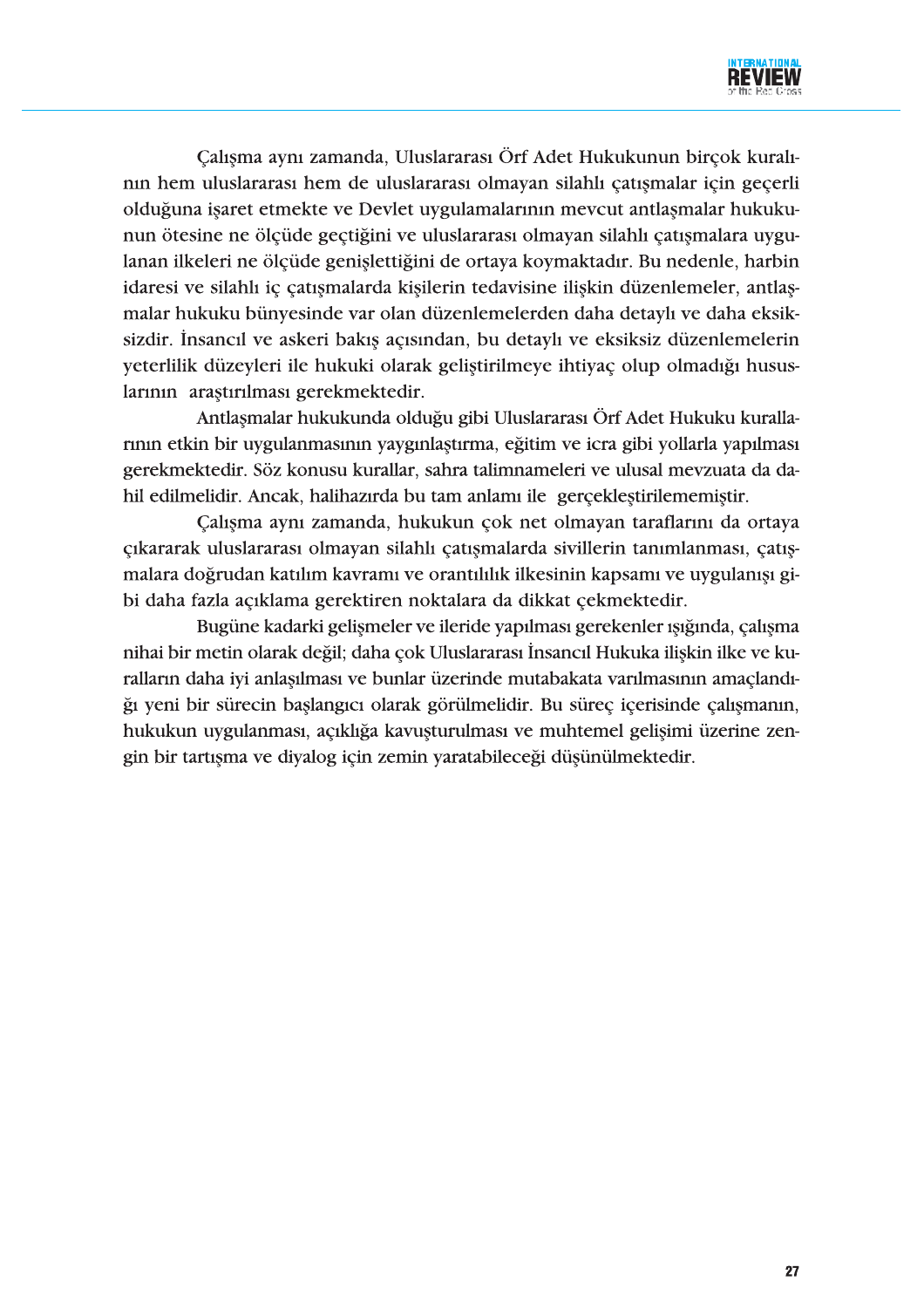

# Ek: Uluslararası Örfi İnsancıl Hukuk Kurallarının Listesi

Bu liste, Uluslararası Örfi İnsancıl Hukuk çalışmasının I nci Cildinde ifade edilen sonuçlara dayanmaktadır. Çalışmada, Uluslararası İnsancıl Hukukun her bir kuralının örf adet kuralıyla ilgili niteliğini belirleme amacı güdülmemis ve bunun sonucu olarak, mevcut antlaşmaların yapısı takip edilmemiştir. Kuralların uygulanmasına ilişkin kapsam kare parantez[] içinde gösterilmiştir. USC kısaltması, uluslararası silahlı çatısmalarda geçerli örfi kurallar, UOSC ise uluslararası olmayan silahlı çatışmalarda geçerli örf adet kuralları için kullanılmıştır. Uluslararası olmayan silahlı çatışmalar için bazı kurallar, genellikle uygulamada bu yönde olsa da, daha dar kapsamlı olduğundan "geçerliliği tartışmalı" olarak ifade edilmiş**tir** 

# **Ayırt Etme İlkesi**

# Siviller ile Muhariplerin Ayırt Edilmesi

**Kural 1.** Çatışma tarafları, siviller ile muharipleri her zaman birbirinden ayırt etmelidir. Saldırılar yalnızca muhariplere yönelik olabilir. Sivillere karşı saldırı yapılmamalıdır. [USC/UOSC]

**Kural 2.** Asıl amacı sivil nüfus içinde terör yaratmak olan şiddet eylem ya da tehditleri yasaktır. [USC/UOSC]

Kural 3. Tibbi ve dini personel dişinda, çatışma taraflarının silahlı kuvvetlerini oluşturan herkes muhariptir. [USC]

**Kural 4.** Catisma tarafının silahlı kuvvetleri, astlarının idaresi açısından bir komuta zinciri ile o tarafa karşı sorumlu olan organize silahlı kuvvetler, grup ve birimlerden oluşur. [USC]

Kural 5. Siviller, silahlı kuvvetler mensubu olmayan şahıslardır. Sivil nüfus, sivillerin oluşturduğu nüfustur. [USC/UOSC]

**Kural 6.** Siviller, çatışmaya doğrudan katılmadıkları sürece, saldırılara karşı koruma altındadır. [USC/UOSC]

# Sivil Nesneler ile Askerl Hedeflerin Ayırt Edilmesi

**Kural 7.** Catismaya taraf olanlar, her zaman, sivil nesneler ile askeri hedefleri birbirinden ayırt etmelidirler. Saldırılar yalnızca askeri hedeflere yönelik olmalıdır. Sivil nesnelere karşı saldırı yapılmamalıdır. [USC/UOSC]

Kural 8. Askeri hedefler, niteliği, yeri, amacı ya da kullanımı itibariyle askeri faaliyete katkıda bulunan ve o zamanki koşullar altında, kısmen veya tamamen tahrip edilmesi, ele geçirilmesi ya da tarafsızlaştırılması kesin bir askeri avantaj sağlayacak olan nesnelerle sınırlıdır. [USC/UOSC]

**Kural 9.** Askeri hedef olmayan tüm nesneler, sivil nesnelerdir. [USC/UOSC] Kuml 10. Sivil nesneler, askeri hedef olmadıkları sürece, saldırılara karşı koruma altındadır. [USC/UOSC]

# Hedef Gözetmeksizin Yapılan Saldırılar

Kural 11. Hedef gözetmeksizin yapılan saldırılar yasaklanmıştır. [USC/UOSC]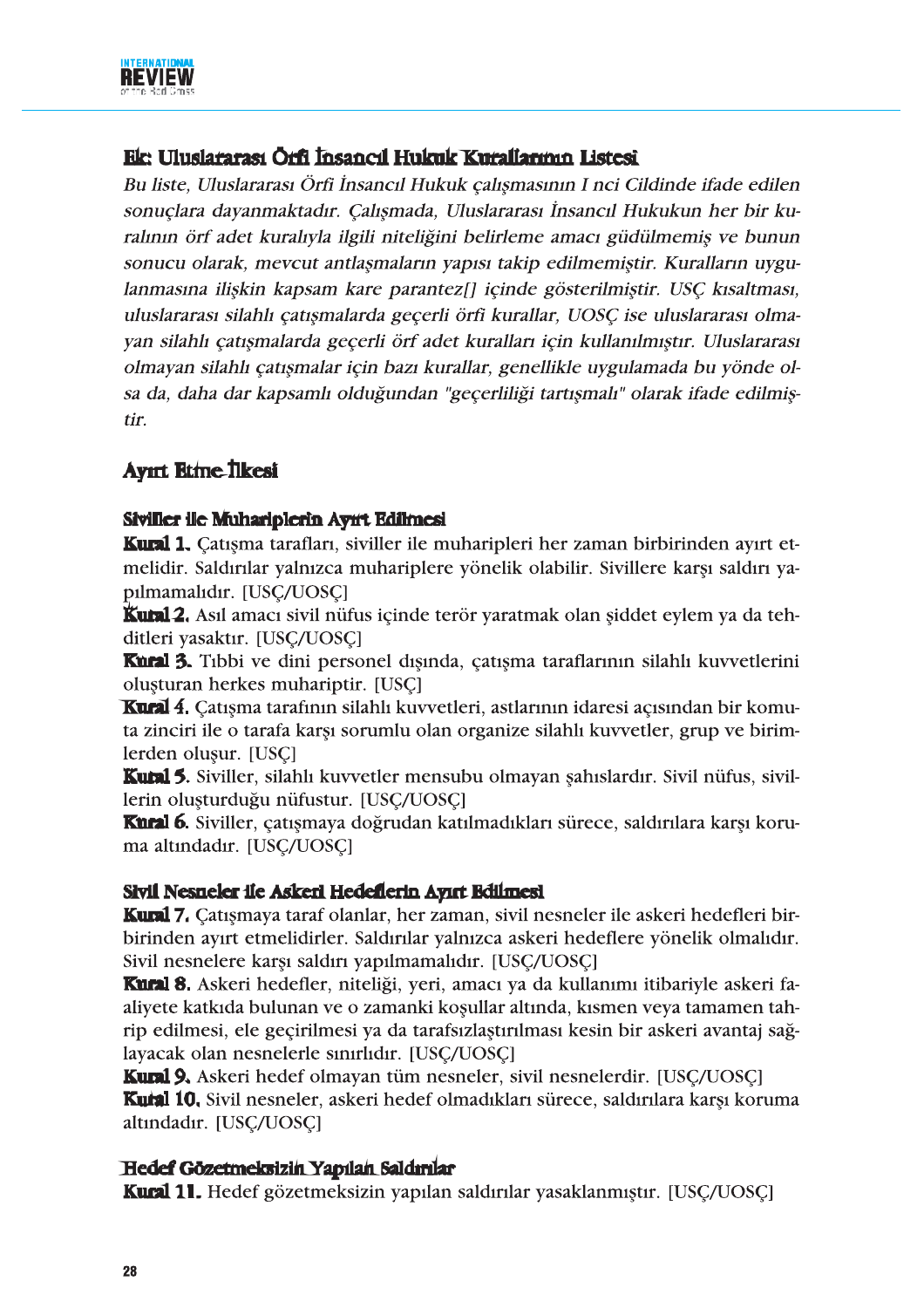

Kural 12. Hedef gözetmeksizin yapılan saldırılar :

- (a) belirgin bir askeri hedefe yönelik olmayan saldırıları;
- (b) belirgin bir askeri hedefe yöneltilemeyecek harp araç ve yöntemlerini içeren saldırıları; ya da
- (c) uluslararası insancıl hukuk tarafından şart koşulan sınırlamaları içermeyen etkilere haiz harp araç ve yöntemlerini içeren saldırılari;

ve neticeten, her halükarda, ayrım gözetmeksizin askeri hedeflerle birlikte sivilleri ya da sivil nesneleri hedef alan saldırıları içerir. [USC/UOSC]

Kural 13. Bir şehir, kasaba, köy veya aynı ölçüde sivilleri veya sivil nesneleri içeren yerlerde konuşlanmış olan ve açıkça ayrılmış ve ayırt edilmiş askeri hedeflere, tek bir askeri hedef olarak saldırılması tehdidini içeren her türlü araç veya yöntem ile bombardıman saldırılarında bulunmak yasaktır.

# Saldırıda Orantılılık

Kuml 14. Doğrudan ve somut askeri bir avantajdan beklenenden çok daha yüksek düzeyde sivillerin kazara ölümüne, yaralanmalarına, sivil nesnelerin hasar görmesine ya da bunların hepsine bir anda sebebiyet verebilecek bir saldırı başlatılmasına kalkışma yasaklanmıştır. [USC/UOSC]

# Saldırı Önlemleri

Kural 15. Askeri harekatın idaresinde, sivil nüfusu, sivilleri ve sivil nesneleri ayırmak için azami dikkat gösterilmelidir. Her durumda sivillerin kazara ölümü, yaralanmaları ve sivil nesnelerin tahribinin önlenmesi ve her durumda bunların en aza indirilmesi için gerekli tüm tedbirler alınmalıdır. [USC/UOSC]

Kural 16. Tüm çatışmanın tarafları, hedeflerinin askeri nesneler olduğunu doğrulamak için ellerinden geleni yapmalıdır. [USC/UOSC]

Kutal 17. Tüm çatışmanın tarafları, sivillerin kazara ölümü, yaralanmaları ve sivil nesnelerin tahribinin önlenmesi ve her halükarda bunların en aza indirilmesi için harp yöntem ve araçlarının seçiminde gerekli tüm tedbirleri almalıdır. [USC/UOSC]

Kutal 18. Tüm catısmanın tarafları, doğrudan ve net askeri bir avantajdan beklenenden çok daha büyük oranda sivillerin kazara ölümü, yaralanmaları ve sivil nesnelerin tahribine ya da bunların hepsine aynı anda sebebiyet verecek bir saldırıdan kaçınmalı ve her halükarda bu zararları en aza indirgemek için gerekli tüm tedbirleri almalıdır. [USC/UOSC]

Kural 19. Catısmanın tüm tarafları, doğrudan ve net bir askeri avantajdan beklenenden çok daha büyük bir şekilde sivillerin kazara ölümü, yaralanmaları, sivil nesnelerin tahribi ya da bunların hepsine aynı anda sebebiyet vereceğini ya da bir hedefin askeri nesne olmadığını açık olarak anladıklarında saldırılarını iptal etmeli ya da ertelemelidirler. [USC/UOSC]

Kural 20. Kosulların izin vermediği durumlar haricinde, çatışmanın her bir tarafi, sivil nüfusu etkileyebilecek saldırılar hakkında önceden etkin uyarıda bulunmak zorundadır. [USC/UOSC]

Kural 21. Benzer bir askeri avantaj elde etmek için çeşitli askeri hedefler arasın-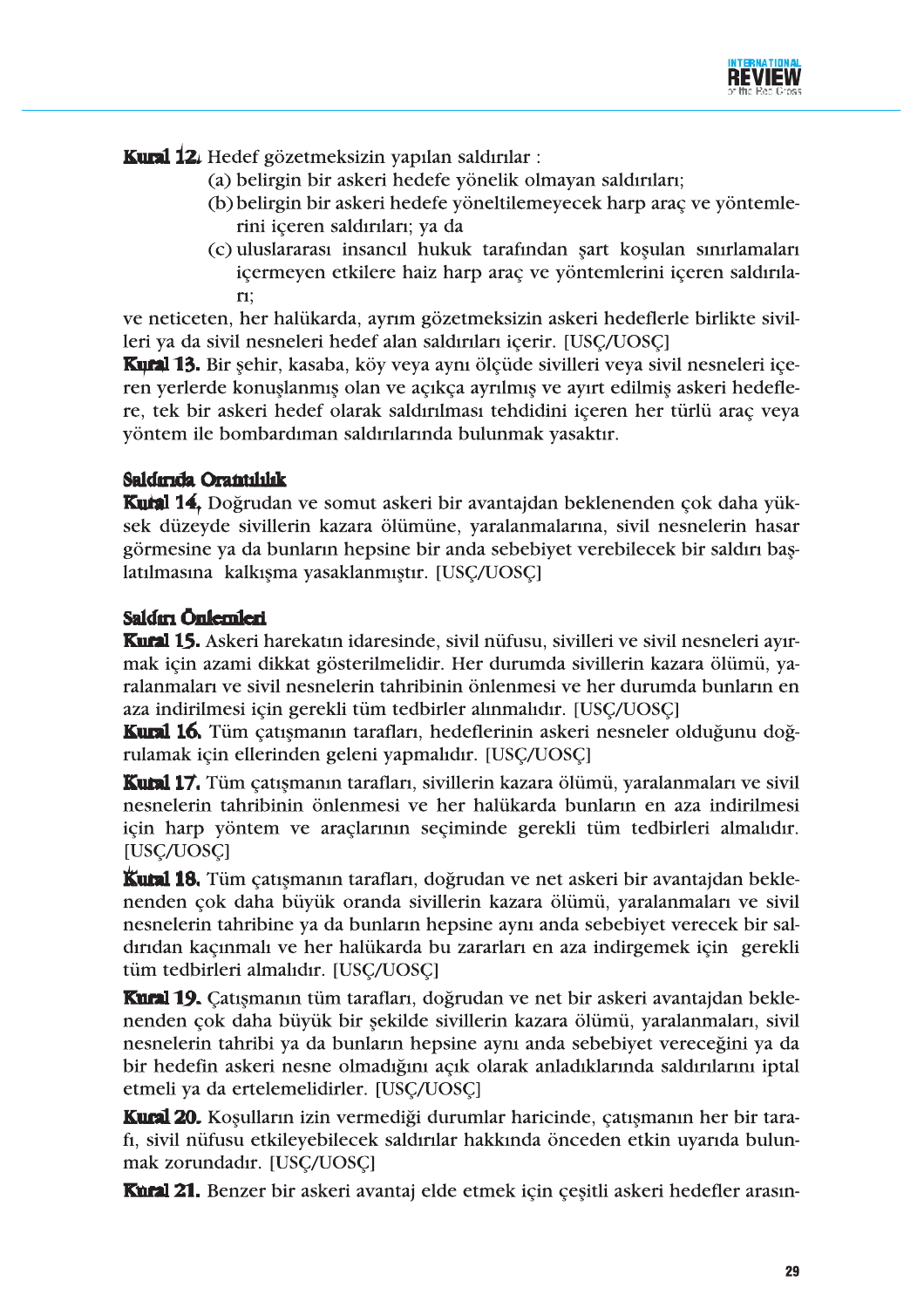

da bir seçim yapılması mümkün olduğunda, seçilecek hedef, kendisine yapılan saldırı neticesinde sivil yaşamlara ve sivil nesnelere en az zarar vermesi beklenebilecek hedef olmalıdır. [USC/tartışmalı UOSC]

# Saldırıların Etkilerine Karşı Önlemler

Kural 22. Catışmanın tarafları, kontrolleri altında bulunan sivil nüfusu ve sivil nesneleri saldırıların etkisinden korumak için etkili tüm tedbirleri almak zorundadırlar. [USC/UOSC]

Kural 23. Çatışmanın her bir tarafı, uygulanabilir olduğu oranda, askeri hedefleri yoğun nüfusa sahip yerler içinde veya yakınında konuşlandırmaktan kaçınmalıdır. [USC/tartışmalı UOSC]

Kural 24. Çatışmanın her bir tarafı, kontrolü altında bulunan sivil kişileri ve nesneleri, askeri nesnelerin yakınından olabildiğince uzaklaştırmalıdır. [USC/tartışmalı UOSCl

# Özel Olarak Korunan Kişi ve Nesneler

# Tibbi ve Dini Personel ile Nesneler

Kural 25. Görevleri sadece tibbi yardım olan tüm sıhhiye personeline her durumda saygı duyulmalı ve bu personel korunmalıdır. Bu personel insani faaliyetleri haricinde, düşmanca faaliyetlerde bulundukları takdirde, korumalarını kaybederler. [USC/UOSC]

Kural 26. Bir kişiyi tıbbi ahlaka uygun görevleri yerine getirdiği için cezalandırmak va da tıbbi faaliyetler yürüten bir şahsı, tıbbi ahlaka ters düşen faaliyetlerde bulunmaya zorlamak yasaktır. [USC/UOSC]

Kural 27. Görevleri sadece dini konular olan tüm dini personele her durumda saygı duyulmalı ve bu personel korunmalıdır. Bu personel insani faaliyetleri haricinde düşmanca faaliyetlerde bulundukları takdirde, korumalarını kaybederler. [USC/UOSC]

Kural 28. Amaçları sadece tibbi yardım olan tüm sıhhiye birimlerine bütün kosullar altında saygı duyulmalı ve bu birimler korunmalıdır. Bu birimler insani faaliyetleri haricinde düşmanca ve zarar verecek faaliyetler gerçekleştirmek için kullanılırlarsa, korumalarını kaybederler. [USC/UOSC]

Kural 29. Sadece tibbi amaçlı kullanılmak üzere tahsis edilmiş tüm sıhhiye araçlarına her ne kosul altında olursa olsun saygı duyulmalı ve bu araçlar korunmalıdır. Bu araçlar insani işlevlerinin dışında, düşmanca ve zarar verecek faaliyetlerde gerçekleştirmek için kullanılırlarsa, korumalarını kaybedeceklerdir. [USC/UOSC]

Kural 30. Tibbi ve dini personel ile Cenevre Sözlesmeleri'nde anılan avırt edici amblemlerini uluslararası hukuka uygun biçimde taşıyan şahıslara ve nesnelere yönelik saldırılar yasaktır. [USC/UOSC]

# Insant Yardım Personeli ve Nesneler

**Kural 31.** İnsani yardım personeline saygı duyulmalı ve bu personel korunmalıdır. [USC/UOSC]

**Kural 32.** İnsani yardım operasyonlarında kullanılan nesnelere saygı gösterilmeli ve bu nesneler korunmalıdır. [USC/UOSC]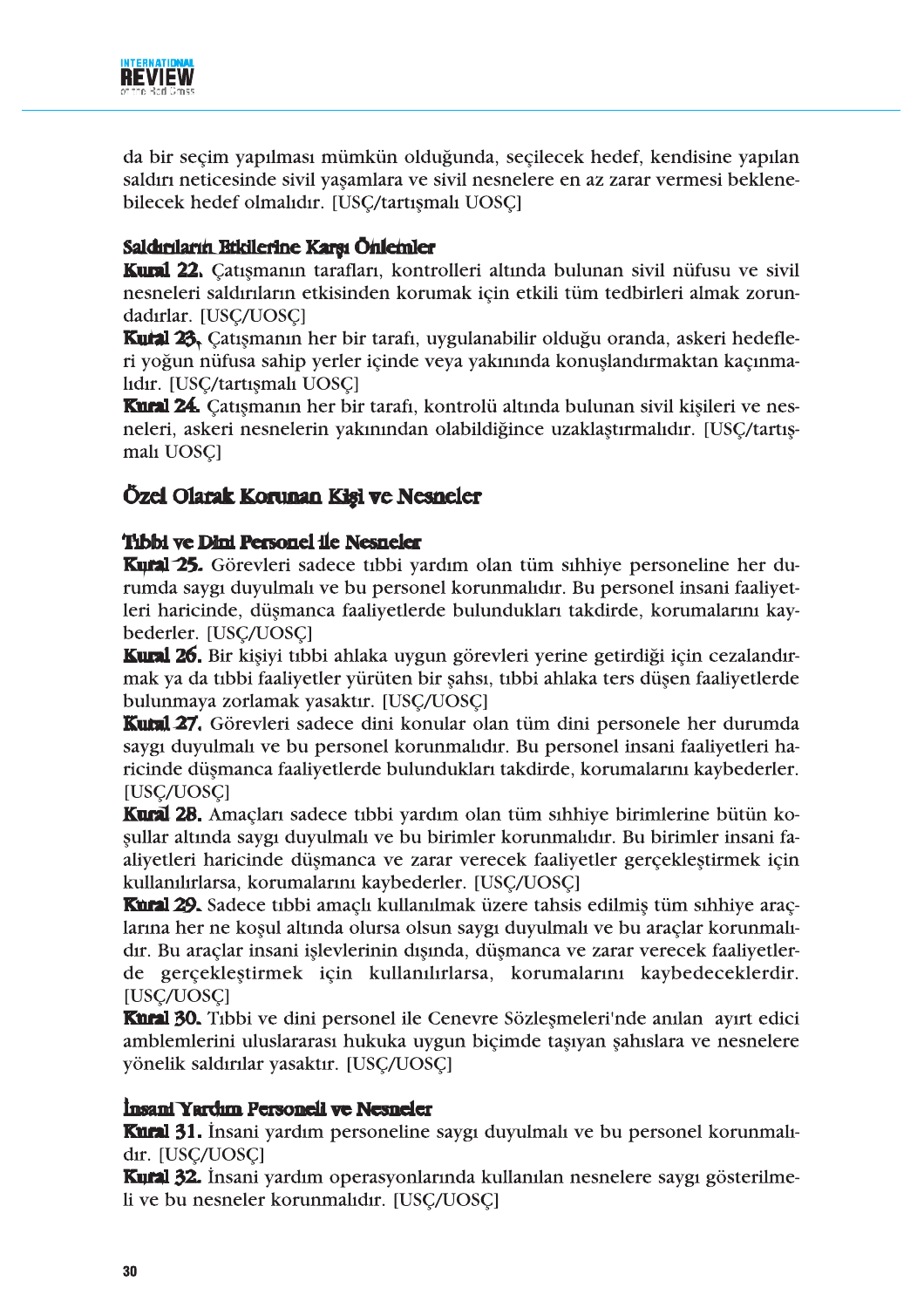

# Barış Gücü Misyonu Personeli ve Nesneler

Kural 33. Birleşmiş Milletler Şartı kapsamında yürütülen bir barış gücü misyonunda görevli personel ile nesnelere, bunlar uluslararası hukuk kapsamında sivillere ve sivil nesnelere dair korumaya hak taşıdıkları sürece, saldırılması yasaktır. [USC/UOSC]

# Gazetecller

Kural 34. Silahlı çatışma bölgelerinde profesyonel görevlerini yerine getiren sivil gazetecilere; çatışmalara doğrudan taraf olmadıkları sürece, saygı gösterilmeli ve bu gazeteciler korunmalıdır. [USC/UOSC]

# Koruma Altındaki Alanlar

Kural 35. Yaralıları, hasta ve sivilleri çatışmanın etkilerinden korumak amacıyla tesis edilmiş bir bölgeye saldırmak yasaktır. [USC/UOSC]

Kural 36. Catismanın taraflarınca varılan mutabakat kapsamında, askerden arındırılmış bir bölgeye saldırı düzenlenmesi yasaktır. [USC/UOSC]

Kural 37. Savunmasız bir yerleşim yerine karşı taarruzda bulunmak yasaktır. [USC/UOSC]

# **Kültürel Varlıklar**

Kural 38. Çatışmanın tüm tarafları kültürel varlıklara saygı göstermek zorundadır:

- A. Askeri hedef olmadıkları sürece, operasyonlar sırasında; din, sanat, bilim, eğitim veya yardım amaçları ile kullanılan binalarla, tarihi eserlere zarar gelmemesi için özel dikkat sarf edilmelidir.
- B. Askeri zorunluluk özellikle gerektirmediği sürece, insanlığın kültürel mirası açısından çok büyük önem taşıyan varlıklara karşı saldırıda bulunulmamalıdır. [USC/UOSC]

Kural 39. Askeri zorunluluk özellikle gerektirmediği sürece, insanlığın kültürel mirası açısından çok büyük önem taşıyan varlıkların, hasar görmelerine veya yok olmalarına neden olabilecek amaçlarla kullanılmaları yasaktır. [USC/UOSC]

Kural 40. Catısmanın tarafları kültürel varlıkları korumak zorundadır:

- A. Dine, yardım işlerine, eğitime, sanat ve bilime adanmış binalara, tarihi anıtlara, sanat ve bilim eserlerine herhangi bir sekilde bilerek zarar vermek, bunlara el koymak veya bunları yok etmek yasaktır.
- B. Bütün halkların kültürel mirası açısından çok önemli olan varlıklara karşı hangi şekilde olursa olsun hırsızlık, yağma, kötüye kullanma veya herhangi bir şiddet eyleminde bulunmak yasaktır. [USC/UOSC]

Kutal 41, İsgalci güç, kültürel varlıkların işgal altındaki topraklardan yasadışı yollarla çıkarılmasını önlemek ve buradan yasadışı yollarla çıkarılmış varlıkları, işgal altındaki ülkenin yetkililerine iade etmek zorundadır. [USC]

# Tehlikeli Kuvvetler İhtiva Eden Fabrika ve Tesisler

Kural 42. Saldırılan yerde veya çevresinde tehlikeli kuvvetler ihtiva eden barajlar, setler, nükleer yoldan elektrik üreten istasyonlar ve diğer tesisler bulunuyorsa: tehlikeli kuvvetlerin açığa çıkmasının ve bunun akabinde sivil nüfus bakımın-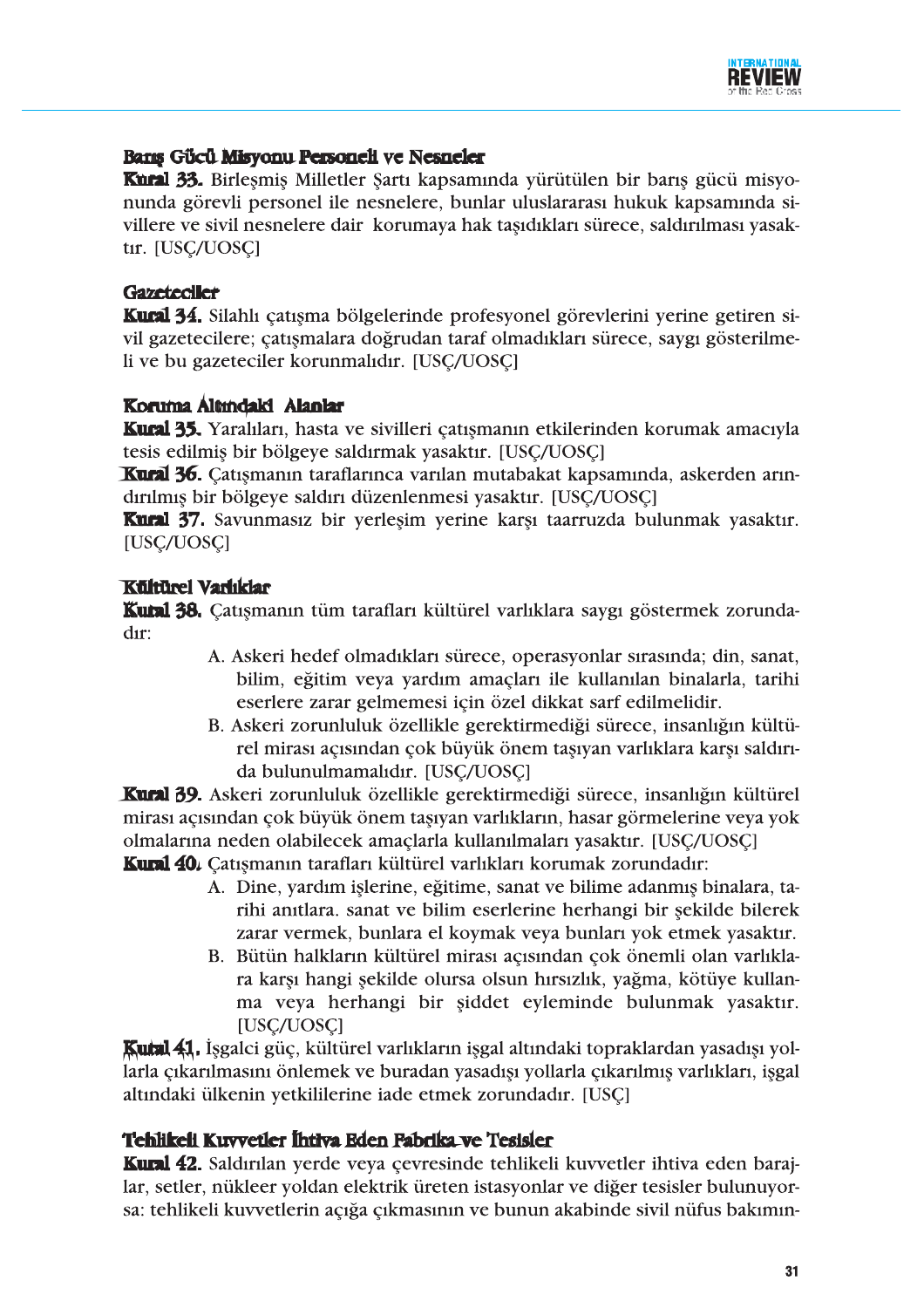

dan ciddi kayıplar yaşanmasının önüne geçilmesi amacıyla, özel ihtimam gösterilmek zorundadır. [USC/UOSC]

# Doğal Çevre

Kural 43. Husumete dair genel ilkeler doğal çevre için de geçerlidir:

- A. Doğal çevrenin herhangi bir parçasına, askeri bir hedef olmadığı sürece saldırılamaz.
- B. Doğal çevrenin herhangi bir parçasının imhası, çok önemli bir askeri zorunluluk söz konusu olmadığı sürece yasaktır.
- C. Somut ve doğrudan bir askeri avantajdan beklenenden daha fazla bir şekilde çevreye zarar vermesi muhtemel bir askeri hedefe yönelik saldırı başlatılması yasaktır. [USC/UOSC]

Kural 44. Savas vöntem ve araçları doğal çevrenin korunması ile bozulmamasına gereken ihtimam gösterilerek kullanılmak zorundadır. Askeri operasyonların yürütülmesinde, çevrenin kazara zarar görmesini önlemek ve her durumda olabilecek zararı en aza indirmek için gerekli tüm tedbirler alınmalıdır. Kimi askeri operasyonların çevre üzerindeki etkilerinin bilimsel açıdan belirsiz olması, çatışmanın herhangi bir tarafını bu türden önlemler alma yükümlülüğünden kurtarmaz. [USC/tartışmalı UOSC]

Kural 45. Doğal çevreye geniş çaplı, uzun vadeli ve ciddi zarar vermek amacını taşıyan veya bu türden bir zarara sebep olabilecek harp yöntem ve araçlarını kullanmak yasaktır. Doğal çevrenin yok edilmesi bir silah olarak kullanılamaz. [USC/tartışmalı UOSC]

# **Belirgin Harp Yöntemleri**

# Dokunulmazlığın İnkarı

Kural 46. Düşmanca bir tehdit olarak veya bu şekilde savaşı idare etmek amacı ile esir alınmayacağını emretmek yasaktır. [USÇ/UOSÇ]

Kural 47. Savas dışı kalmış olarak kabul edilen kişilere saldırmak yasaktır. Düsmanca eylemlerden kaçınmak veya kaçmaya çalışmaması şartı ile, savaş dışı kalmış olarak kabul edilen bir kişi:

- (a) Bir hasım tarafın hâkimiyeti altında olan bir kişi [USC/UOSC];
- (b) Bilinç kaybı yaşayan, kaza geçirmiş, yaralı veya hasta olması nedeniyle savunmasız durumda olan bir kişi [USC/UOSC] veya;
- (c) Teslim olma niyeti taşıdığını açıkça ifade eden kişidir [USC/UOSC].

Kural 48. Bir hava aracından zorunlu şekilde paraşütle kaçan kişileri, yere inişleri sırasında, savunmasız durumdayken saldırı hedefi yapmak yasaktır. [USC/UOSC]

# Varlıkların İmhası ve Bunlara El Konulması

Kural 49. Catismanın tarafları, hasım tarafa ait askeri teçhizata harp ganimeti olarak el koyabilir. [USC]

Kural 50. Bir hasım tarafın varlıklarının imha edilmesi veya bu varlıklara el konulması, çok önemli bir askeri ihtiyaç söz konusu olmadığı sürece yasaktır. [USC/UOSC]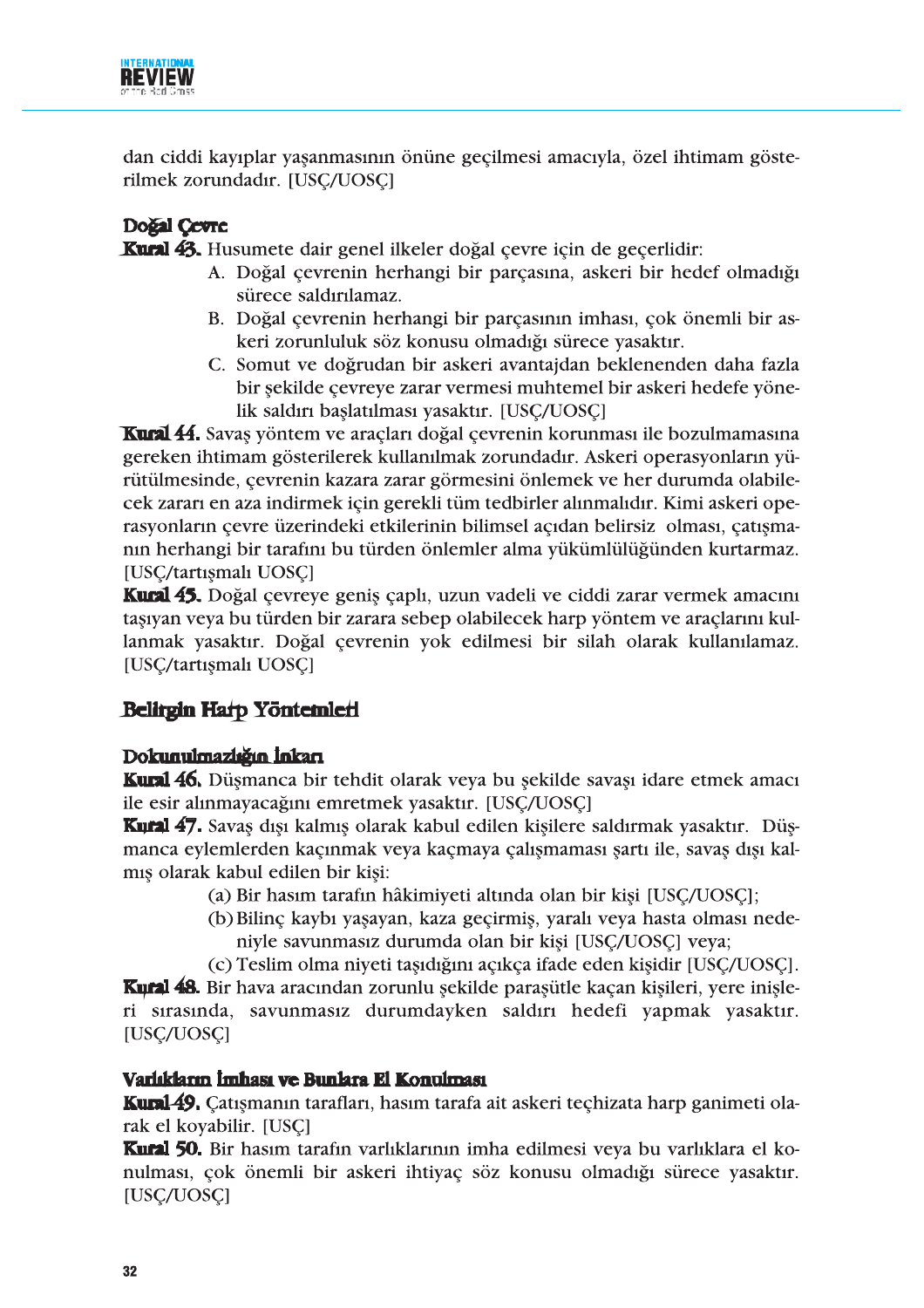

**Kural 51.** Isgal edilen topraklarda:

- (a) Askeri operasyonlar için kullanılabilecek tasınır varlıklar müsadere edilebilir [USC];
- (b) Tasınmaz kamu malları intifa hakkı kapsamında idare edilmelidir [USC] ve
- (c) Özel mülkiyete saygı duyulması zorunlu olup;

çok önemli askeri ihtiyaçlar bu tür varlıkların imha edilmesini veya bunlara el konulmasını gerektirmiyorsa, söz konusu varlıklar müsadere edilemezler. [USC]

**Kural 52.** Yağma yasaktır. [USC/UOSC]

# Açlık Çektirme ve İnsani Yardıma Erişim

Kural 53. Sivil nüfusa açlık çektirmeyi bir harp yöntemi olarak kullanmak yasaktır. [USC/UOSC]

Kural 54. Sivil halkın hayatta kalması için vazgeçilmez olan nesnelere saldırmak, bunları imha etmek, ortadan kaldırmak veya işe yaramaz hale getirmek yasaktır. [USC/UOSC]

Kural 55. Çatışmanın tarafları, yansız tavır takınan ve herhangi bir olumsuz hasmane davranış göstermeden gerçekleştirilen insani yardımların, kendi kontrollerine tabi olmaları kaydıyla, ihtiyaç içindeki sivillere ulaştırılması maksadıyla hızla ve engellenmeden geçişine izin vermek ve bunu kolaylaştırmak zorundadırlar. [USC/UOSC]

Kural 56, Çatışmanın tarafları, yetkili insani yardım personelinin görevlerini yerine getirmek için elzem olan hareket özgürlüğüne sahip olmalarını güvence altına almak zorundadırlar. Bunların hareketleri yalnızca çok önemli askeri ihtiyaçlar söz konusu olduğunda geçici olarak kısıtlanabilir. [USC/UOSC]

# **Hile**

**Kural 57.** Uluslararası insancıl hukukun herhangi bir kuralını ihlal etmedikçe, savaş hileleri yasak değildir. [USC/UOSC]

Kural 58. Beyaz ateskes bayrağının uygunsuz kullanımı yasaktır. [USC/UOSC]

Kural 59. Cenevre Sözleşmeleri'nde anılan ayırt edici amblemlerin uygunsuz kullanımı yasaktır. [USC/UOSC]

Kural 60. Birlesmis Milletler amblemi ve üniformasının, bu kurulusun yetki verdiği durumlar haricinde kullanılması yasaktır. [USC/UOSC]

Kural 61. Uluslararası düzeyde tanınan diğer amblemlerin uygunsuz kullanımı yasaktır. [USC/UOSC]

Kural 62. Hasım tarafın bayrak veya askeri amblemlerinin, işaretlerinin veya üniformalarının kullanılması yasaktır. [USC/tartışmalı UOSC]

Kural 63. Tarafsız olan ya da harbe taraf olmayan diğer Devletlerin bayrak veya askeri amblemlerinin, işaretlerinin veya üniformalarının kullanılması yasaktır. **[USC/tartismali UOSC]** 

**Kural 64.** Çatışmayı askıya almak için yapılacak bir anlaşmayı, bu anlaşmaya güvenen düşmanı şaşırtarak ona saldırmak niyetiyle kullanmak yasaktır. [USC/UOSC]

Kural 65. Bir hasmı ihanetten istifade ile öldürmek, yaralamak veya yakalamak yasaktır. [USC/UOSC]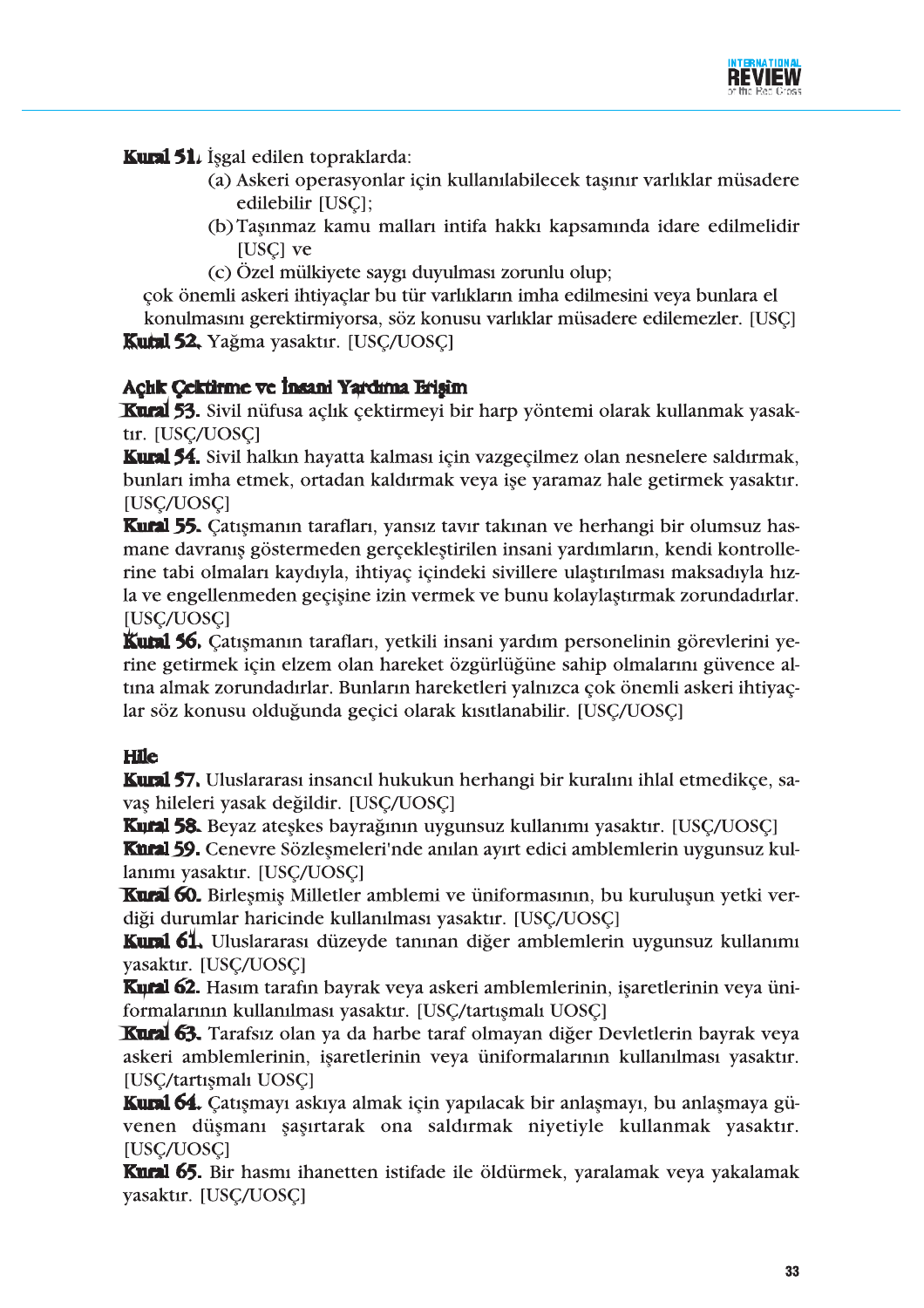

## Düşmanla Muhabere

**Kural 66.** Komutanlar, herhangi bir iletisim aracıyla düşmanca olmayan temas kurabilir. Bu tür temaslar iyi niyet temeline dayanmalıdır. [USC/UOSC]

Kural 67. Arabulucular dokunulmazdır. [USC/UOSC]

Kural 68. Komutanlar, bir arabulucunun varlığının zarar vermesini önlemek maksadıyla tedbirler alabilirler. [USC/UOSC]

Kural 69. Ayrıcalıklı konumlarını, uluslararası hukuka aykırı ve hasım tarafa zarar verecek biçimde kullanan arabulucular dokunulmazlıklarını kaybederler. [USC/UOSC]

# Silahlar

# Silahların Kullanımı Hakkında Genel İlkeler

Kural 70. Aşırı derecede yaralanma veya gereksiz acıya sebebiyet verecek yapıdaki harp araç ve yöntemlerinin kullanılması yasaktır. [USC/UOSC]

Kuml 71, Yapıları gereği, ayrım gözetmeyen silahların kullanımı yasaktır. [USC/UOSC]

# **Zehir**

Kural 72. Zehir ya da zehirli silahların kullanımı yasaktır. [USC/UOSC]

# **Biyoloiik Silahlar**

Kural 73. Biyolojik silahların kullanımı yasaktır. [USC/UOSC]

# **Kimvasal Silahlar**

Kuml 74. Kimyasal silahların kullanımı yasaktır. [USÇ/UOSÇ]

Kural 75. Bir harp metodu olarak isyan kontrol etmenlerinin kullanılması yasaktır. [USC/UOSC]

**Kural 76.** Bir harp metodu olarak bitki öldürücülerin kullanılması, asağıdaki durumlarda vasaktır:

- (a) Bunlar, yasaklanmış kimyasal silah niteliği taşıyorsa;
- (b) Bunlar, yasaklanmış biyolojik silah niteliği taşıyorsa;
- (c) Askeri hedef olmayan bitki örtüsüne zarar vereceklerse;
- (d) Bunların, sivil yaşamların kazara kaybedilmesi, sivillerin yaralanması, sivil nesnelerin yada bunların bir kısmının zarar görmesine neden olabilecek ve öngörülen somut ve doğrudan askeri avantaja kıyasla asırı büyüklükte olacağı tahmin edilebiliyorsa; veya
- (e) Bunlar doğal çevreye uzun vadeli ve ciddi hasar verebileceklerse. [USC/UOSC]

# Genisleyen Kutsunlat

Kural 77. İnsan vücudunda kolayca genişleyen veya yassılaşan kurşun çekirdeklerinin kullanılması yasaktır. [USC/UOSC]

# **Patlayan Kurşunlar**

Kural 78. İnsan vücudunda patlayan kurşunların kişilere karşı kullanımı yasaktır. [USC/UOSC]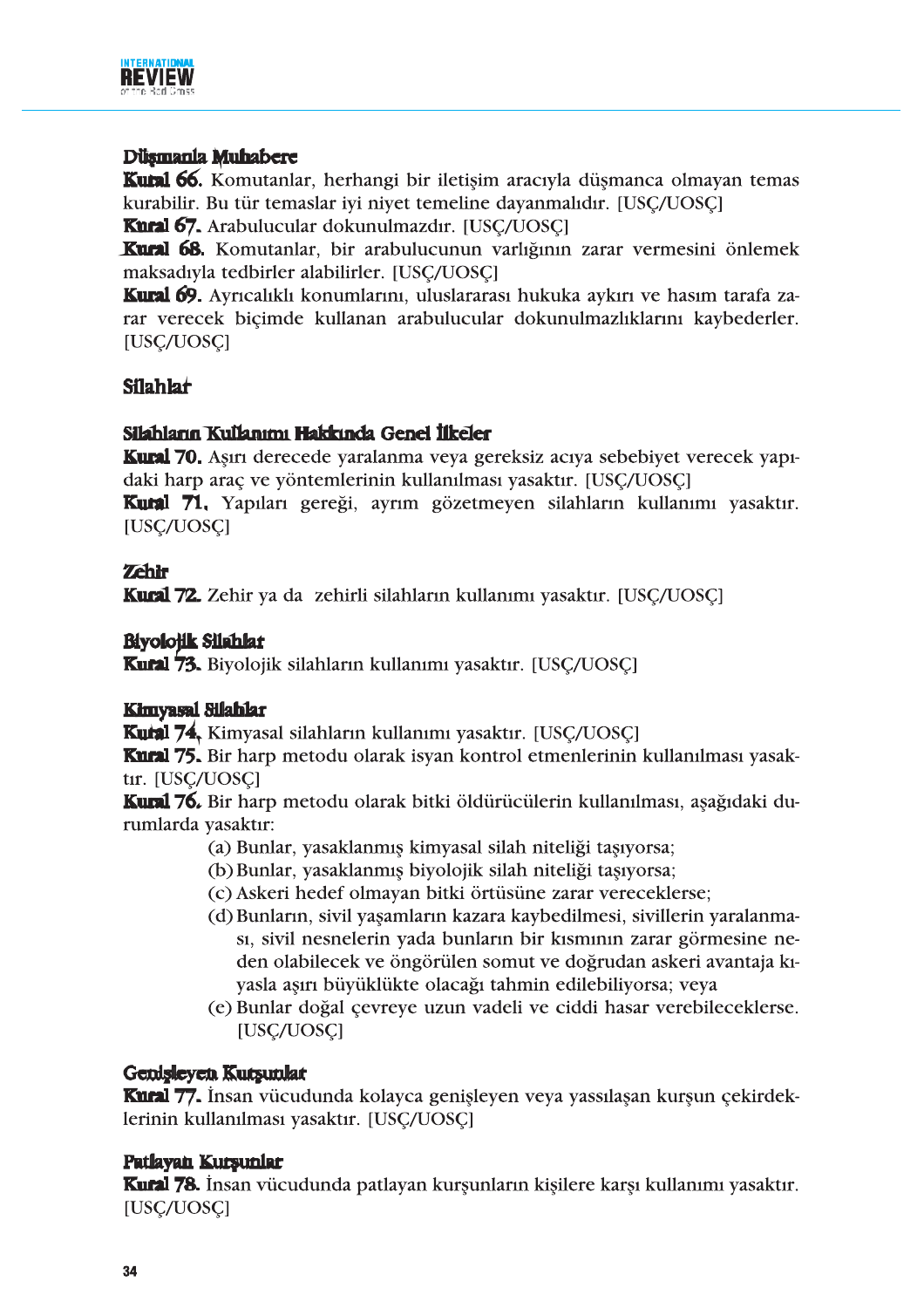

# Tespit Edilemez Parçacıklarla Yaralayan Silahlar

Kural 79, Temel etkisi, insan vücudunda röntgen ısınlarıyla tespit edilemez küçüklükte parçacıklar halindeki yaralanmalar olan silahların kullanılması yasaktır. [USC/UOSC]

## **Bubi Tuzakları**

Kural 80. Uluslararası İnsancıl Hukuk kapsamında özel koruma hakkına sahip olan nesne veya kişiler üzerinde veya bunlarla herhangi bir şekilde ilişkili olarak veva sivillerin ilgisini çekme ihtimali olan nesneler ile birlikte bubi tuzaklarının kullanılması yasaktır. [USC/UOSC]

#### Kara Maymları

Kural 81. Kara mayınları kullanıldığında, bunların ayrım gözetmeyen etkilerini en aza indirmek için özel ihtimam gösterilmesi zorunludur. [USC/UOSC]

Kural 82. Çatışmaya taraf olup da kara mayını kullanan bir taraf, mayınların yerlerini mümkün olduğunca kaydetmelidir. [USC/tartışmalı UOSC]

Kural 83. Aktif harbin sonunda, kara mayını kullanmış olan çatışma tarafı, kara mayınlarını ortadan kaldırmak veya bunların sivillere zarar veremez hale gelmesini sağlamak ya da ortadan kaldırmalarını kolaylaştırmak zorundadır. [USC/UOSC]

## **Yakici Silahlar**

**Kural 84.** Yakıcı silahlar kullanılıyorsa, sivil hayatın kazara kaybedilmesini, sivillerin yaralanmasını ve sivil nesnelerin hasar görmesini önlemek ve her durumda en aza indirmek için özel ihtimam gösterilmesi zorunludur. [USC/UOSC] Kural 85. Yakıcı silahların şahıslara karşı kullanımı, bir kişiyi savaşamaz duruma

getirmek için daha az zararlı bir silah kullanımı uygulanamaz olmadığı durumlar haricinde yasaktır. [USC/UOSC]

#### Kör Eden Lazer Silahları

Kural 86. Yegane harp işlevi veya harp işlevlerinden biri olarak, kalıcı körlüğe neden olmak üzere özel olarak tasarlanmıs lazer silahların kullanılması vasaktır. [USC/UOSC]

# Sivillere ve Savaş Dışı Kalmış Şahıslara Muamele

# **Temel Garantiler**

Kural 87. Siviller ve savaş dışı kalmış kişilere insanca muamele edilmelidir. [USC/UOSC]

Kural 88. Uluslararası İnsancıl Hukukun uygulanmasında ırk, renk, cinsiyet, dil, din veya inanç, siyasi veya başta türden fikirler; milli veya toplumsal köken, doğum veya başka bir durum veya benzer başka herhangi bir kritere dayalı ayrımcılık yapılması yasaktır. [USC/UOSC]

Kural 89. Cinayet yasaktır. [USC/UOSC]

Kural 90. İşkence, zalimane veya insanlık dışı muamele ile insan onuruna karşı nefret dolu saldırılar, bilhassa aşağılayıcı ve küçük düşürücü muamele yasaktır. [USC/UOSC]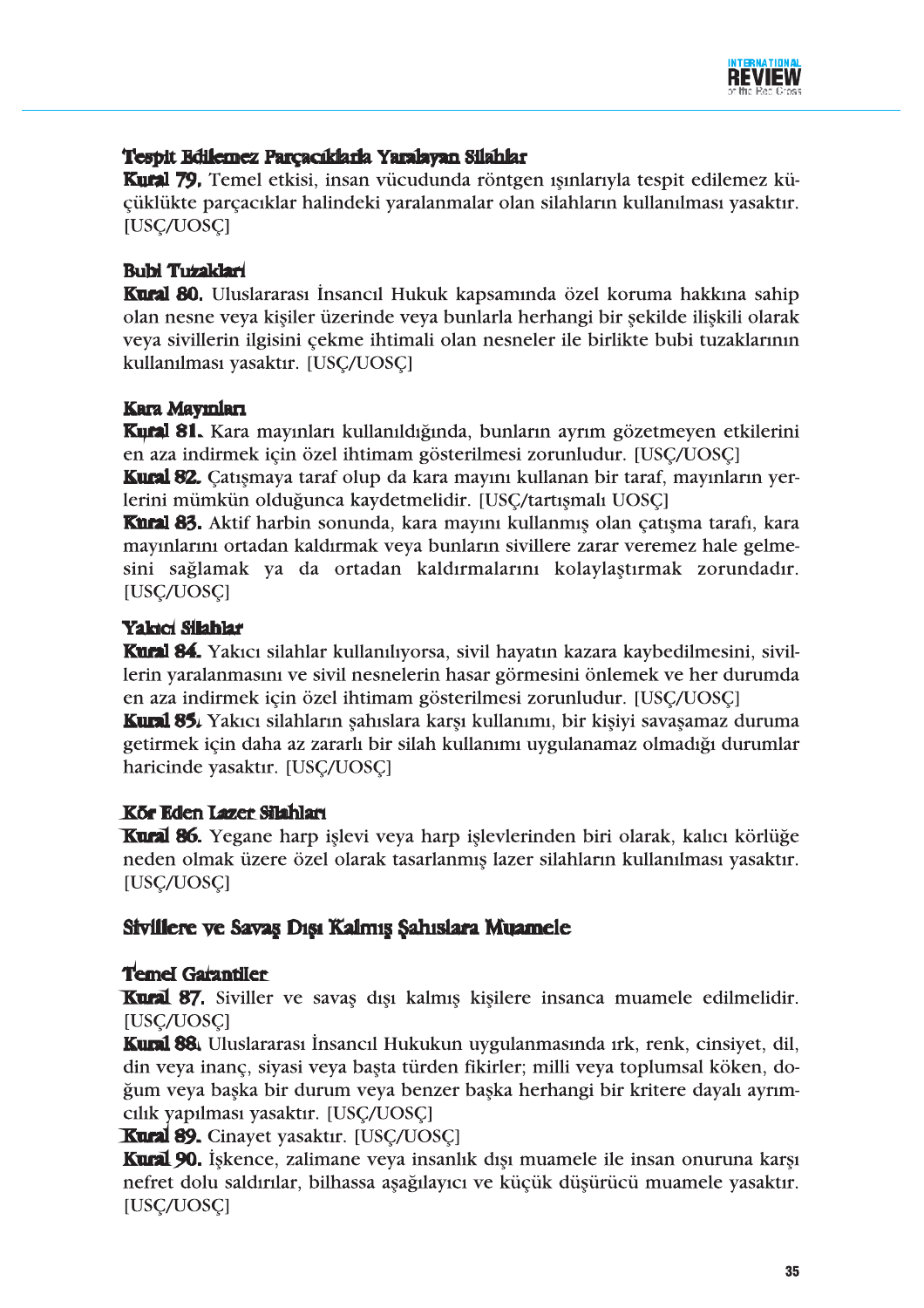

Kural 91. Bedensel cezalandırma yasaktır. [USC/UOSC]

Kural 92. Uzuv tatili, ilgili kişinin sağlık durumunun gerektirmediği tıbbi veya bilimsel deneyler veya başka herhangi bir türden ve genel olarak kabul görmüş tıbbi standartlarla uyumlu olmayan bütün tıbbi prosedürler yasaktır. [USC/UOSC]

Kural 93. Tecavüz ve diğer biçimlerdeki cinsel şiddet yasaktır. [USC/UOSC] **Kural 94.** Kölelik ve bütün biçimlerde köle ticareti yasaktır. [USC/UOSC]

Kural 95. Karşılığı ödenmeyen veya istismar niteliğinde olan zorla çalıştırma ya-

saktır. [USC/UOSC]

Kural 96. Rehine alınması yasaktır. [USC/UOSC]

Kutal 97, İnsanların kalkan olarak kullanımı yasaktır. [USC/UOSC]

Kural 98. Zorla ortadan yok etme yasaktır. [USC/UOSC]

Kural 99. Özgürlüğün keyfi biçimde kısıtlanması yasaktır. [USC/UOSC]

Kural 100. Hiç kimse, gerekli hukuki garantileri sağlayan adil bir yargılamaya tabi tutulmadan suçlanamaz veya mahkum edilemez. [USC/UOSC]

**Kural 101.** Hiç kimse, işlendiği tarihte ulusal ve uluslararası hukuka göre suç teşkil eden bir fiil olmayan herhangi bir eylem veya ihmal nedeniyle suçlanamayacağı ve cevaplandırılamayacağı gibi; bu kişiye suç teşkil eden fiilin gerçekleştiği sırada yürürlükte olan cezadan daha ağır bir ceza da tatbik olunamaz. [USC/UOSC]

Kural 102. Kişisel cezai sorumluluk dışında, kimseye herhangi bir suç isnat edilemez. [USC/UOSC]

Kural 103. Toplu cezalandırma yasaktır. [USC/UOSC]

Kural 104. Sivillerin ve savaş dışı kalmış kişilerin inançlarına ve dini uygulamalarına saygı duyma zorunluluğu vardır. [USC/UOSC]

Kural 105. Aile hayatına mümkün olduğunca saygı gösterilmelidir. [USC/UOSC]

#### Muharipler ve Harp Esiri Statüsü

Kural 106. Muharipler, bir saldırıya veya bir saldırıya hazırlık niteliği taşıyan bir askeri operasyona karıştıklarında, kendilerini sivil nüfustan ayrı tutmak zorundadırlar. Böyle yapmazlarsa, savaş esiri statüsünü kazanmaya hakları olmaz. [USC] Kural 107. Casusluk faaliyetleri yürüttükleri sırada yakalanan muhariplerin harp esiri statüsü kazanma hakları yoktur. Bunlar ön mahkeme edilmeden suclanamaz veya mahkum edilemezler. [USC]

Kuml 108. Ek I nci Protokolde tarif edilen paralı askerlerin harp esiri olma veya harp esiri statüsü kazanma hakları yoktur. Bunlar ön mahkeme edilmeden suçlanamaz veya mahkum edilemezler. [USC]

#### Yaralı, Hasta ye Deniz Kazazedelerl

Kural 109. Ortam sartlarının müsaade ettiği her zaman, bilhassa da karşılıklı sıcak temasların ardından, çatışmanın her bir tarafı, vakit geçirmeden ve olumsuz ayrımcılık gütmeden yaralı, hasta ve deniz kazazedelerini aramak, toplamak ve tahliye etmek zorundadır. [USC/UOSC]

Kural 110, Yaralı, hasta ve deniz kazazedelerine, uygulamada mümkün olan en genis biçimde ve mümkün olan en kısa sürede, durumlarının gerektirdiği tıbbi bakım ve ilgi sunulmak zorundadır. Bu kişiler arasında tıbbi nitelikli olanların dıșinda herhangi bir ayrım yapılamaz. [USC/UOSC]

Kural 111. Catısmanın her bir tarafı yaralı, hasta ve deniz kazazedeleri kötü muamele ve şahsi varlıklarının zorla alınmasına karşı korumaya yönelik mümkün olan bütün önlemleri almak zorundadır. [USC/UOSC]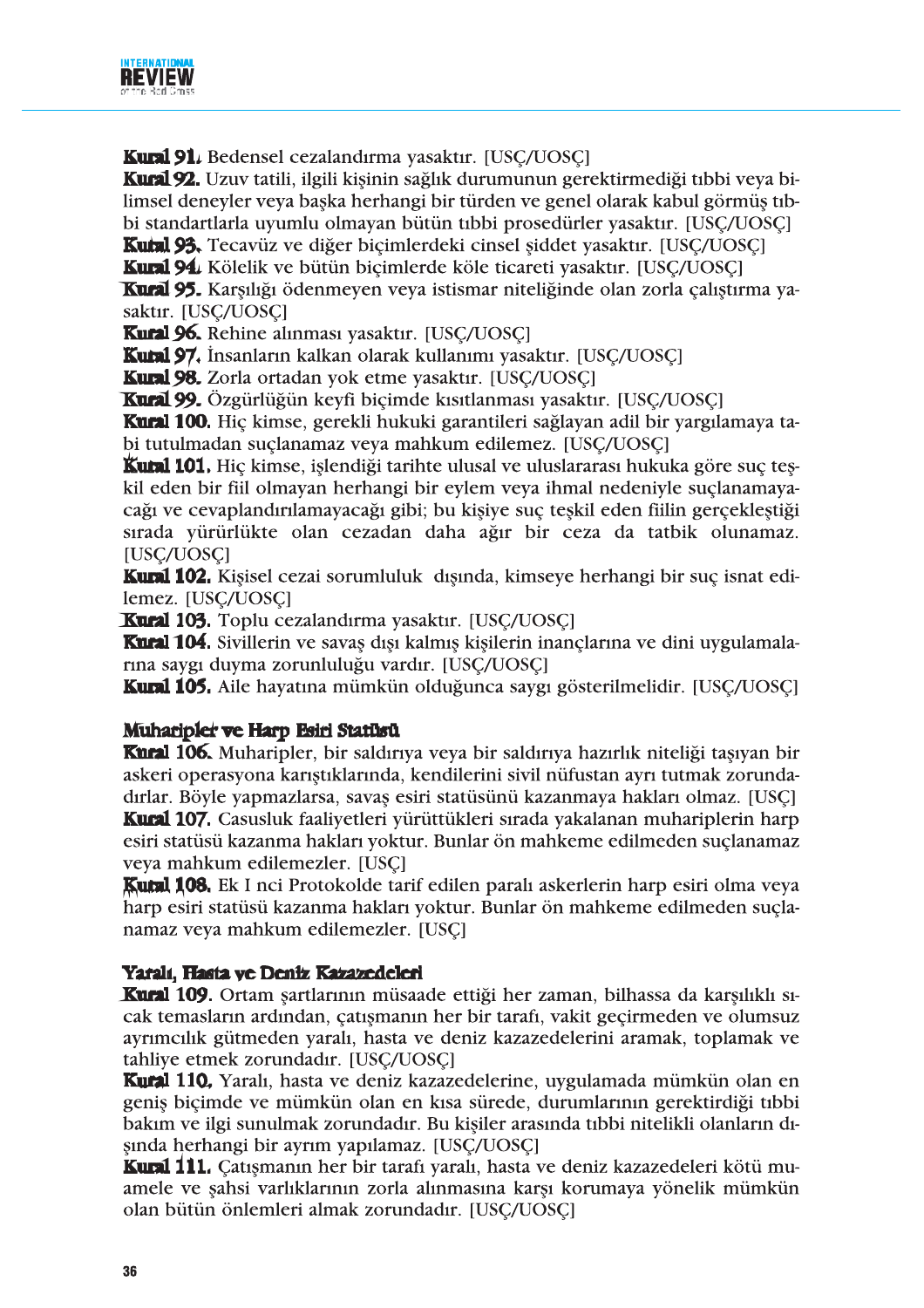

# **Ölüler**

Kural 112. Ortam sartlarının müsaade ettiği her zaman ve bilhassa da karsılıklı sıcak temasların ardından, çatışmanın her bir tarafı vakit geçirmeden ve olumsuz ayrımcılık yapmadan ölüleri aramak, toplamak ve tahliye etmek zorundadır. [USC/UOSC]

**Kural 113.** Catismanın her bir tarafı, ölülerin mallarının zorla veya gizlice alınmasını önlemek için uygulanabilir her şeyi yapmak zorundadır. Ölü bedenler üzerinde uzuv tatili yasaktır. [USC/UOSC]

Kural 114. Catışmanın tarafları, ölenlerden arda kalanların, talep üzerine ait oldukları tarafa veya akrabalarının talebi üzerine iade edilmesini kolaylaştırmak için gerekli girişimleri yapmak zorundadır. Kişisel esyalarını onlara iade etmek zorundadırlar. [USC]

Kural 115. Ölüler, saygıdeğer bir biçimde kaldırılmalı, mezarlarına saygı duyulmalı ve mezarlara gerektiği gibi bakılmalıdır. [USC/UOSC]

Kutal 116. Ölülerin kimliklerinin tanınması bakımından, savaşın her bir tarafı, ölülerin kaldırılmasından önce mevcut bütün bilgileri kaydetmek ve mezarların verlerini isaretlemek zorundadır. [USC/UOSC]

# **Kayip Kisiler**

Kural 117. Çatışmanın her bir tarafı silahlı çatışma neticesinde kaybolduğu bildirilen kişilerle ilgili olarak açıklama yapabilmek için uygulanabilir bütün önlemleri almak ve aile üvelerine bu kisilerin akıbeti konusunda kendilerinde olan bütün bilgileri vermek zorundadır. [USC/UOSC]

# Özgüdükleri Kısıtlanan Kisiler

Kutal 118. Özgürlükleri kısıtlanan kişilere, yeterli yiyecek, su, giysi, barınak ve tıbbi bakım hizmeti verilmek zorunluluğu vardır. [USC/UOSC]

Kural 119. Ailelerin aile birimleri olarak bir arada barındırıldığı birimler hariç, özgürlükleri kısıtlanan kadınlar erkeklerden ayrı yerlerde tutulmalı ve bunlara kadınlar tarafından nezaret edilmelidir. [USC/UOSC]

Kural 120. Ailelerin aile birimleri olarak bir arada barındırıldığı birimler hariç, özgürlükleri kısıtlanan çocuklar erişkinlerden ayrı yerlerde tutulmalıdır. **IUSC/UOSCI** 

**Kural 121.** Özgürlükleri kısıtlanan kişiler, harp bölgesinin dışına çıkarılan ve sağlık ve hijyenlerinin korunduğu yerlerde tutulmalıdır. [USC/UOSC]

Kutal 122. Özgürlüğü kısıtlanan kisilerin kisisel esvalarının zorla alınması vasaktır. [USC/UOSC]

Kutal 123. Özgürlüğü kısıtlanan kişilerin kişisel bilgilerinin kayıtları tutulmalıdır. [USC/UOSC]

# Kural 124.

- A. Uluslararası silahlı çatışmalarda, ICRC'ye, özgürlükleri kısıtlanan bütün insanlara erişerek, alıkonulma şartlarını teyit etmek bu şahıslarla aileleri arasında bağlantının yeniden kurulmasını sağlamak amacıyla düzenli erişim hakkı verilmesi zorunluluğu vardır. [USC]
- B. Uluslararası olmayan silahlı çatışmalarda, çatışmaya taraf olanlara, özgürlükleri kısıtlanan bütün insanlara erişerek, alıkonulma şartlarını teyit etmek bu sahıslarla aileleri arasında bağlantının yeniden kurulmasını sağlamak amacıyla ICRC, hizmet verme önerisinde bulunabilir. [UOSC]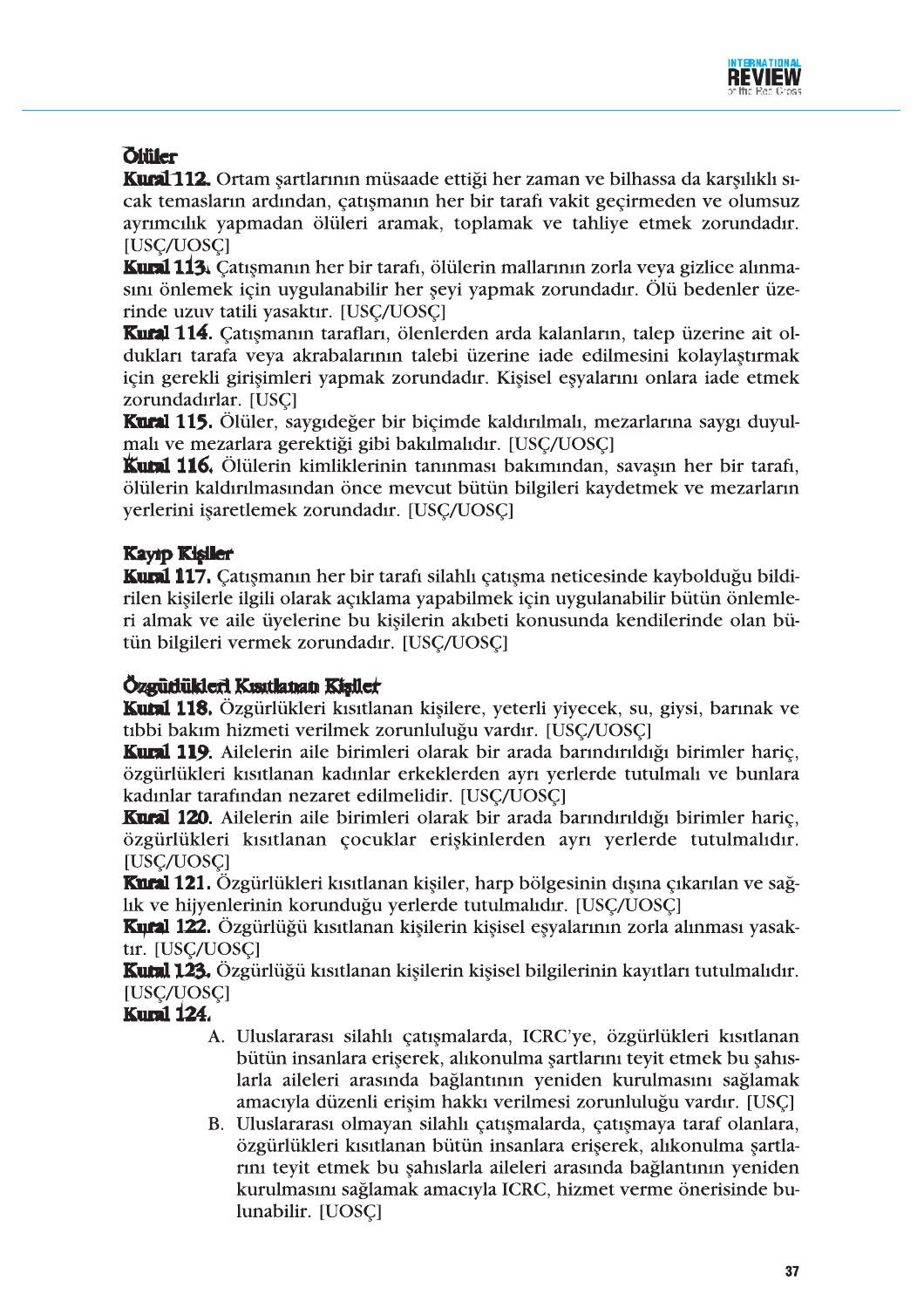

Kural 125. Özgürlükleri kısıtlanan kişilere, bu görüşmelerin sıklığı ve yetkililerin görüsmelere sansür getirme ihtiyaclarına bağlı olarak, aileleriyle iletisim kurma hakkı verme zorunluluğu vardır. [USC/UOSC]

Kural 126. Uluslararası olmayan silahlı bir çatışmayla bağlantılı olarak özgürlükleri kısıtlanan sivil şahıslar ve sivil enternelere, uygulanabilir bir dereceye kadar, ziyaretçi, özellikle de akrabaları olan ziyaretçileri kabul etme izni verilmesi zorunludur. [USC/UOSC]

**Kural 127.** Özgürlüğü kısıtlanan kişilerin kişisel inançlarına ve dini uygulamalarına saygı duyulmalıdır. [USC/UOSC]

## **Kutal 128.**

- A. Aktif husumetin sona ermesinin ardından savaş esirleri salıverilmek ve ülkelerine geri gönderilmek zorundadır. [USC]
- B. Sivil enterneler, enterne edilmelerini gerekli kılan nedenler ortadan kalkar kalkmaz veya en geç, faal düşmanlıklar biter bitmez saliverilmek zorundadır. [USC]
- C. Uluslararası olmayan bir silahlı çatışma nedeniyle özgürlükleri kısıtlanan insanlar, özgürlüklerinin kısıtlanma nedeni ortadan kalkar kalkmaz salıverilmek zorundadır. [UOSC]

Anılan bu sahısların özgürlükleri, kendilerine karsı sürmekte olan cezai takibatlar varsa veya yasal olarak mahkûm edildikleri bir cezayı çekmeye devam ediyorlarsa, kısıtlanmaya devam edebilir.

## Yerinden Edilme ve Yerlerinden Edilmiş Kişiler **Kural 129.**

- A. Uluslararası bir silahlı çatışmanın tarafları, işgal altında tuttukları arazide yasayan sivil nüfusu başka bir yere, ilgili sivillerin güvenliği söz konusu değilse veya çok öncelikli askeri nedenler böyle gerektirmezse, tamamen veya kısmen sürgün edemez veya zorla nakledemez. [USC]
- B. Uluslararası olmayan bir silahlı çatışmanın tarafları, sivil nüfusun kısmen veya tamamen çatışmayla ilgili nedenlere bağlı olarak başka bir yere, ilgili sivillerin güvenliği söz konusu değilse veya çok öncelikli askeri nedenler böyle gerektiriyorsa, gönderilmesi emrini veremez. [UOSC]

Kural 130. Devletler kendi sivil nüfuslarının bazı kısımlarını, işgal ettikleri bir ülkeve gönderemez veva nakledemez. [USC]

Kural 131. Yerinden edilme halinde, ilgili sivillerin tatminkar barınak, hijyen, emniyet ve beslenme koşulları altında teslim alınması ve aynı ailenin bireylerinin birbirlerinden avrılmaması için mümkün olan bütün önlemlerin alınması zorunludur. [USC/UOSC]

Kural 132. Yerlerinden edilen insanlar, yerlerinden edilme nedenleri ortadan kalkar kalkmaz emniyet içinde evlerine veya yasam yerlerine dönme hakkına sahiptirler. [USC/UOSC]

Kuml 133. Yerlerinden edilen insanların mal varlıkları üzerindeki haklarına saygı duymak zorunluluğu vardır. [USÇ/UOSÇ]

# Özel Koruma Sağlanan Diğer Şahıslar

Kural 134. Silahlı çatışmalardan etkilenen kadınların kendilerine has korunma,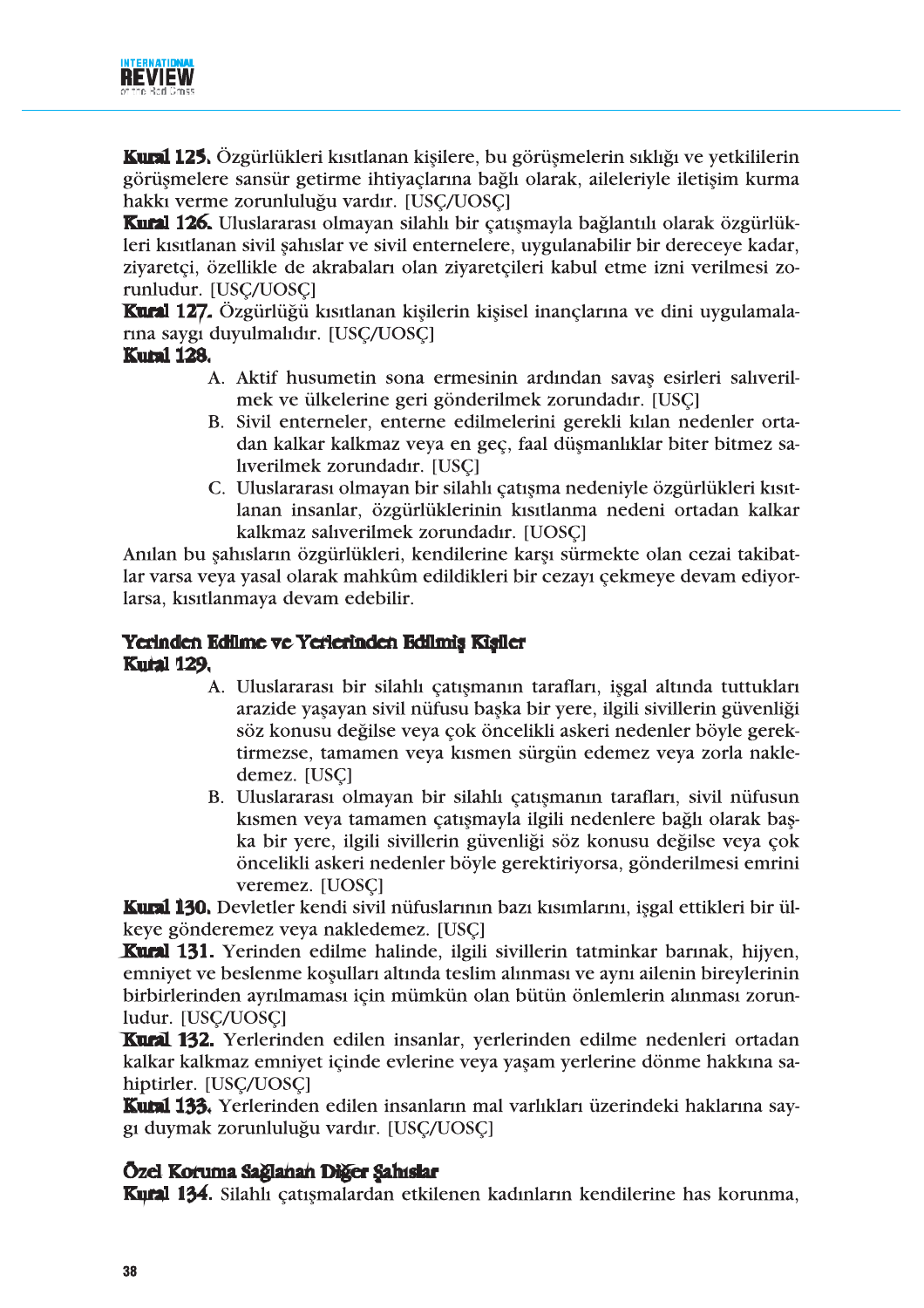

sağlık ve yardım ihtiyaçlarına saygı duyulması zorunluluğu vardır. [USC/UOSC] Kural 135. Silahlı catısmadan etkilenen çocukların özel saygı ve korumaya hakları vardır. [USC/UOSC]

Kural 136. Çocuklar, silahlı kuvvetler veya silahlı gruplar bünyesine asker olarak alınamazlar. [USC/UOSC]

Kural 137, Cocukların düşmanlıklarda rol üstlenmelerine izin verilmemesi zorunludur. [USC/UOSC]

Kural 138. Silahlı çatışmadan etkilenen yaşlı, engelli ve hastaların özel saygı ve korumava hakları vardır. [USC/UOSC]

# Uygulama

#### Uluslararası İnsancıl Hukuka Uvgunluk

Kural 139. Catısmaya taraf olanlardan her biri Uluslararası İnsani Hukuka saygı duymalı ve kendi silahlı kuvvetlerinin yanı sıra, kendi talimatları doğrultusunda hareket eden veva kendi vönlendirmesi veva kontrolü altında hareket eden diğer kişi ve grupların da bu hukuka saygı duymasını sağlamak zorundadır. [USC/UOSC]

Kural 140. Uluslararası İnsancıl Hukuka saygı duyma ve saygı duyulmasını sağlama yükümlülüğü mütekabiliyet esasına dayalı değildir. [USC/UOSC]

Kural 141. Her bir Devlet gerektiğinde askeri komutanları Uluslararası İnsancıl Hukukun uygulanması konusunda bilgilendirecek hukuk müsavirlerini mevcut bulundurmak zorundadır. [USC/UOSC]

Kuml 142. Devletler ve çatışmanın tarafları kendi silahlı kuvvetlerine Uluslararası İnsancıl Hukuk konusunda eğitim vermek zorundadırlar. [USC/UOSC]

Kural 143. Devletler, Uluslararası İnsancıl Hukukun sivil nüfusa öğretilmesini tesvik etmek zorundadır. [USC/UOSC]

#### Uluslatarası İnsancıl Hukukun İcrası

Kural 144. Devletler, bir silahlı çatışmaya taraf olanlar tarafından Uluslararası İnsancıl Hukukun ihlal edilmesini teşvik edemez. Mümkün olan düzeye kadar, Uluslararası İnsancıl Hukuk ihlallerini durdurmak için etkilerini kullanmak zorundadırlar. [USC/UOSC]

Kutal 145. Uluslararası hukukun yasaklamadığı durumlarda, hasım tarafların misillemede bulunmaları ağır koşullara tabidir. [USC]

Kural 146. Cenevre Sözlesmeleriyle korunanlara karsı hasım tarafların misillemede bulunmaları yasaktır. [USC]

Kural 147. Cenevre Sözleşmeleri ve Silahlı Çatışma Durumunda Kültürel Varlıkların Korunmasına Dair Lahev Sözlesmesi ile korunan nesnelere karsı misillemede bulunulması yasaktır. [USC]

Kural 148. Uluslararası olmayan silahlı çatışmalara taraf olmayanlar, harp halindekilerin mukabele bilmisile tabi değildir. Düşmanlıklarda doğrudan bir rol almavan veva bu türden rolleri bırakan kisilere karsı sair karsıt önlemler alınması yasaktır. [UOSC]

#### Sorumluluk ve Tazminat

Kural 149. Bir Devlet, kendine atfedilebilecek Uluslararası İnsancıl Hukuk ihlallerinden sorumlu olup, bunlar aynı zamanda: